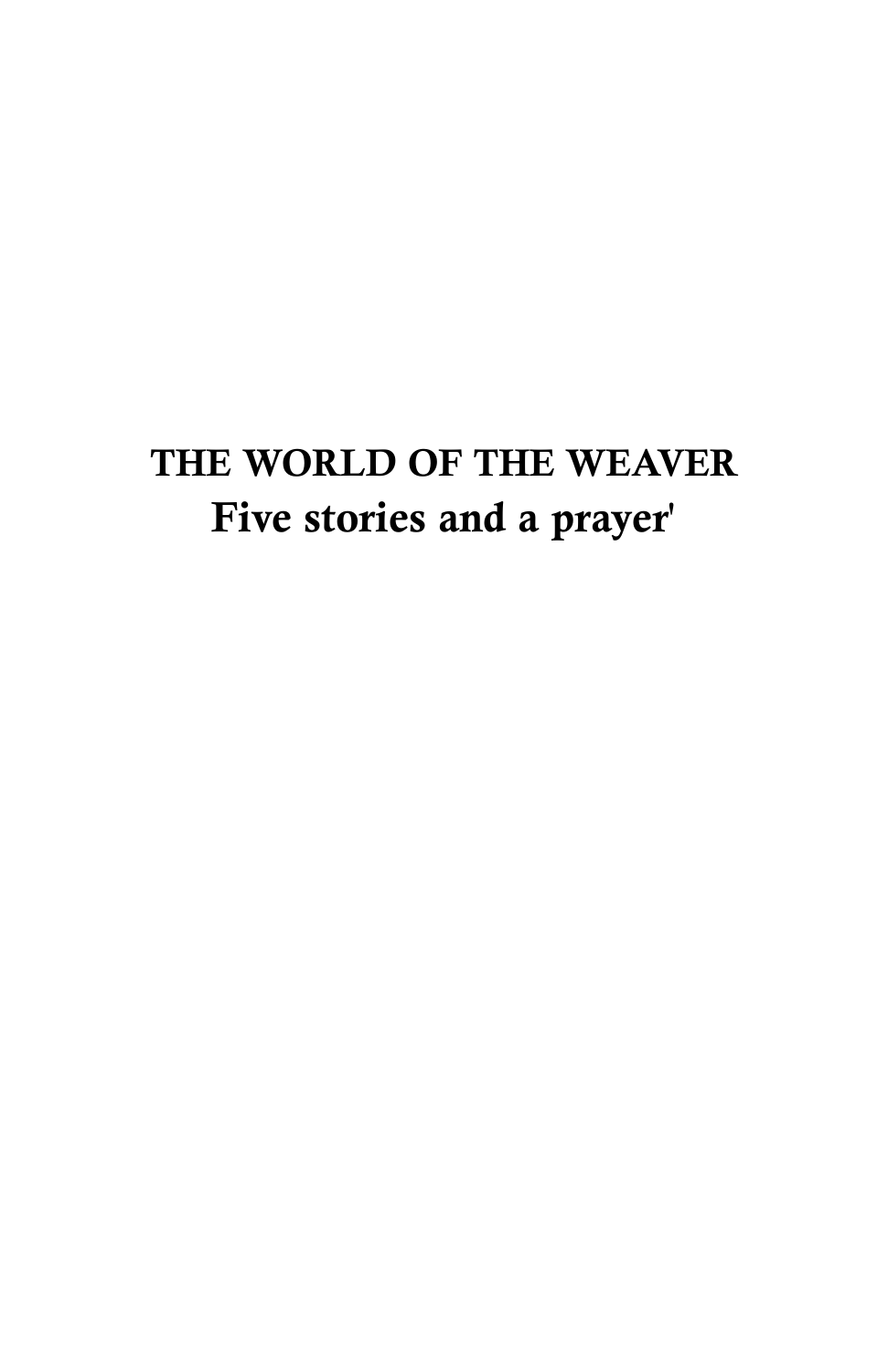### **The World of the Weaver**

Five stories and a prayer'

Published 2018 in Telugu, Hindi and English

Published jointly by:

### **Banyan Tree**

an imprint of takali 1-B, Dhenu market, 1st Floor, Indore- 452 003 (India) Phone : 91-731-2531488, Mobile : 91-9425904428 / 91- 8989461462 Email : banyantreebookstore@gmail.com Website : www.banyantreebookstore.weebly.com

#### **Uzramma**

122, Road 14, Banjara Hills, Hyderabad 500034, Telangana, India Email : uzramma@gmail.com

All stories are Copyleft except Hambreelmai's Loom by Mamang Dai Copyright © by Tulika Publishers, Chennai, 2014

Telugu translation of all stories and the prayer by Narayana Sarma except Hambreelmai's Loom by A.Suneetha

Hindi translation of all stories and the prayer by Abhay Kumar Nema except Hambreelmai's Loom by Veena Shivpuri

Illustrations by Rahak

Layout and book design by Shubham Patil Printed at Bharti Printers, Indore, Madhya Pradesh, India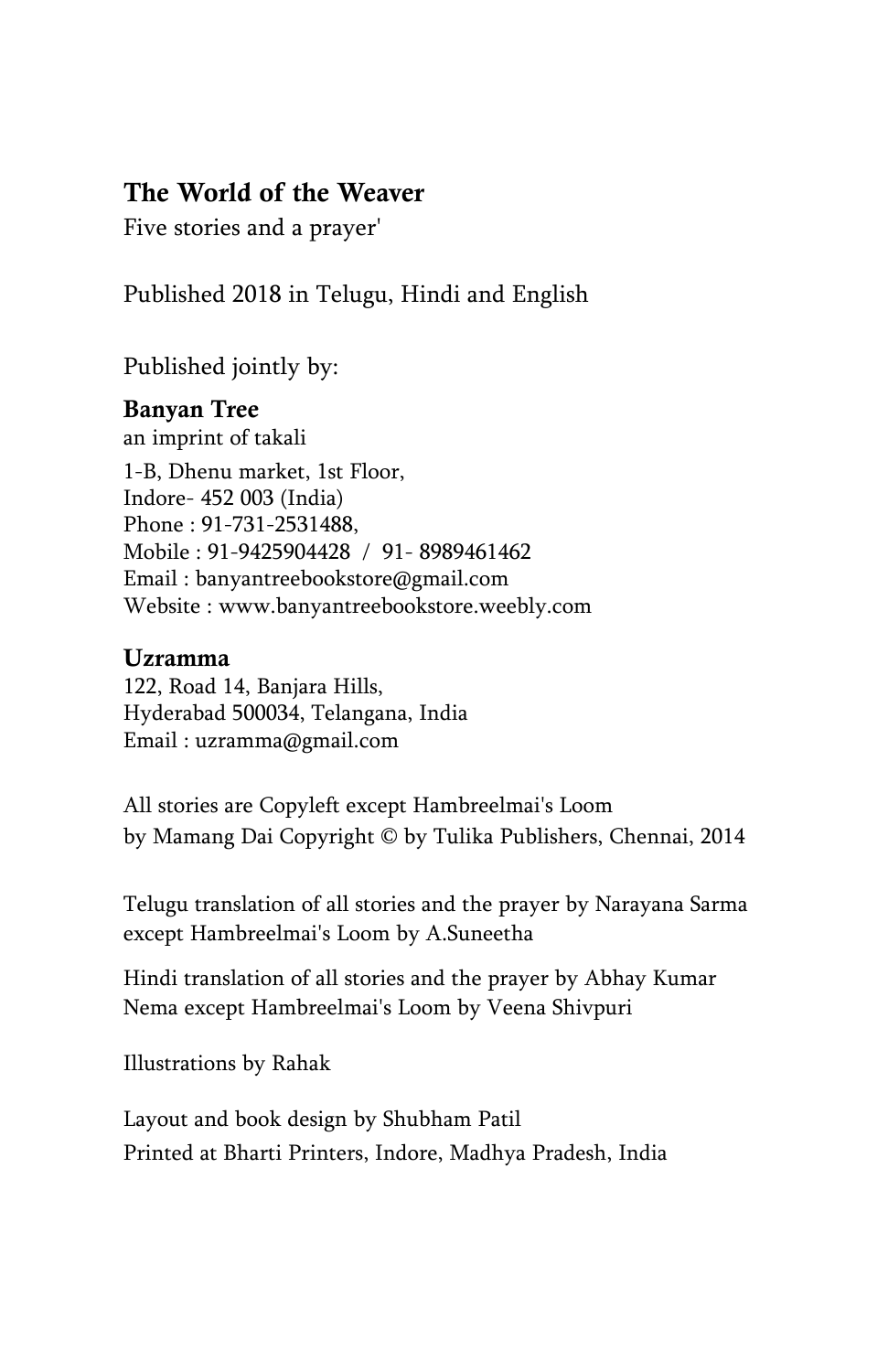# **Contents**

| A Prayer of the Hopi Native Americans  04 |  |
|-------------------------------------------|--|
|                                           |  |
| The Magic Loom and its Cloth  16          |  |
|                                           |  |
| How a Weaver Dined with                   |  |
|                                           |  |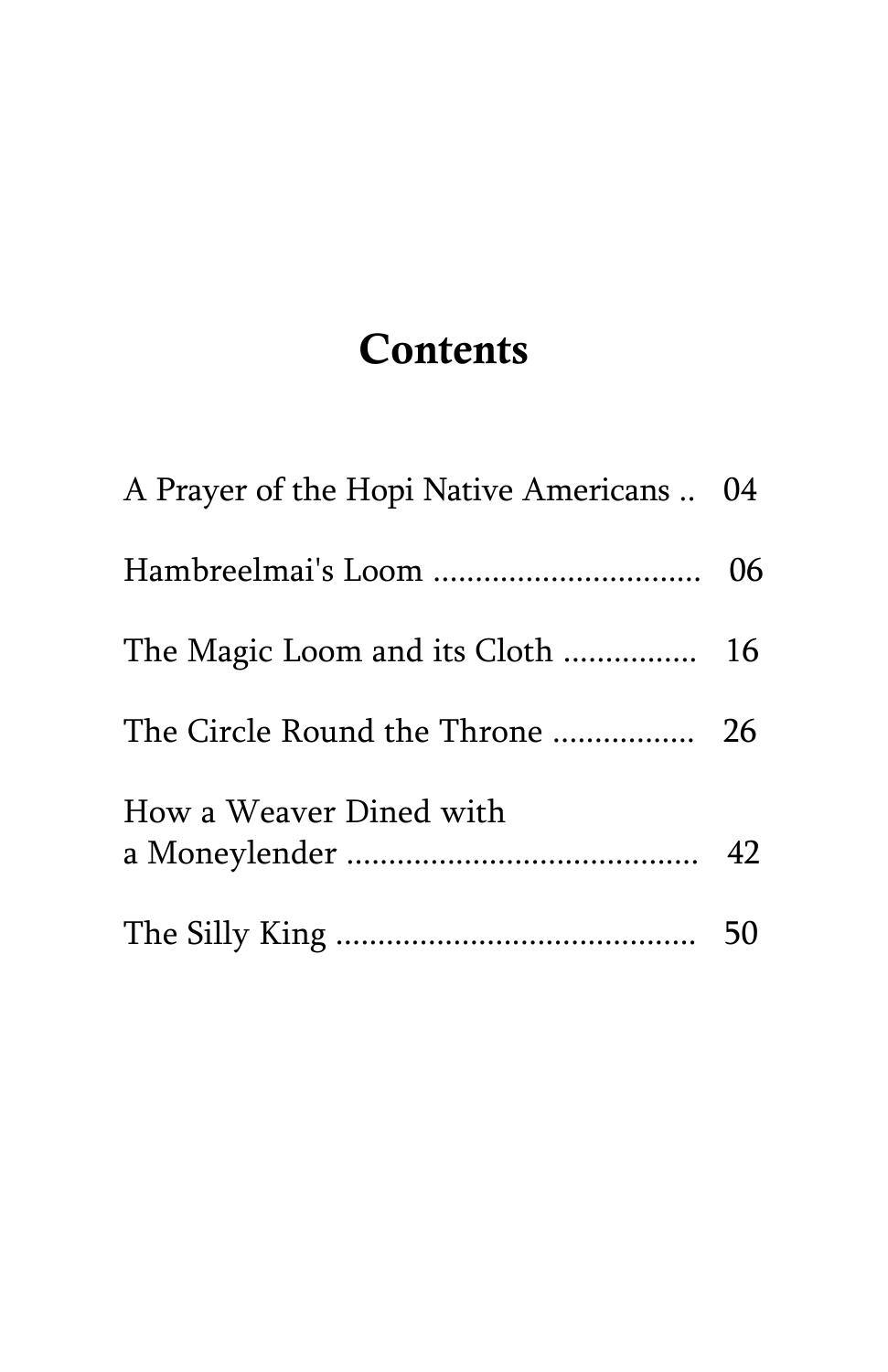# **A Prayer of the Hopi Native Americans**

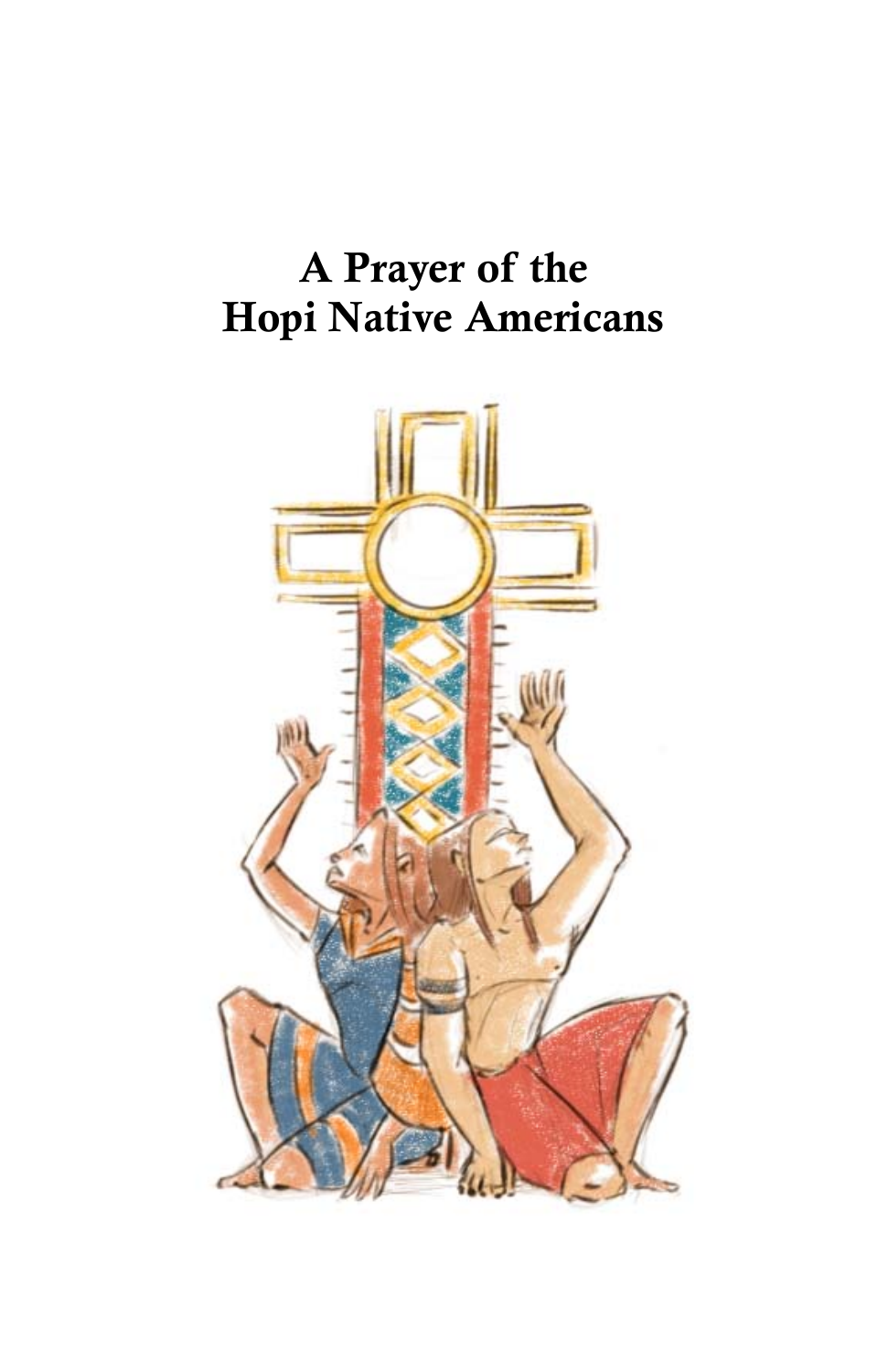Then weave for us a garment of brightness May the warp be the white light of morning

May the weft be the red light of evening

May the fringes be the falling rain

May the border be the standing rainbow

Thus weave for us a garment of brightness

That we may walk fittingly where birds sing That we may walk fittingly where the grass

is green

O our Mother the Earth, O our Father the Sky

Then weave for us a garment of brightness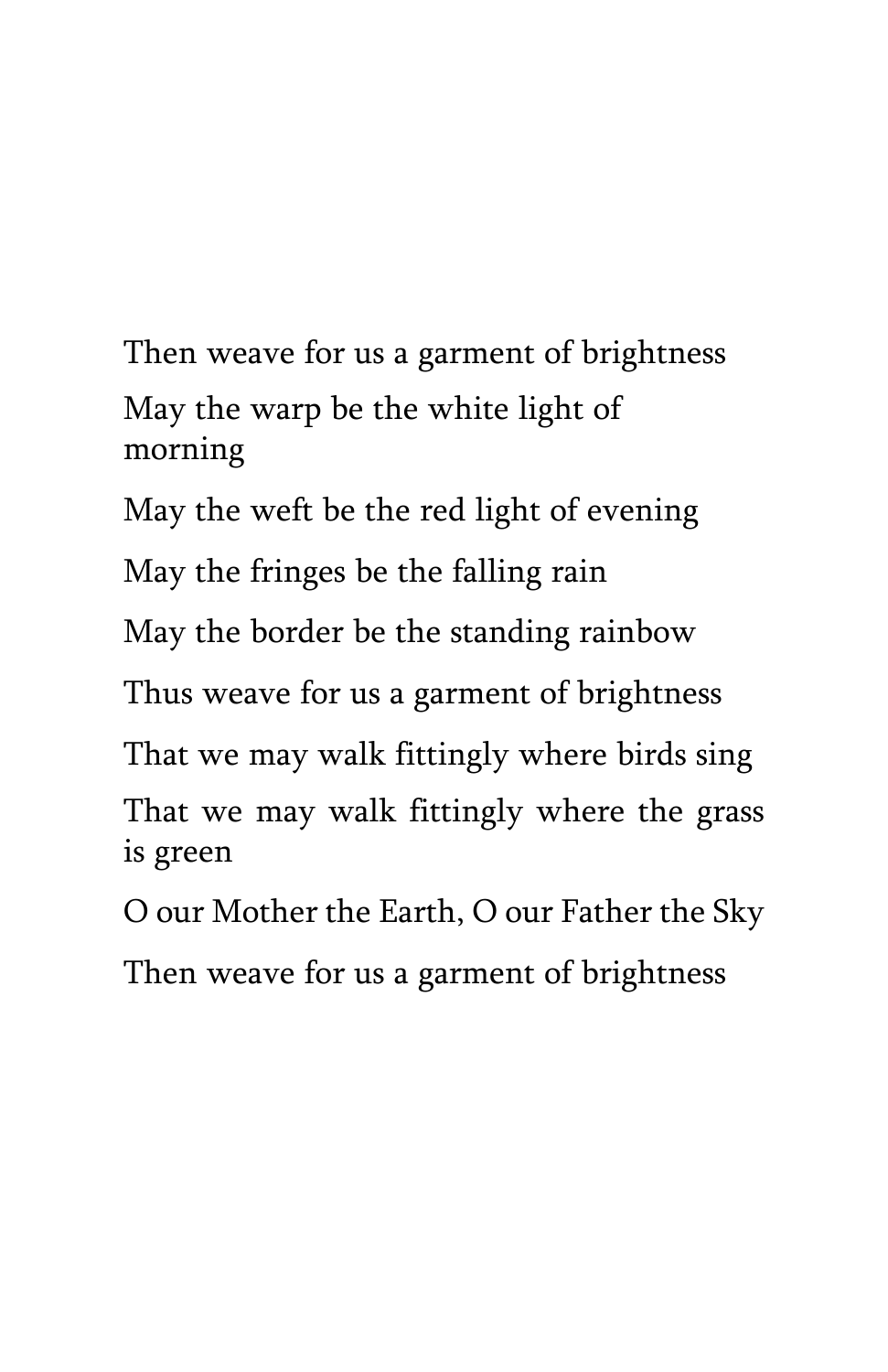### **Hambreelmai's Loom**

One day, Sheipung the porcupine was fast asleep by a river, when he heard . . .

Tak tak sum, tak tak sum . . .

"What is that sound?" he wondered.

He opened his eyes and peeped over a stone. He was on the banks of the big, beautiful Kamblang river that flowed through the Mishmi hills.

He looked around.

Tak tak sum . . . sum . .

"Oh!" Sheipung saw a girl weaving beautiful cloth.

She was the first weaver and her name was Hambreelmai. The goddess Matai had taught her how to weave.

Hambreelmai was looking up at the sky.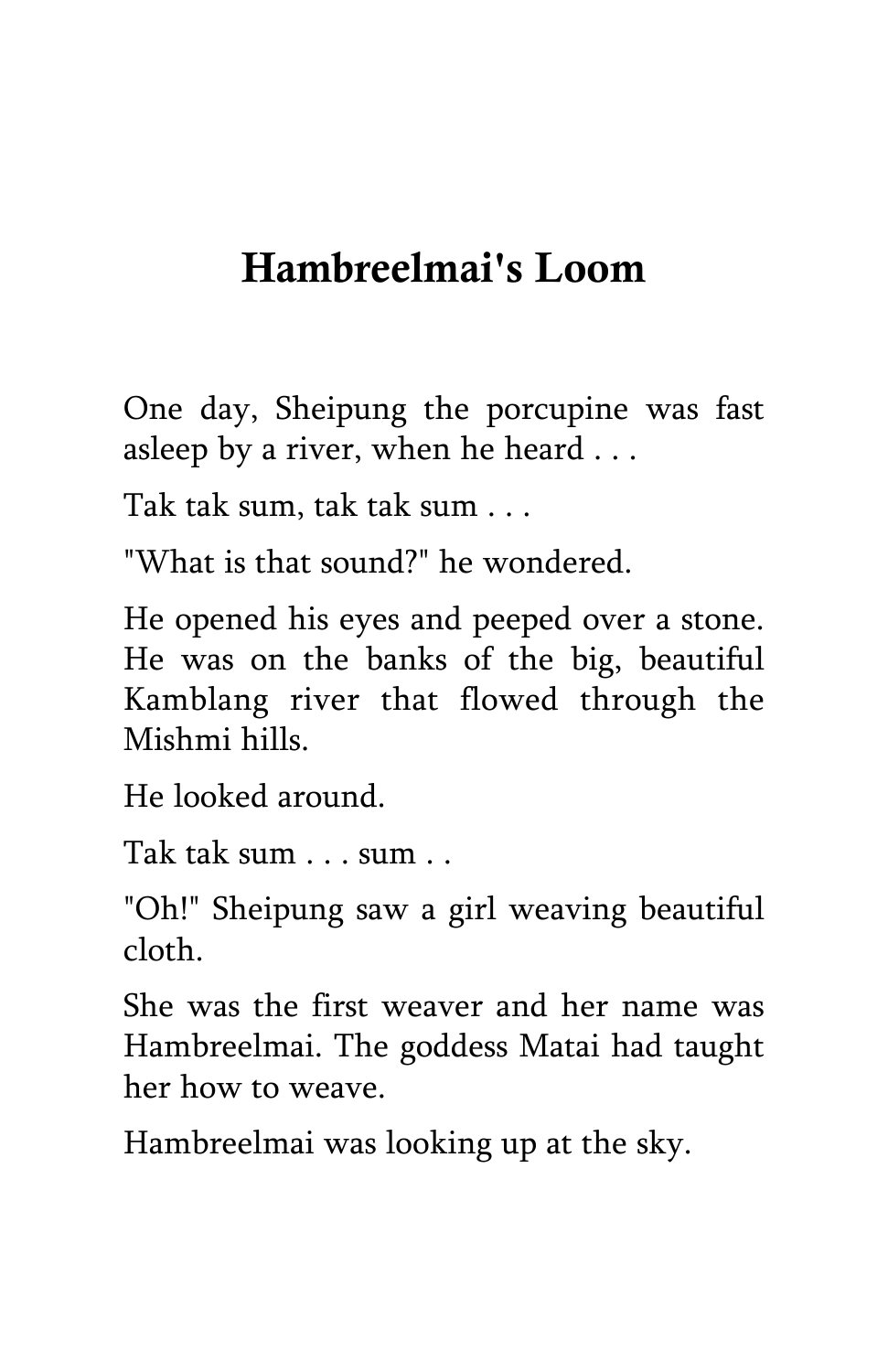Sheipung also looked up at the sky. He saw white clouds and leaves of bamboo and fern and bright flowers on the branches of trees. Hambreelmai was copying their patterns into her cloth.

Then she looked at the river and copied the waves and ripples in the water.

It was her loom and batten that were making the sound -

Tak . . tak . . sum . . .

The cloth was beautiful!

The green bamboo was bending down to look at it. All the birds in the trees were singing loudly.

"Ohh! Look, look at the beautiful cloth!"

The fish in the river were splashing and leaping up high to look at it.

"Give me your cloth!" cried Sheipung, but Hambreelmai was busy weaving and did not hear him.

Sheipung got up. He was a small brown creature with a pointed head and small eyes. He was small and very smart. He had a coat of long quills that could frighten the biggest animal.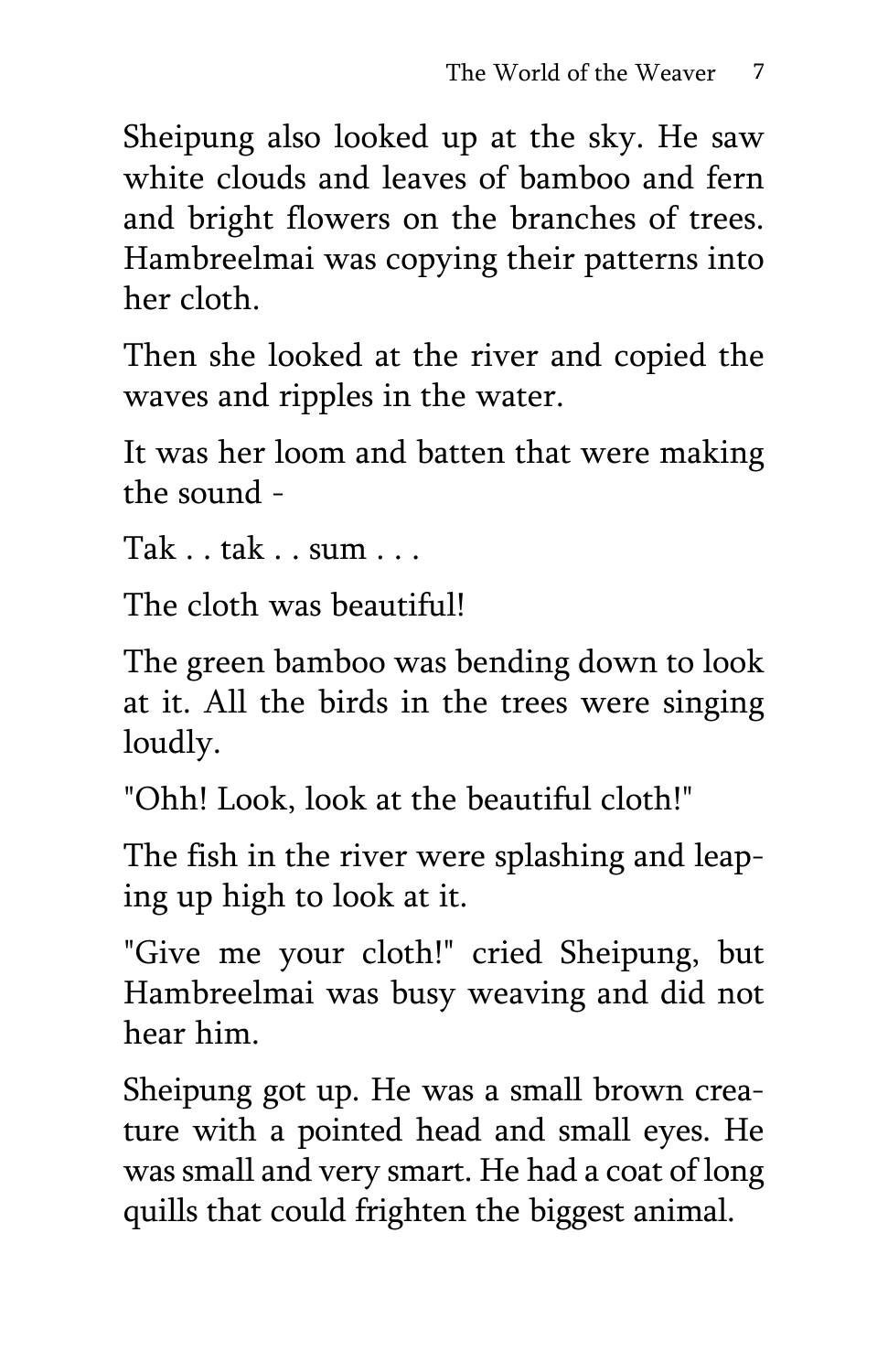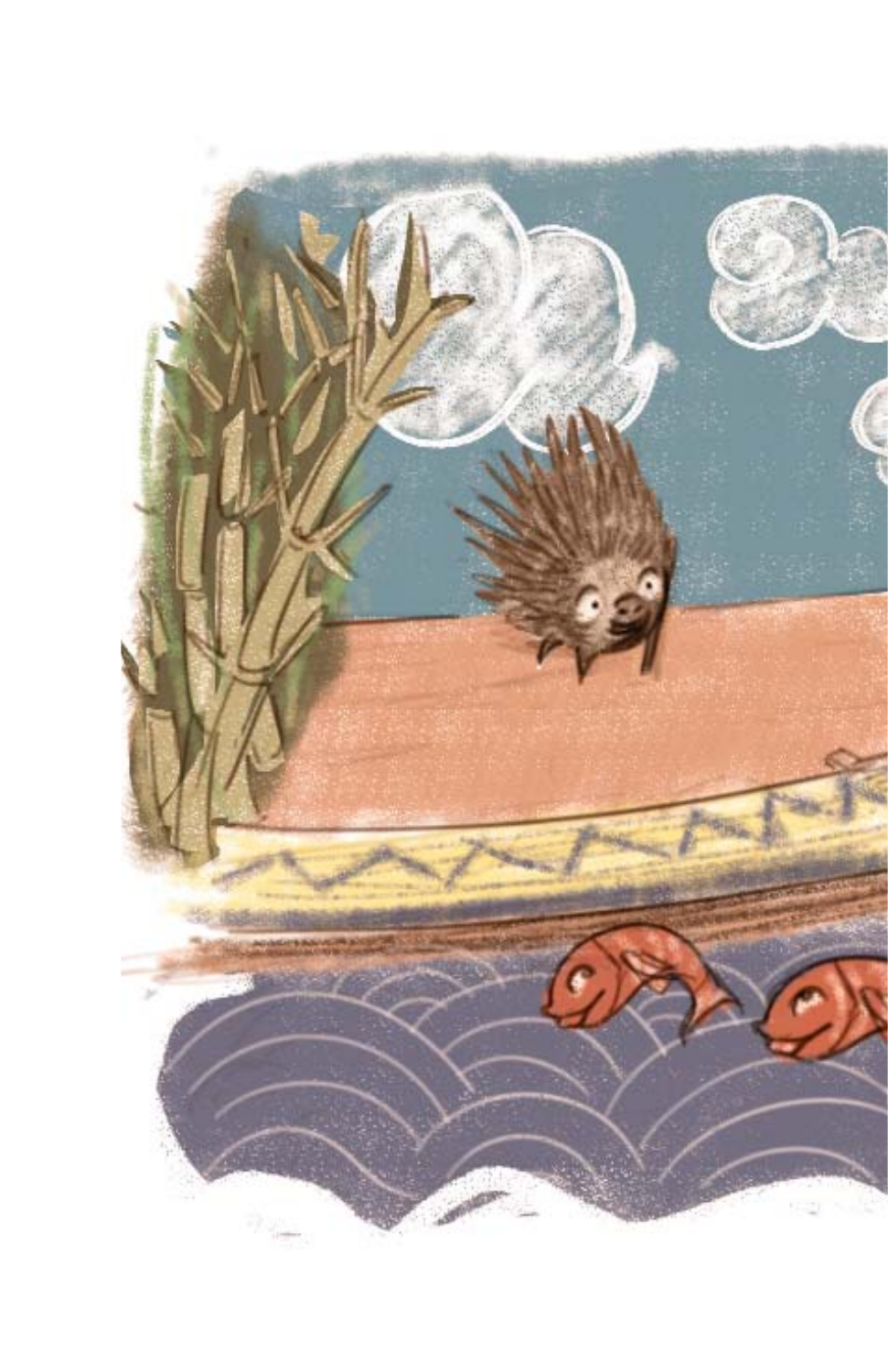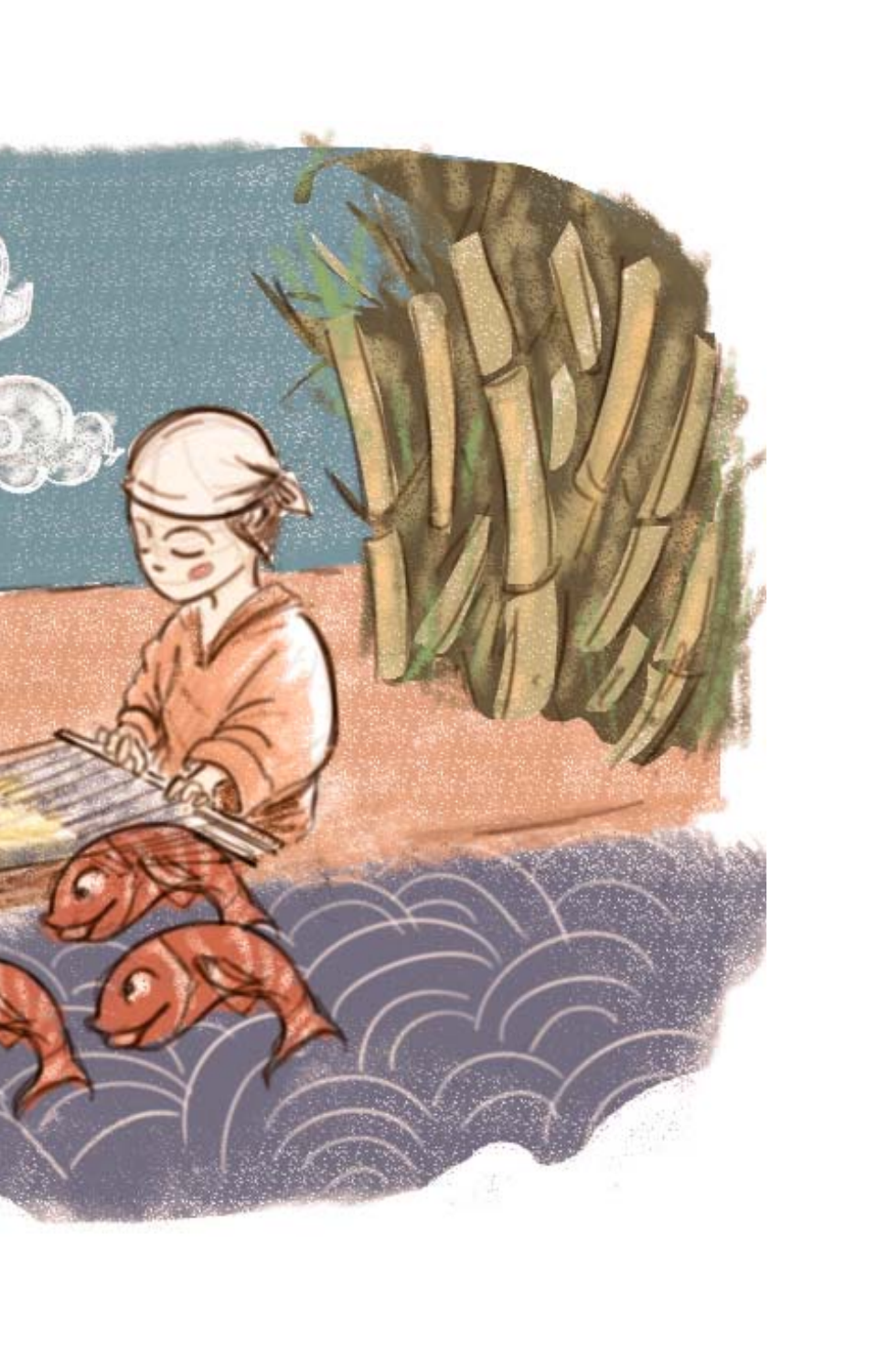He shook himself.

Srrrhrrrrrrrrrrrrrrrrrrrrrrrrrrrr...

His quills shot out like thorns.

Hambreelmai still didn't see him.

One . . . two . . . three . . . Sheipung crept cautiously over the stones to a small cave near where Hambreelmai sat. If that's where she lives, there must be more beautiful cloth inside, he thought.

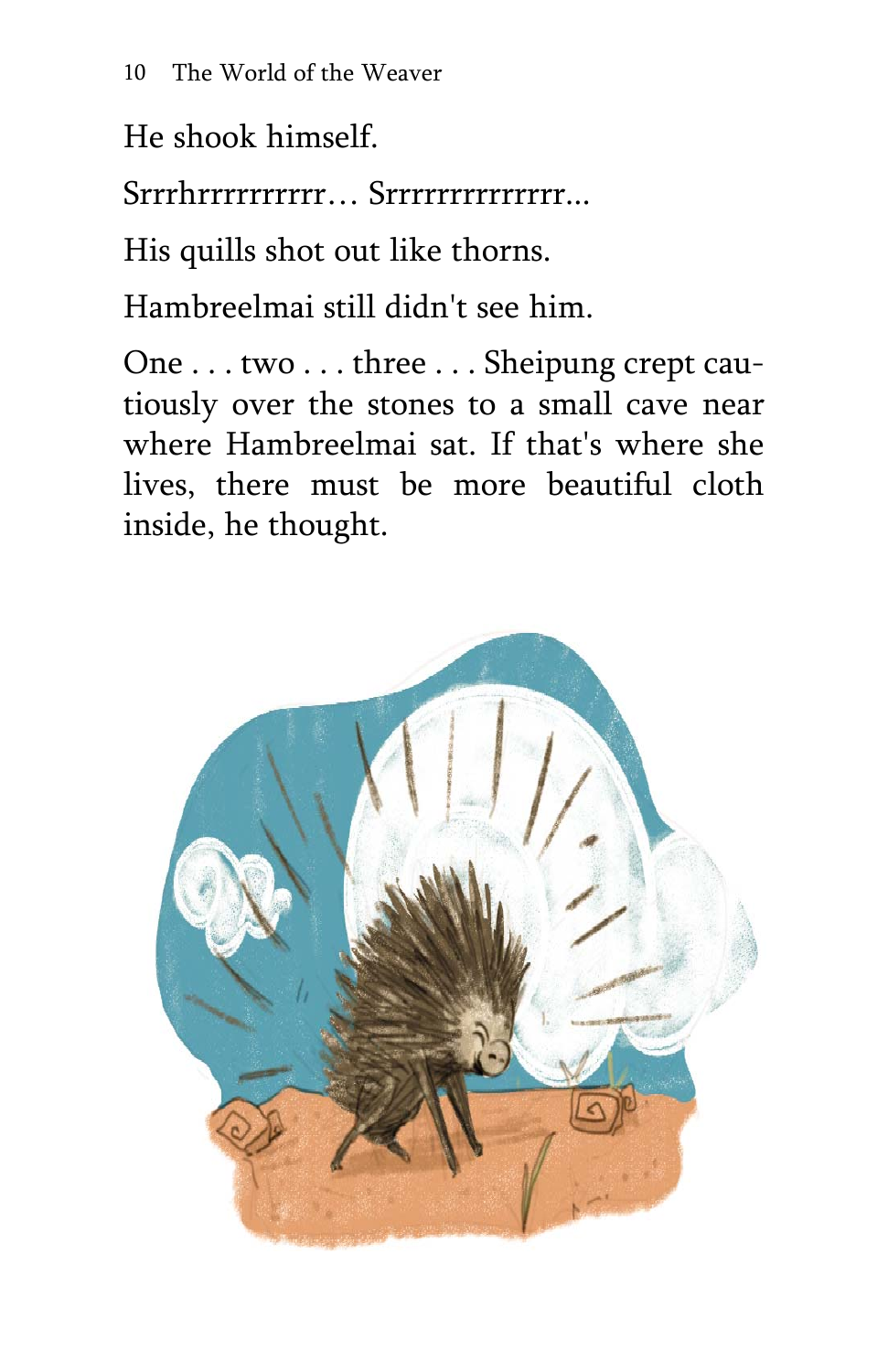But a big boulder blocked the entrance to the cave.

Sheipung rolled up into a tight ball and tried to push his way in.

He puffed and pushed, again and again. Urrmphh . . . Urrrmph . . .

. . . until suddenly, the boulder rolled away.

Tak! Tak! Tak!

Splash!

Sheipung rushed to the river and saw that the big boulder had pushed Hambreelmai the weaver girl and her loom into the water.

"Come back! Come back!" shouted Sheipung, jumping up and down on the stones.

But no one answered him. All the fish had dived back deep into the river. The birds had stopped singing. Everything was quiet.

Sheipung felt frightened and alone.

"Oh, now Hambreelmai and her cloth are gone forever!" he thought sadly.

He stared at the river and was about to go back when he saw beautiful, shining butterflies flying all around him, dancing above his head.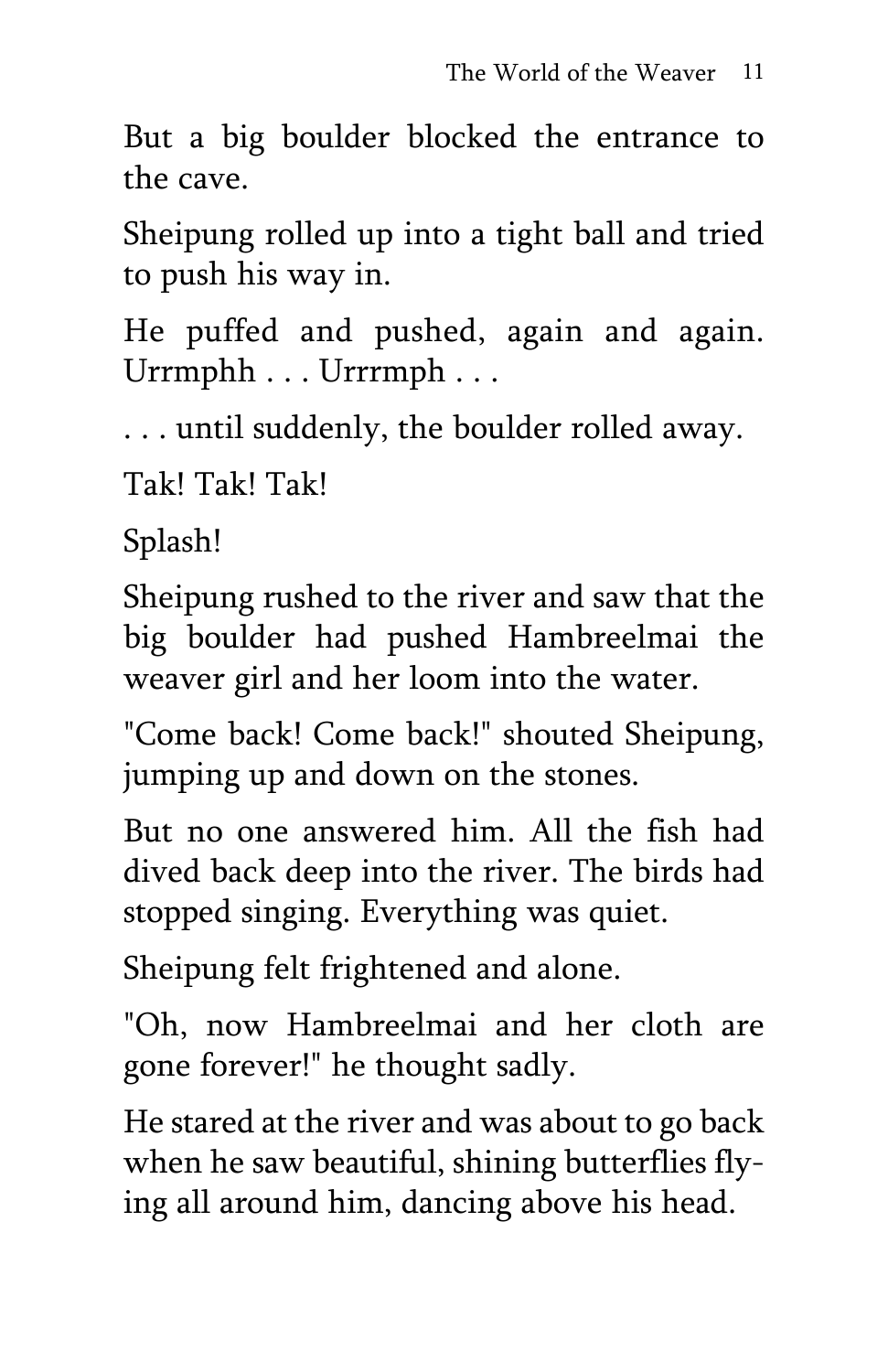Sheipung looked up and saw the zigzag patterns and bright colours of Hambreelmai's cloth on their wings.

Her beautiful designs had turned into butterflies!

From far away he heard a sound beating very softly  $-$ 

tak tak sum sum . . . tak tak sum . . .

Hambreelmai's loom had broken into pieces and along with her cloth was carried away by the river from the mountains to the plains where people found it and learned to weave.

The pointed weaving batten from her loom turned into a diamond pattern.

And that is why, say the Mishmi, there are so many diamond patterns on Mishmi cloth.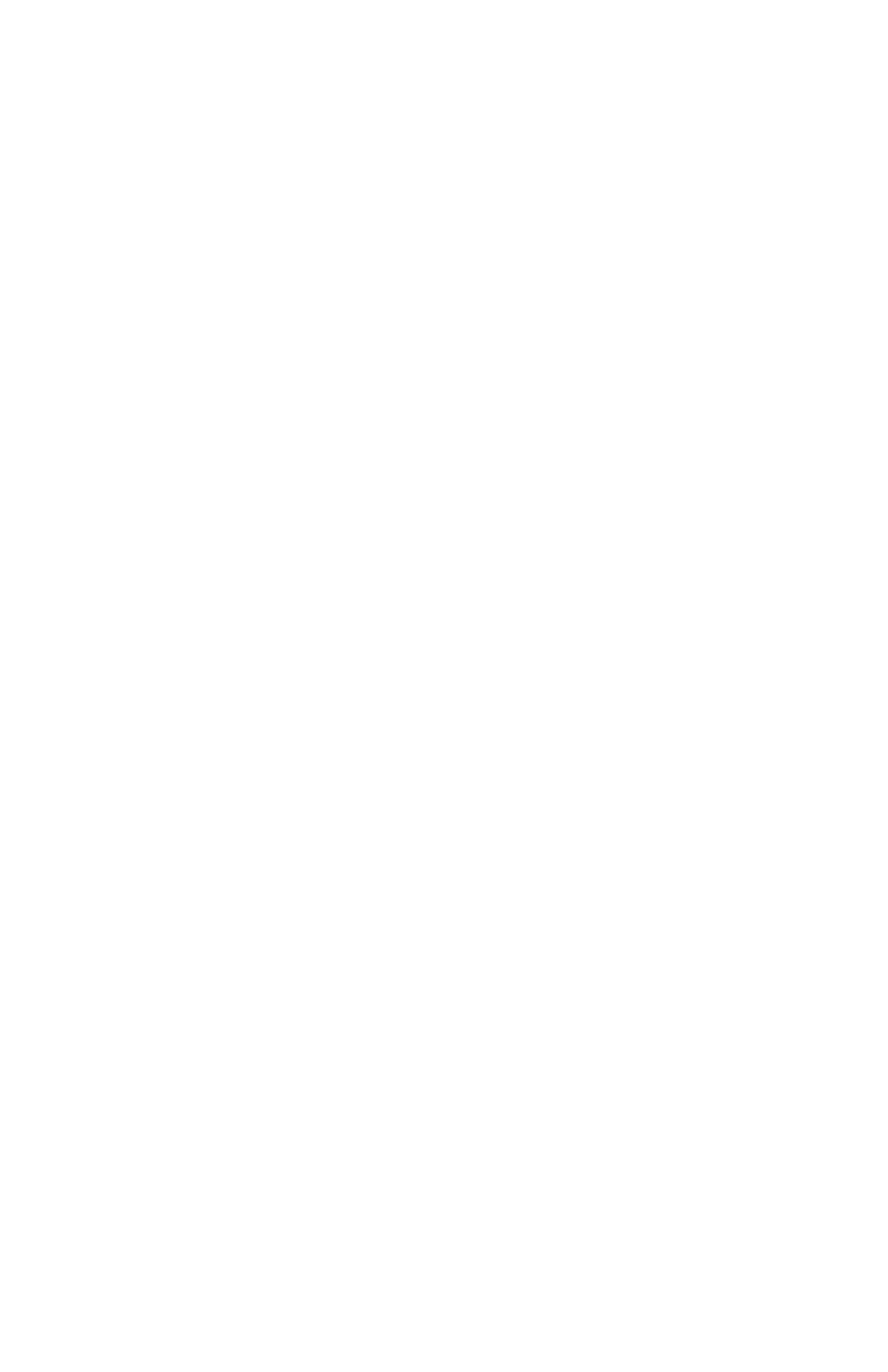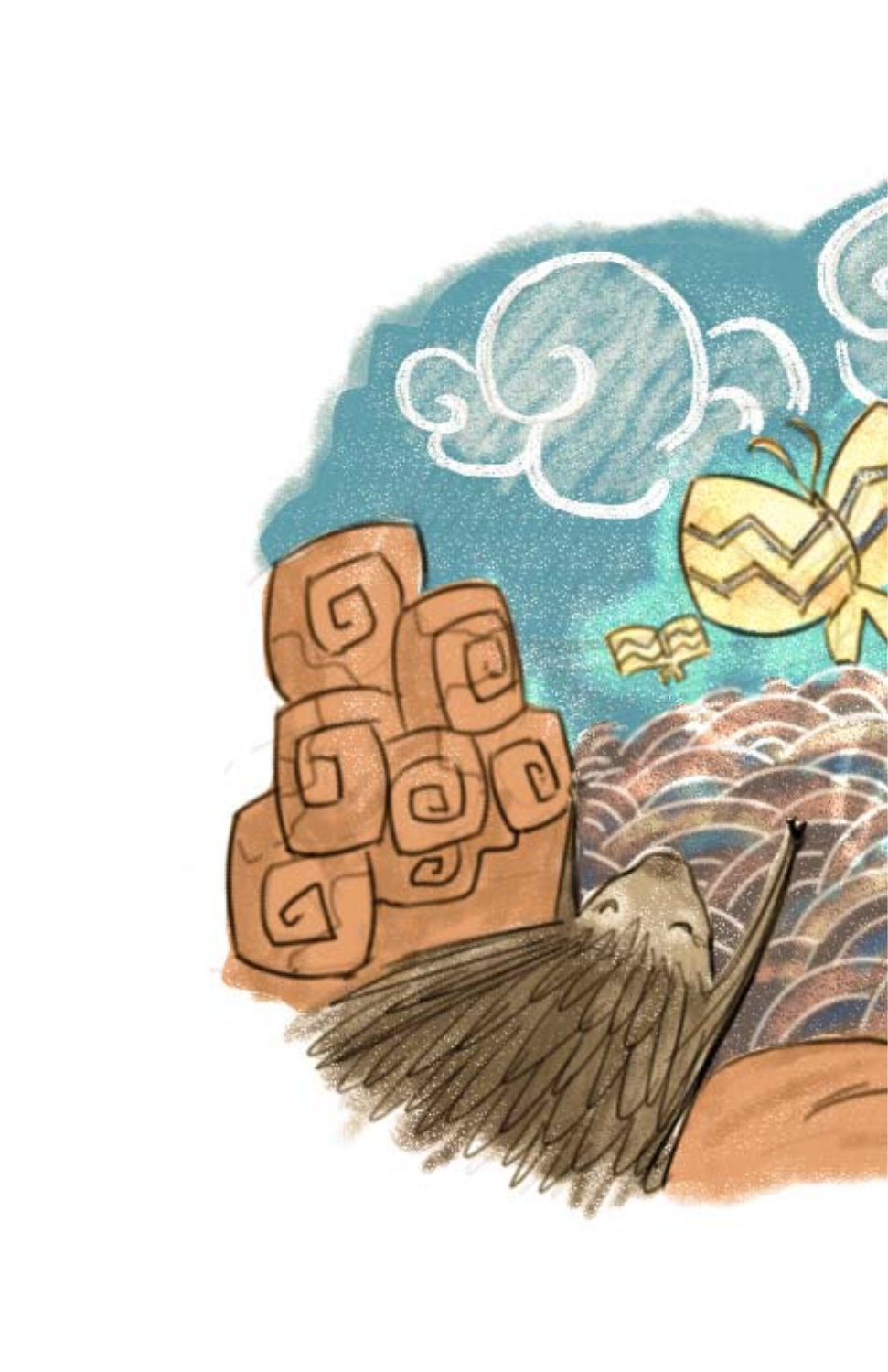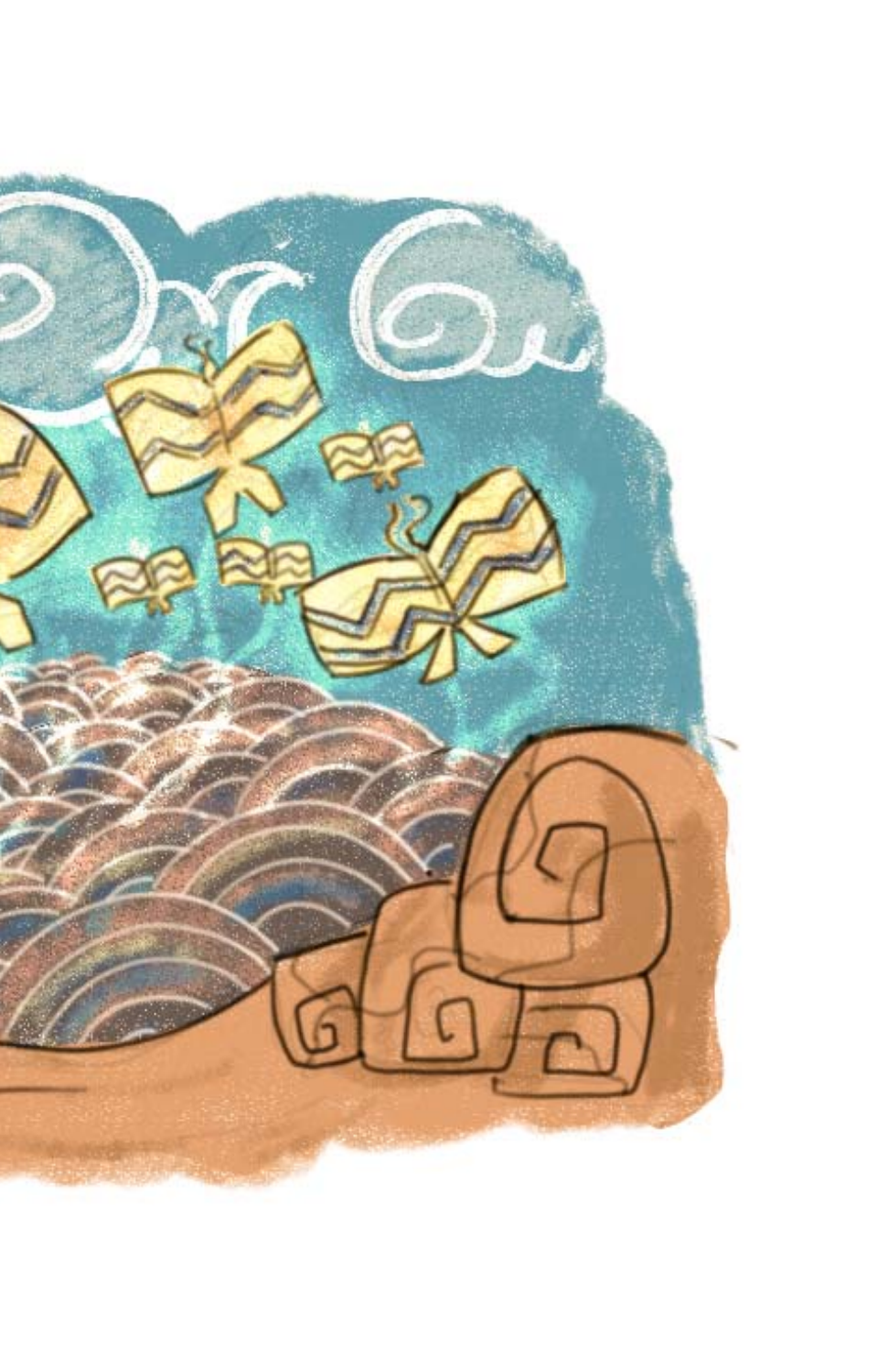# **The Magic Loom and its Cloth**

In a country far-far away from all other countries lived an old, old weaver of cloth. It was known that when a person, man or woman, wore the cloth he wove, they became healthy and wealthy and wise. But people also knew that the old weaver would not sell the cloth, he gave it of his own free will to the men and women he chose to give it to, and would not give it to others.

No-one knew where he got the yarn for the cloth.

No-one knew how he came to have a magic loom that could weave such cloth.

Who had made it, and how it was the old weaver and no-one else who had such a loom.

People from great distances took great trouble to find him and to try their luck and see if he would give them his cloth. It was not easy to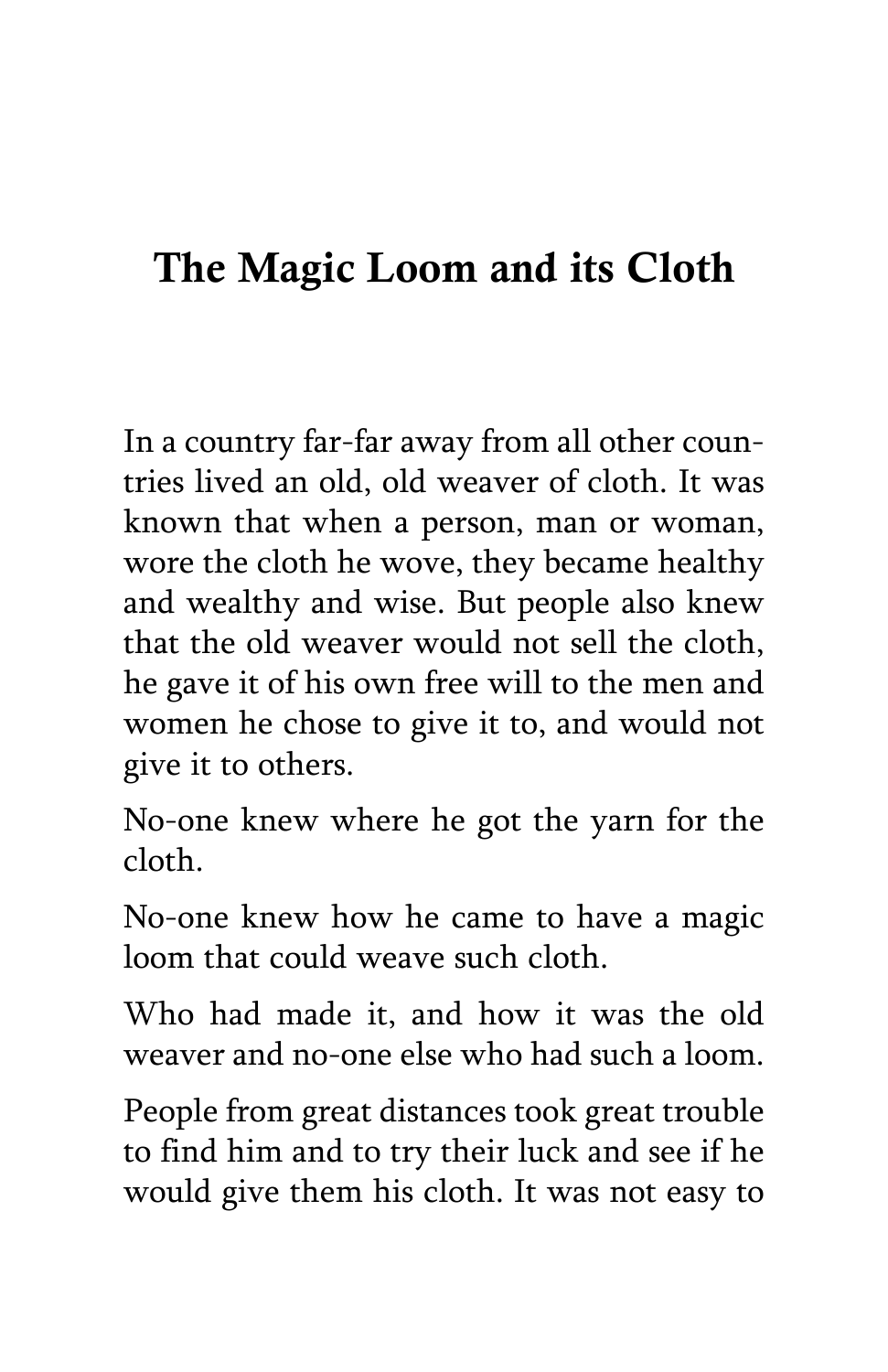find him. He could not be found on any map. You couldn't reach him easily by air or by water or by land.

Looking for him, most of the people became sick and tired and gave up on the way, but some determined people did manage to get to him. Even when those determined reached the old weaver, they could not be sure that the weaver would choose to give them his cloth.

I can tell you the secret that no-one knows, the secret of the magic loom and of the old weaver who wove magic cloth on the magic loom. Here it is:

In the years when the world was young there were many different beings who lived in it. There were humans and animals and plants, as there are today, but there were also creatures who came from other worlds, Otherwhere, and who had taken the shape of the humans of this planet. These creatures looked just like ordinary mortal humans, but unlike the beings of this world they had special powers and gifts. They could turn themselves into different creatures, and do many other things which we humans think we cannot.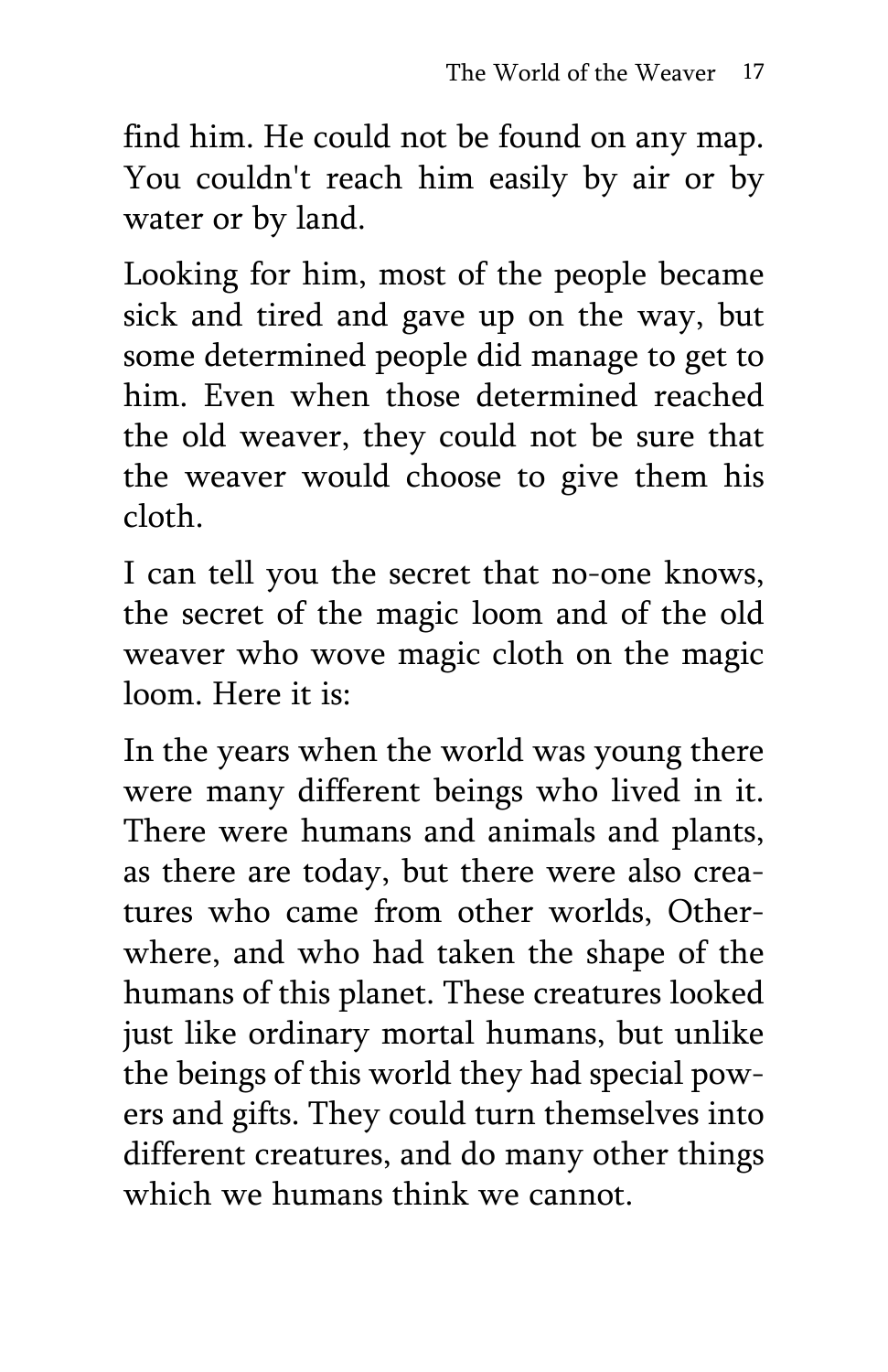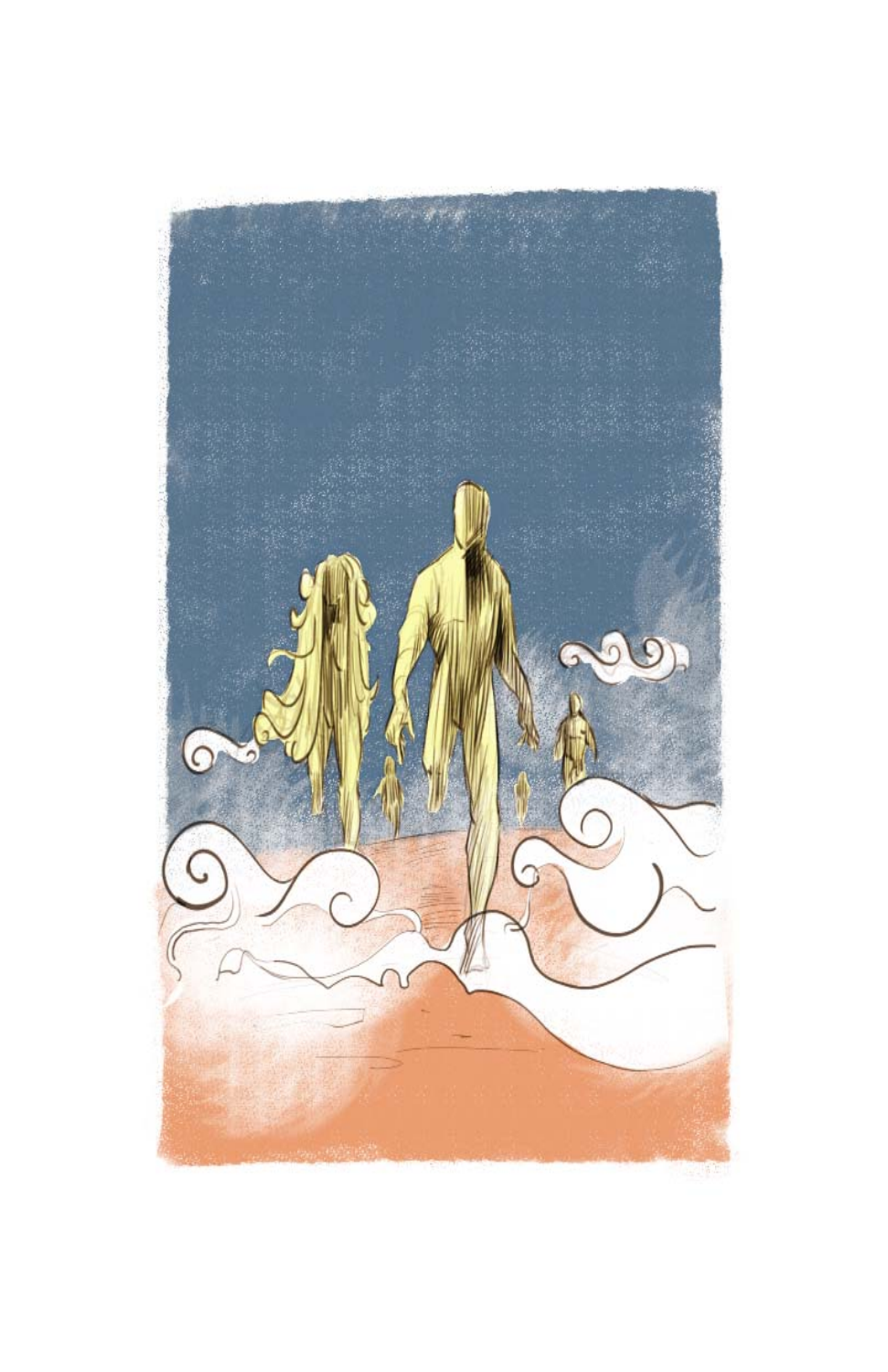But the biggest difference between the ones from Otherwhere, and human beings  $-$  I wouldn't call humans ordinary people, because there is no such thing as 'ordinary people', no person is ordinary  $-$  the biggest difference between them and humans was that they were made in a way in which they could not do, see, think, or feel evil. They were just pure goodness. That's the way they were made and they had no choice in the matter. They considered this a great handicap and longed to be good from their own free will, not to have goodness thrust on them willy-nilly.

And so they had great regard for human beings who had this ability, the ability to choose between good and evil, and who used this to choose good over evil, whether it was in small things or big. When they found a human who did this, they tried to be close to them, and when the creatures from Otherwhere were near such people they, the Otherwhere beings began to shine and glow and make their own light, like solar electric bulbs. But when they found humans who chose evil over good the opposite happened, they became dull and dark and started to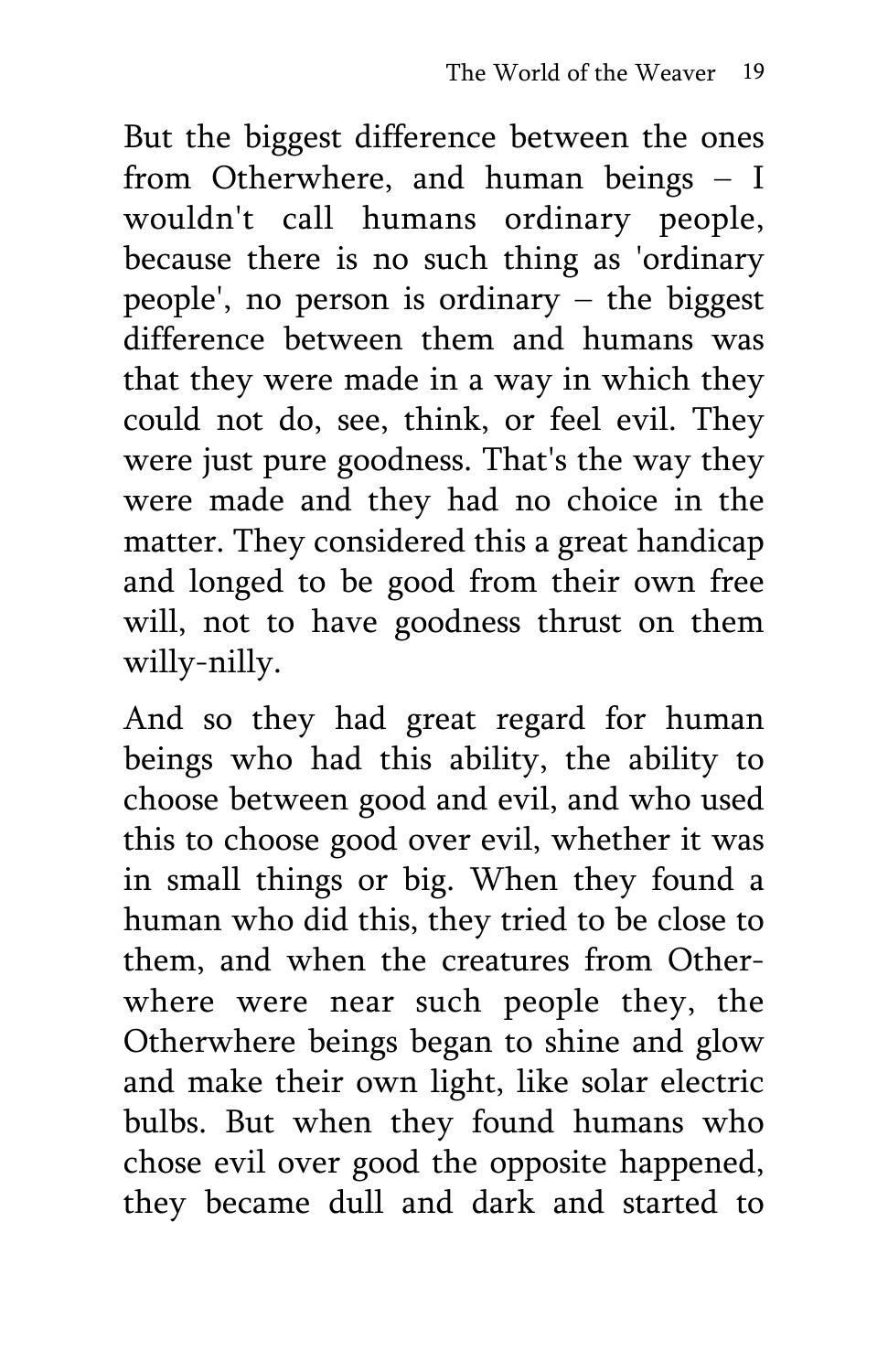wither away until they sputtered out like candles and became lifeless.

This was not the only effect that human choice of evil over good had. Because many humans were making the choice towards evil, and not the other, the world itself was becoming duller and darker and there was less and less light, much less than there had been when the world was new.

One of these creatures, shall we call her  $-$  or  $him - they had no gender...shall we call her$ Mitya?...Mitya was extraordinary even among these extraordinary folk. She, or he, I'm not sure which...had come to our world with the very first creatures from Otherwhere, and had spent many human lifetimes travelling on the earth, in the air above the earth, and in the water that flowed on the surface of the earth, both salt water and fresh water. Mitya was extraordinary not because of all this moving about, and not because of all the different forms she took, which many of these creatures loved to do and did all the time, but because she had a greater interest in the human species than her fellow creatures had. She was constantly thinking and wondering and worrying about the human species and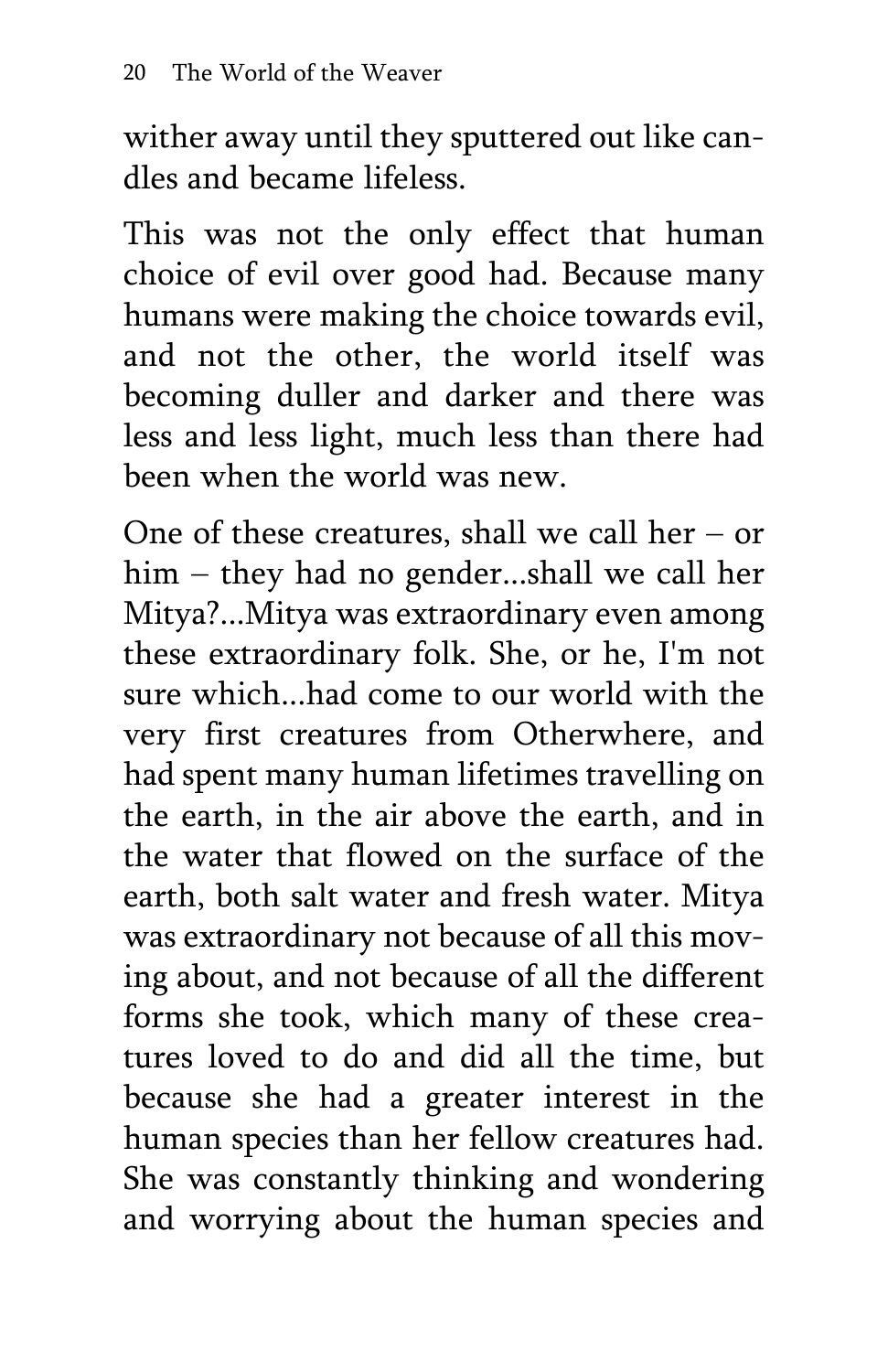

the examples of it she had encountered. She asked herself why so many of the human species chose evil over good.

Mitya had boundless energy and lived a life of several eons. Having thought and wondered and worried for ten thousand time ten thou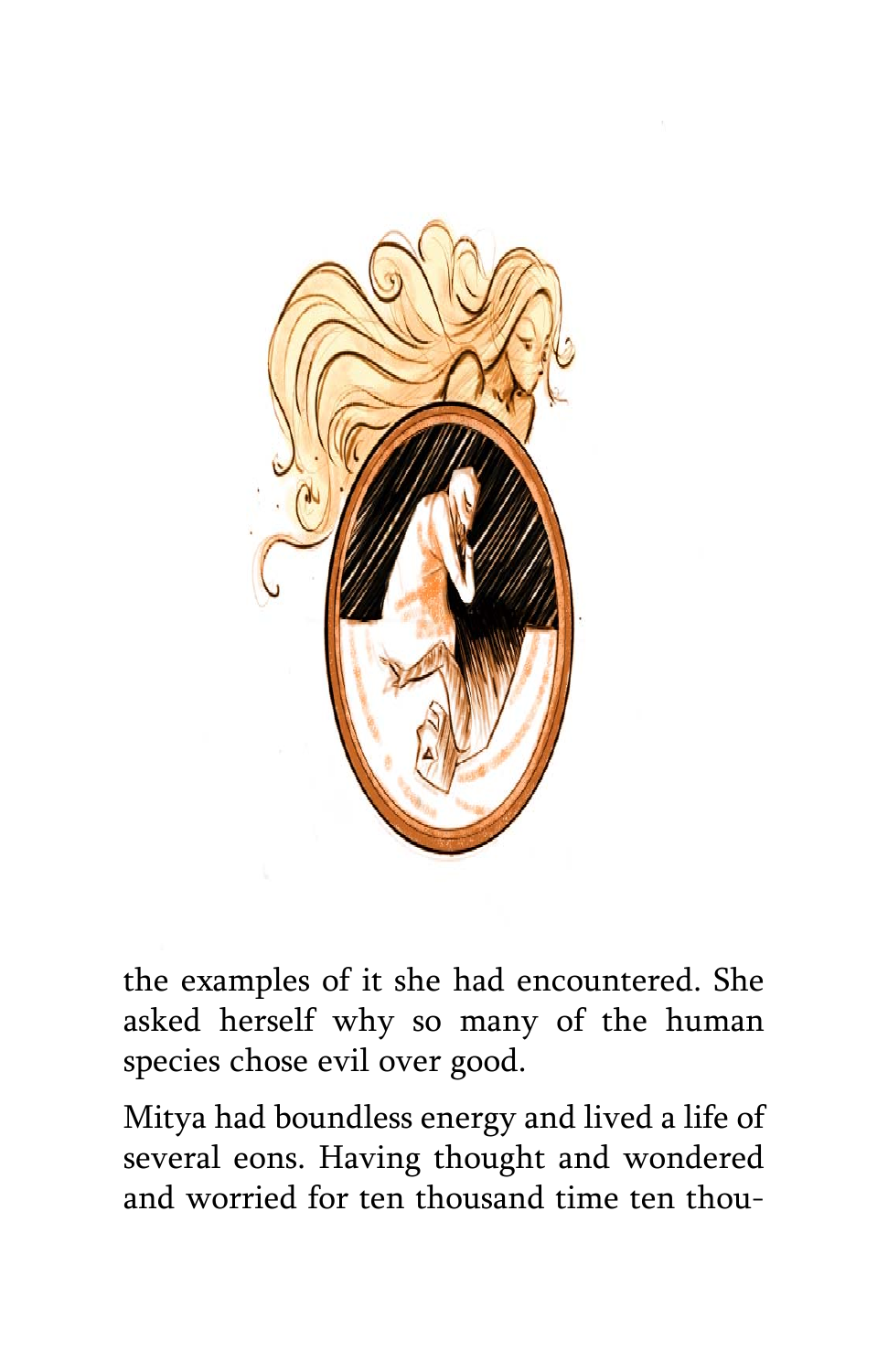sand years, Mitya decided that her people should not just stand by and watch humans making the wrong choice. Otherworld creatures should take a hand in helping humans to choose good and not evil. So she set about looking for ways in which it could be done.

If I started telling you of the many ways that Mitya tried, this story would never end. She tried making magic food which humans would love to eat, food that would make humans choose good over evil. But humans invariably found some fault with the food.... one person thought it had too much salt, another thought there was not enough, one said it was too hard and immediately another said no, it was too soft. So Mitya gave up on trying to make magic food. Then Mitya thought making books with stories about why humans should choose good and not evil would work. She (or he) made lots and lots of such books. But no-one read the books and all the bookshelves gathered dust and spiders made webs in the libraries and after 500 years the books themselves crumbled into powder. Mitya tried magic water, magic clouds, magic shoes...nothing worked.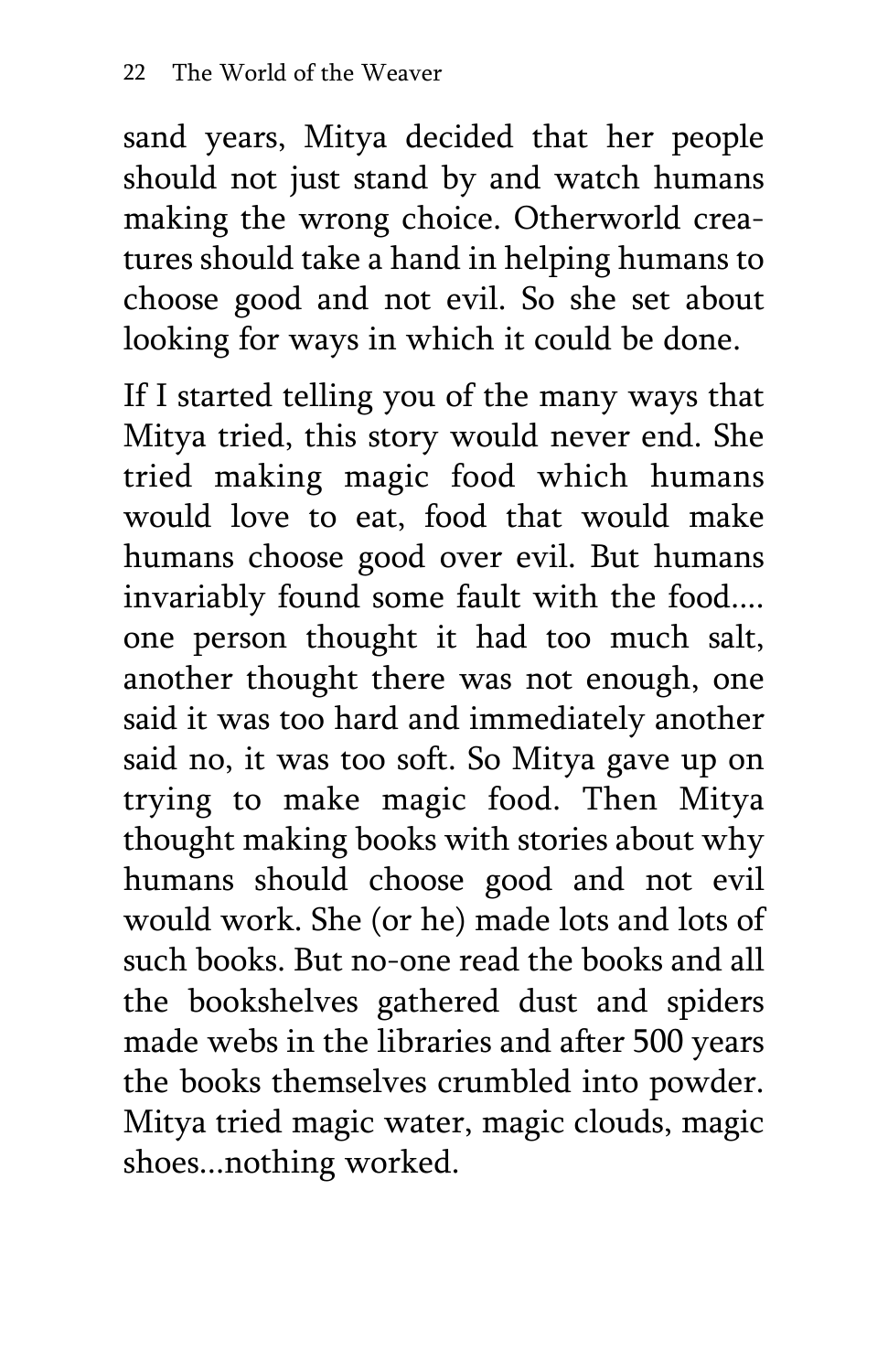Then one day on a crowded street, Mitya saw a young person in the crowd, a young person who was one of the few that Mitya had seen who shone with the light of goodness. The way this person walked looked strange to Mitya, it was not like the walk of most humans, nor was it like the movement of the creatures from Otherwhere. It was the walk of one who was not used to walking, who spent all his time sitting. As Mitya came closer to this person, she herself began to glow bright.

"Hello" said Mitya.

"Good morning" said the young person, smiling, "What can I do for you?"

"Tell me about yourself" said Mitya.

"I make cloth" said Jamaal, for that was the young person's name.

And he told Mitya that he sat long hours at his loom, which was why he walked a crooked walk, how he wove cloth on his loom and sold it so that he could buy food for the old people and the little children that he looked after and for himself.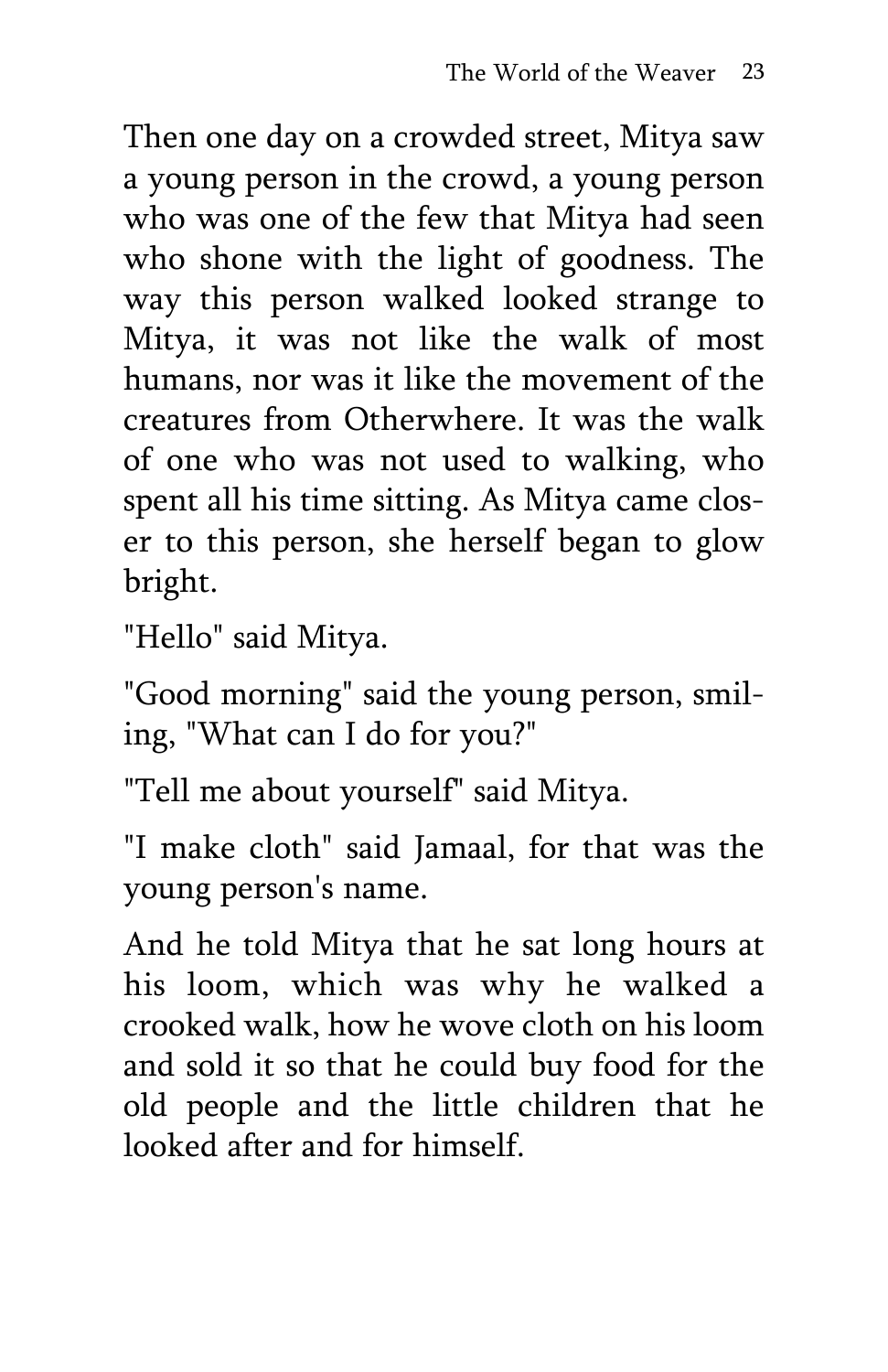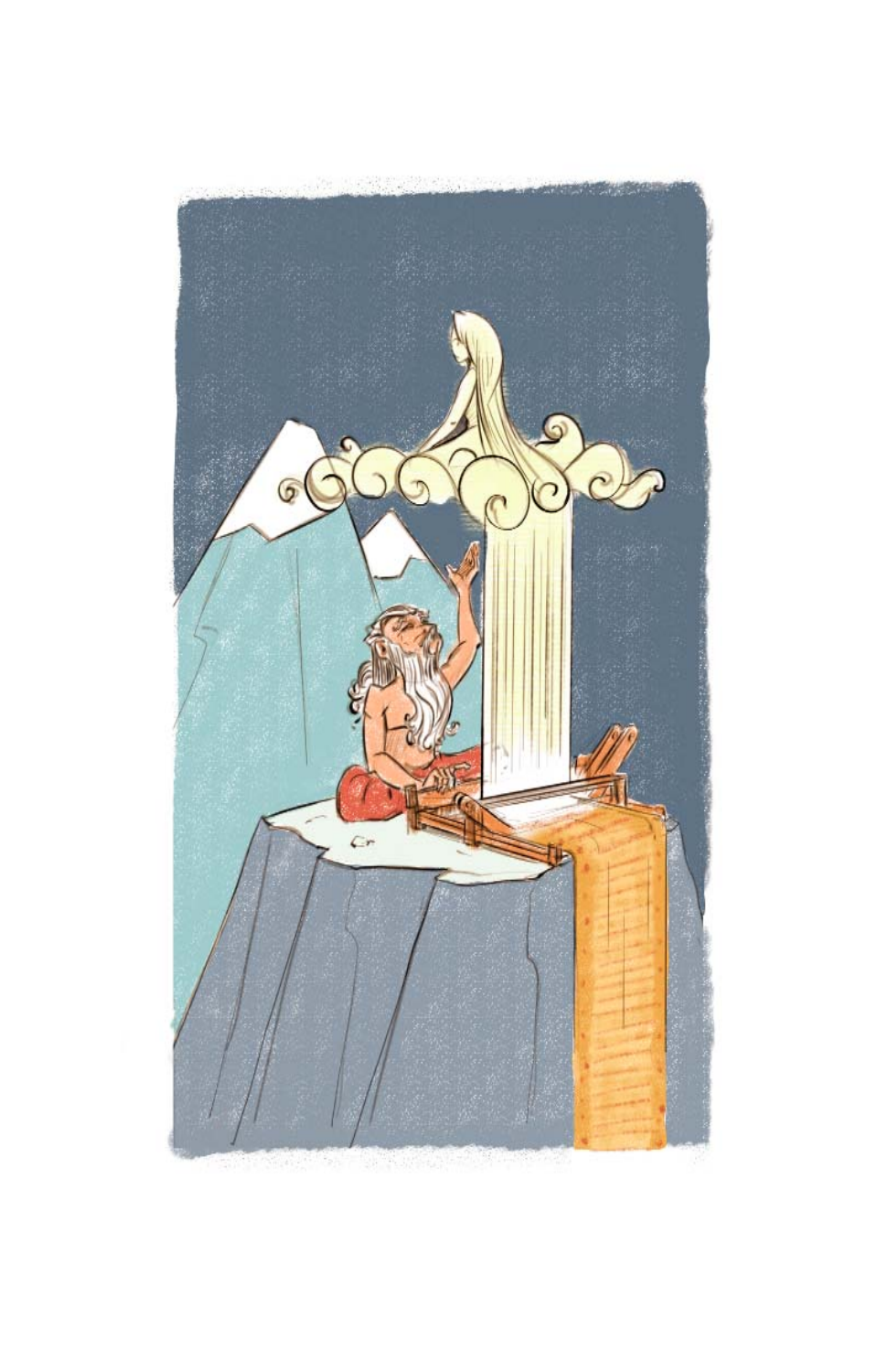"But I have a dream," said Jamaal. "My dream is to give the cloth to people, not to sell it, because it makes me happy to give it, and sad to take money for it."

When Mitya heard this her light began to glow brighter and brighter.

I need not tell you anymore. You can imagine how Mitya set about making a magic loom for Jamaal, how she arranged for magic yarn to be always there for him so that he never needed to sell his cloth, but could give it away to whoever he wanted to, and how the people he gave cloth to gave him in return all the food he needed for himself and his household.

There was just one condition that Mitya set. Jamaal was not to tell anyone how he came by the magic loom. And that is why no one has heard this story until I told it to you today.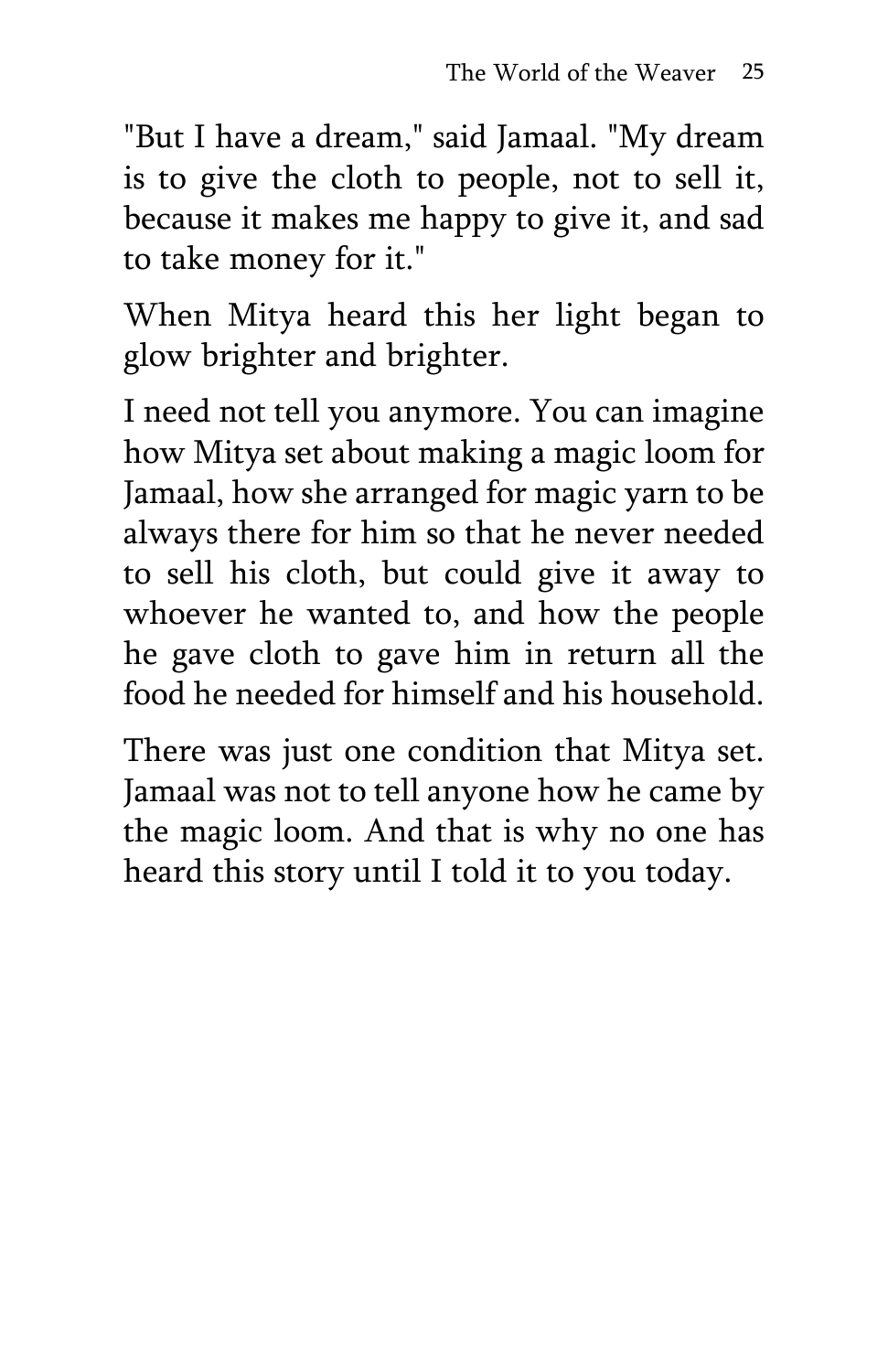## **The Circle Round the Throne**



Benares has from time immemorial been famous for its Brahmins, bulls and brocades. Its Brahmins are the most orthodox, its bulls the loudest roarers, and its brocades the finest in the world. Yet thanks to the first, the brocade-makers were not allowed to own any land in the city of Benares till the time of King Bramha-Datta.

'The brocade-makers,' the Brahmins used to say, 'are mere weavers: men of low degree. They lack intelligence and scholarship. If they were allowed to settle in the town their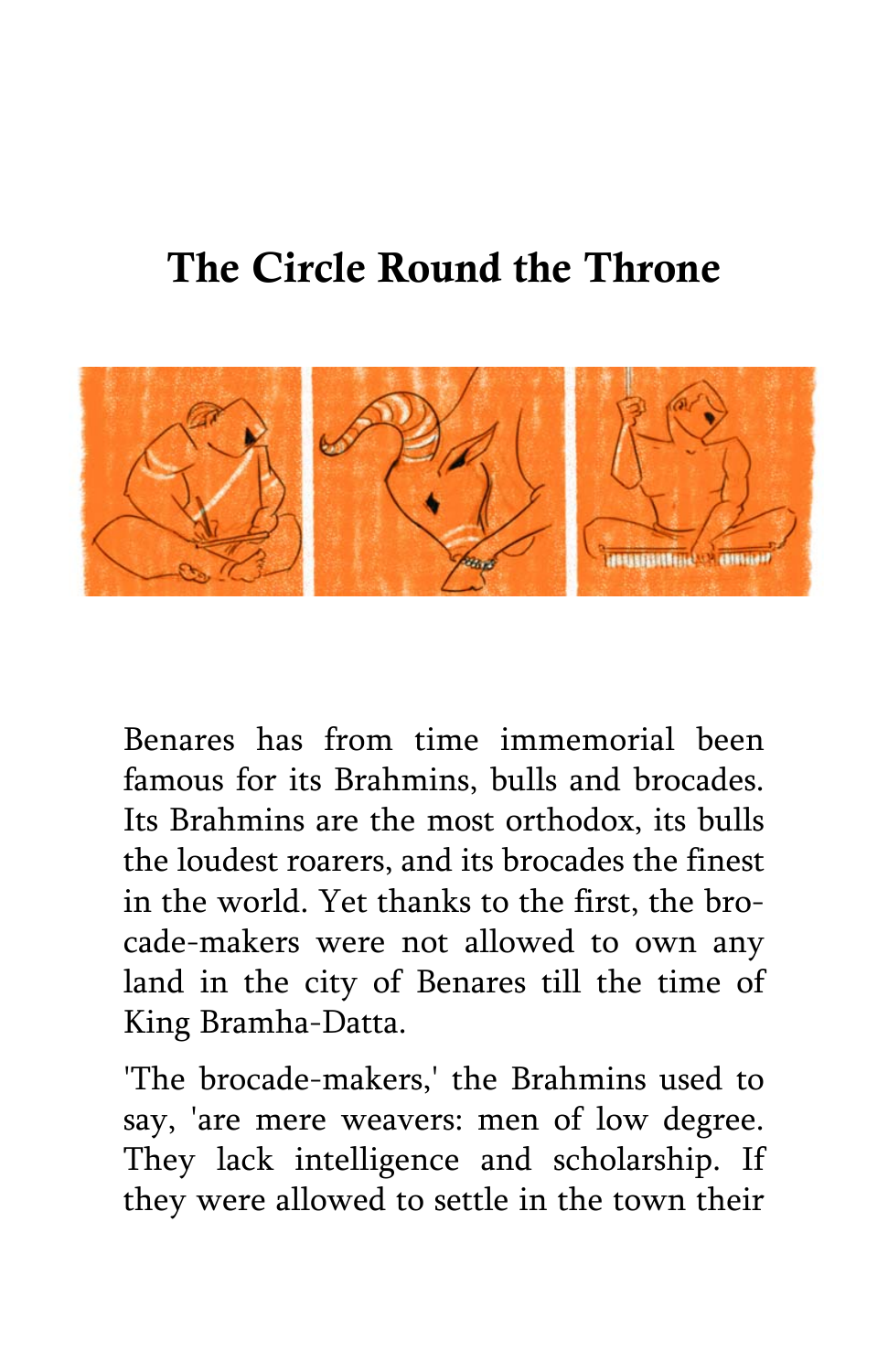stupidity would infect the air, it is best that they should live in the suburbs and ply their craft there  $-$  far from the city's heart'.

Now one day when King Bramha-Datta was sitting on his throne, listening to the petitions of his subjects, the Prime Minister came running to him and whispered, 'Sire! Something terrible has happened. The Mongols have sent us an ambassador extraordinary.'

'Is that so very terrible?' said the King. 'Show him in. We are ready to receive him. There is no reason whatsoever for you to tremble. He is, after all, an ambassador like any other.'

'This Mongol envoy,' the Prime Minister explained, 'is very different from all others. He wants to deliver his message in signs. And that worries me a lot.'

'Well,' the King said, 'if that is the case it can't be helped. Let him deliver his message today, and we shall give our answer tomorrow. That's the best we can do in the circumstances. Surely our wise Brahmins will be able to interpret his sign language. It is not polite to keep a foreign envoy waiting. Let him come in.'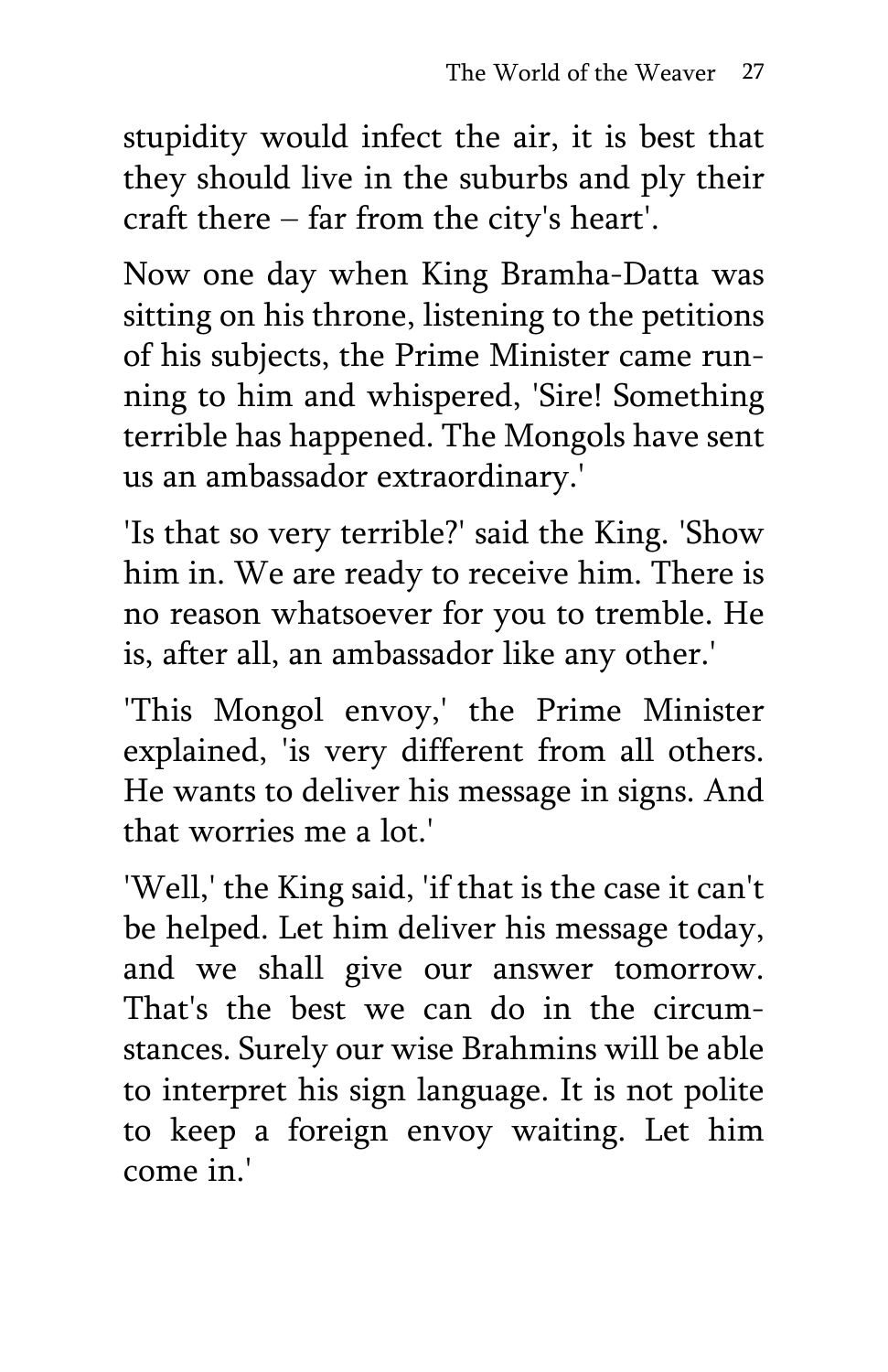At this the Prime Minister went out to usher in the Mongol emissary, and every pair of eyes turned towards the main entrance of the throne room to have the first glimpse of the extraordinary messenger who was going to speak in signs.

The ambassador came in and bowed. He said nothing, but taking a piece of red chalk drew on the floor a large circle with the King's throne as the centre. He then bowed again and withdrew.

'His Excellency will come back tomorrow at this hour for his answer,' said the ambassador's companion and interpreter. And then he too withdrew with a bow.

'It is puzzling,' murmured the King.

'It is indeed so,' echoed the courtiers, while the Prime Minister stroked his chin wondering as much as the others about the red circle round the throne.

Later on, when alone with the Prime Minister, King Bramha-Datta asked, 'What was the message of the Mongol envoy?'

'Sire,' replied the Prime Minister, 'I think he wished to say your throne is the very centre of the earth: your seat is a seat of glory.'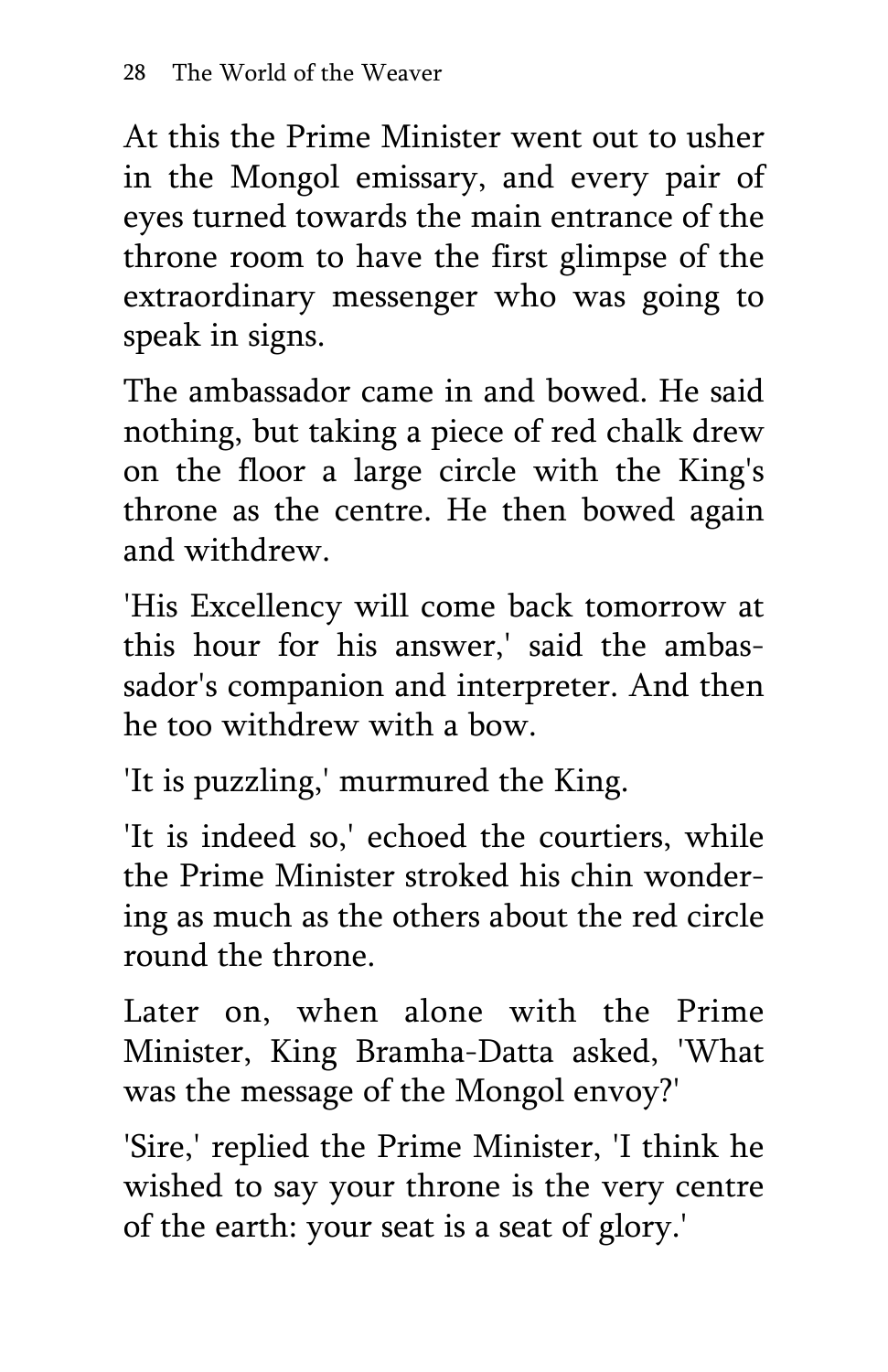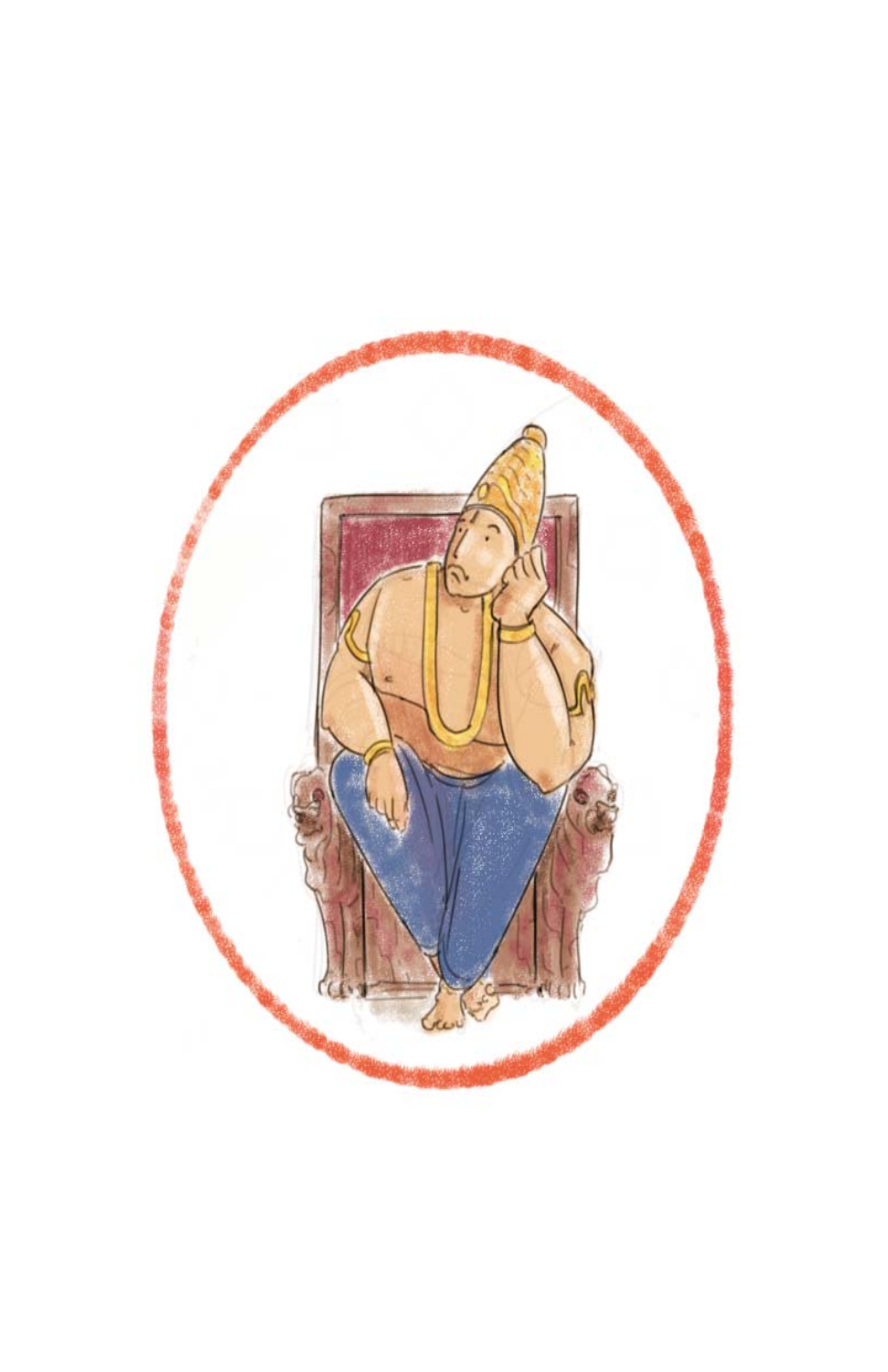'Nonsense,' said the King and laughed. 'I am not so innocent as to believe that the formidable Mongols have sent their envoy over mountains and deserts to deliver a message of this sort. Maybe, it is a declaration of war. Anyway, what answer are we to give?'

The Prime Minister adjusted his turban, thought for some time as he caressed his chin, and finally declared that he did not know what to say. He had consulted all the learned Brahmins and they too were as mystified as he. 'We are not concerned with conundrums,' the Brahmins had told him. 'Our job is to interpret the scriptures. Go, and consult the bulls: they may give a reply in signs. So, the Prime Minister added, he was worried.

'And did you try out the bulls?' the King asked jokingly.

'I did,' the Prime Minister replied. 'But they gave no answer either!'

'I guessed that much. But what about the brocade-makers?'

'Sire, they are more stupid than the Brahmany bulls.'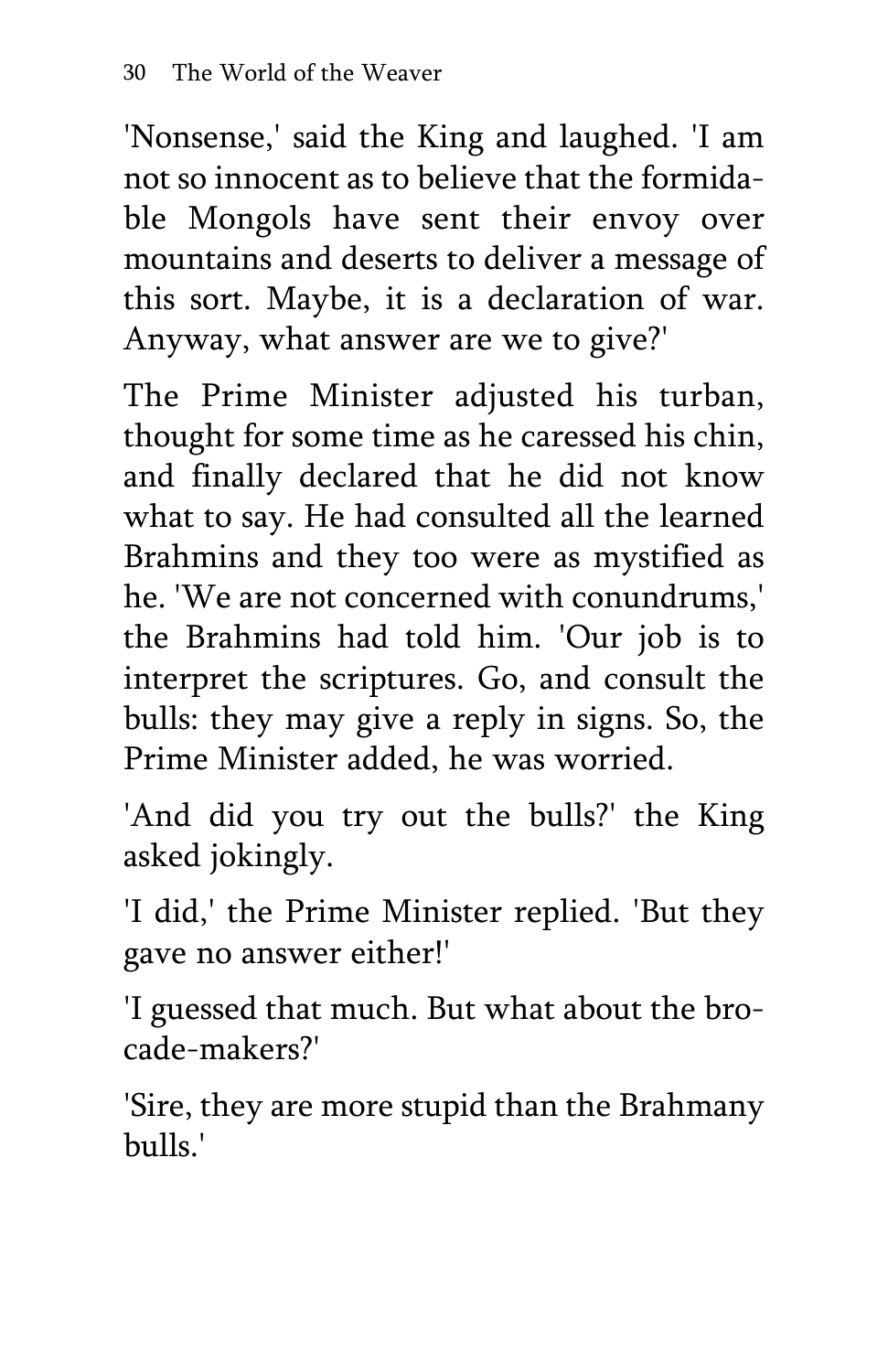'Maybe you are right,' said the King. 'Maybe, you are not. However, you should do well to consult them. Anyway, we must be ready with our answer tomorrow morning. Otherwise,' he ended, 'you understand…' He did not finish his sentence.

The Prime Minister nodded. He understood what the King meant: if there was no answer forthcoming by the next sunrise the Prime Minister would lose his post. Bramha-Datta was a man of his word.

So the harassed Prime Minister hastened to consult the weavers.

But there were no brocade-makers to be found anywhere! Being banned from the city they had gradually withdrawn from the suburbs as well. The poor Prime Minister was at his wits' end. He called for the watchmen, and they were instructed to question everyone in Benares and its environments for an answer to the Mongolian envoy's message. And everyone  $-$  man, woman, and child  $$ gave a puzzled stare when interrogated. None knew the answer. The enigma of the circle round the throne remained unsolved.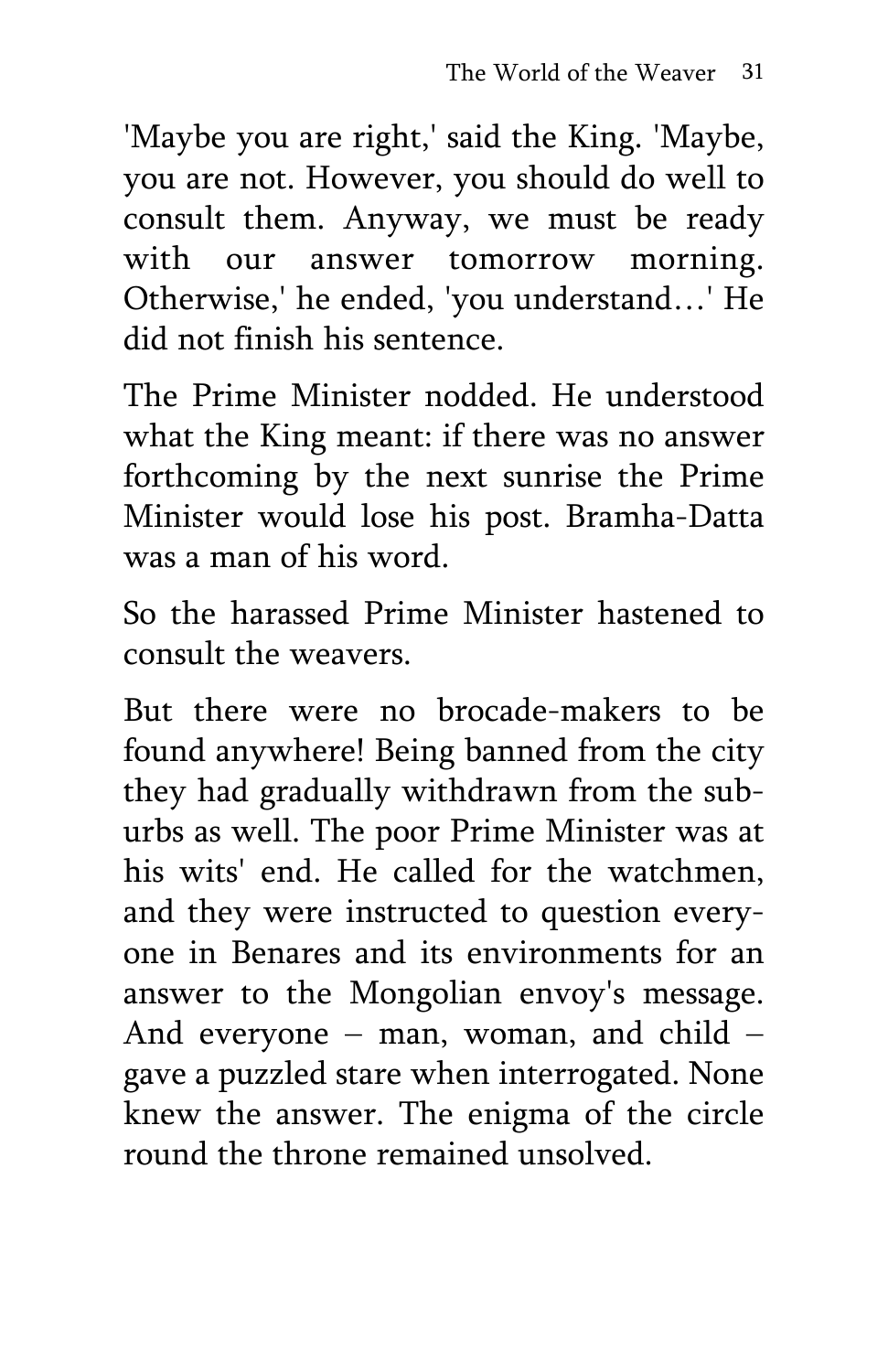The Prime Minister was on his knees praying hard when a watchman came in to report: 'Perhaps I have found the man who knows the answer.'

'Where? Asked the Prime Minister jumping to his feet. 'Where is he? Bring him here at once.'

'That's not so easy, sir,' the watchman murmured. 'He is a difficult man: the only brocade-maker living in the suburbs of Benares. And he refuses to come inside the city unless he is especially invited by the King.'

'The cheek,' muttered the Prime Minister. 'Tell me, what makes you think that this arrogant man knows the answer? He is a weaver, you say. As a rule, the weavers are inscrutably dull. I think he is stupid as well as overbearing. He must be an exceptional idiot.'

'Not this one, sir,' the watchman said. 'On the contrary, he seems to be exceptionally clever. For when I entered his house by the riverside I found there a cradle swinging by itself.'

'That's curious.'

'And that was exactly what I said to myself. Then I though it would be worthwhile to see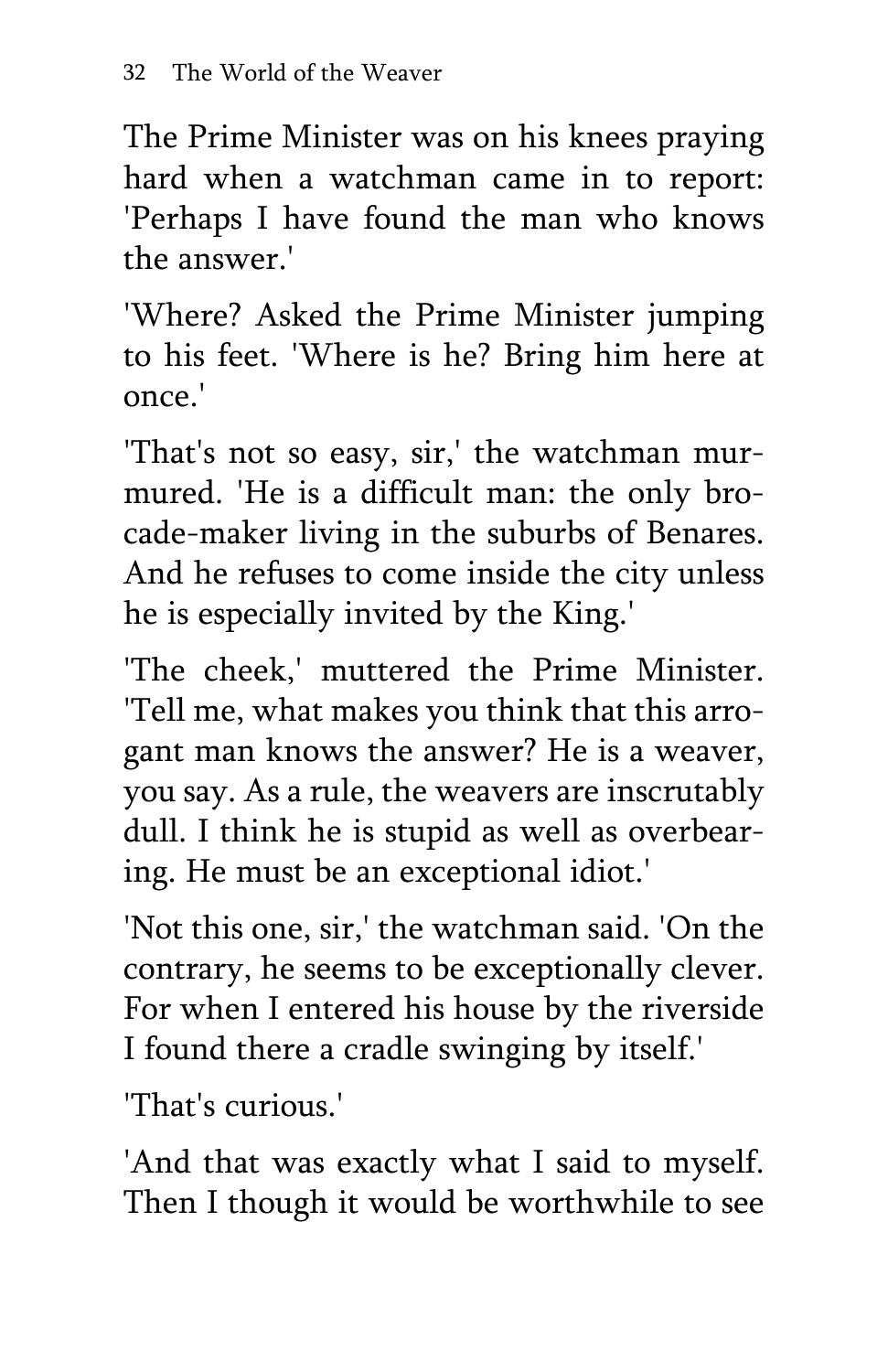the owner. So I pushed open the door leading to the inner hall, and immediately a bell began to ring on its own.'

'What happened next?' asked the Prime Minister.

The watchman recounted that a passage through the inner hall led to the back garden of the brocade-maker's cottage, and there was a patch of corn growing by the riverside where a willow swished its branches perpetually to chase away the birds. 'Though mind you,' he added, 'there was no wind. The tree seemed to move its arms by itself. And I repeated to myself, "This is most curious." I then looked round and cried, "Ho! Where's the owner?"

"I am in the workshop," someone replied'.

'Make your story short,' said the Prime Minister impatiently.

'Did you talk to him? What did he say?'

'I saw him sitting at his loom, guiding his threads. He did nothing else. He has made a machine which works by the current of the river: it swings his child's cradle, it makes his bell ring, it swishes the arms of his willow, it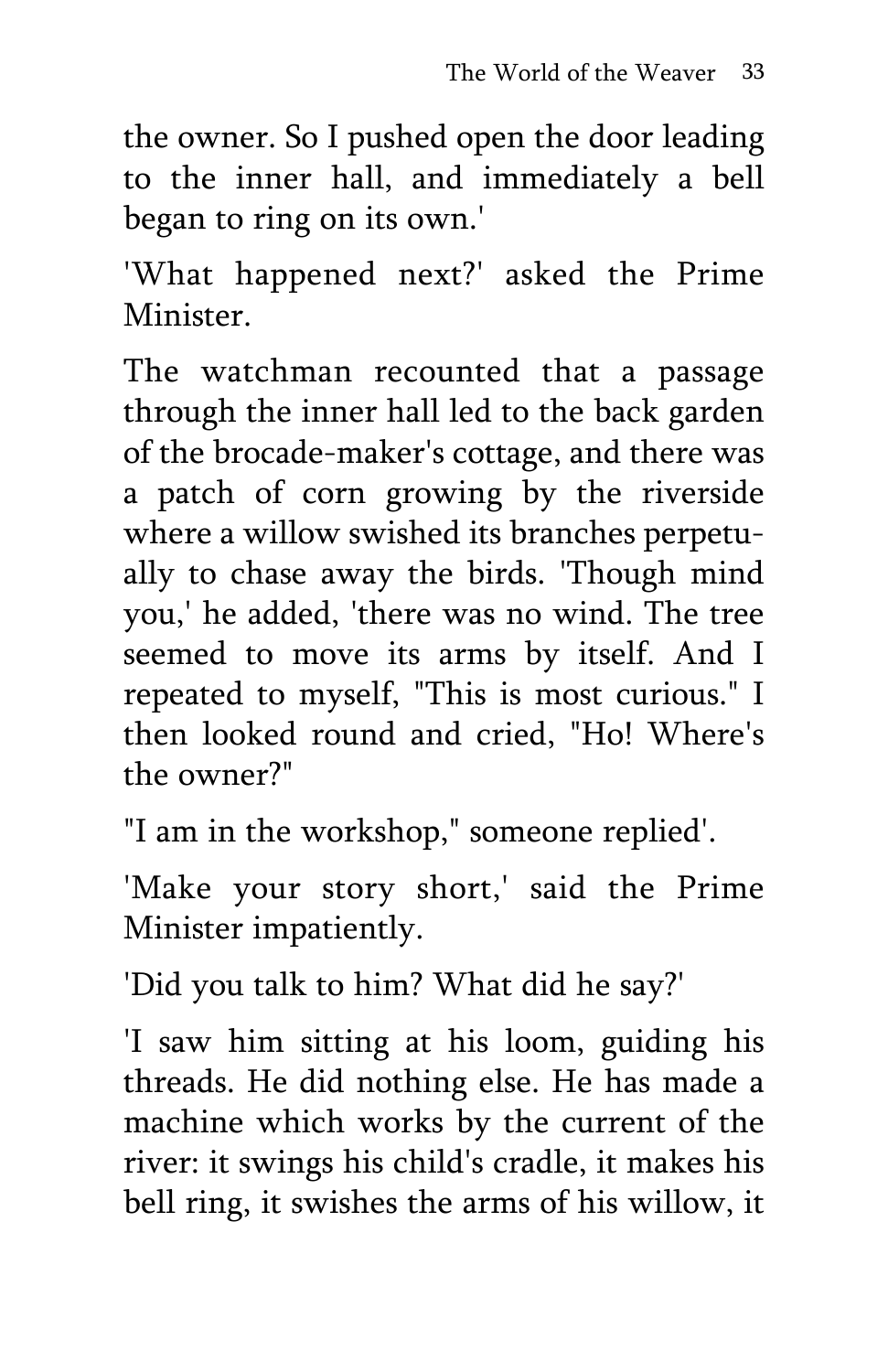makes his loom work. "So," I said to myself, "here is my man." And I told him all about the red circle drawn round the throne by the Mongol envoy."

'A maker of mere mechanical toys!' the Prime Minister sneered. Nevertheless, curiosity prompted him to ask, 'What was his answer?'

'He laughed as he thumped me on the back and said, "Go, and fetch the King before I give the answer." "You want the King and nobody else!" I cried. To this he replied, "The Prime Minister will do, hurry." I have hurried, and here I am.'

'Show me the way,' the Prime Minister said. By now he was convinced that the weaver in question was truly an exceptional man. 'It is already late. There is no time to lose.'

The brocade-maker laughed heartily when he heard the Prime Minister's story, and then told him not to worry as it was not yet morning.

'Do you understand my plight, goodman?' the worried Prime Minister said. 'I am trembling in my shoes. Not so much for myself as for the reputation of Benares. To be baffled by a Mongol envoy! Oh, the shame of it. Please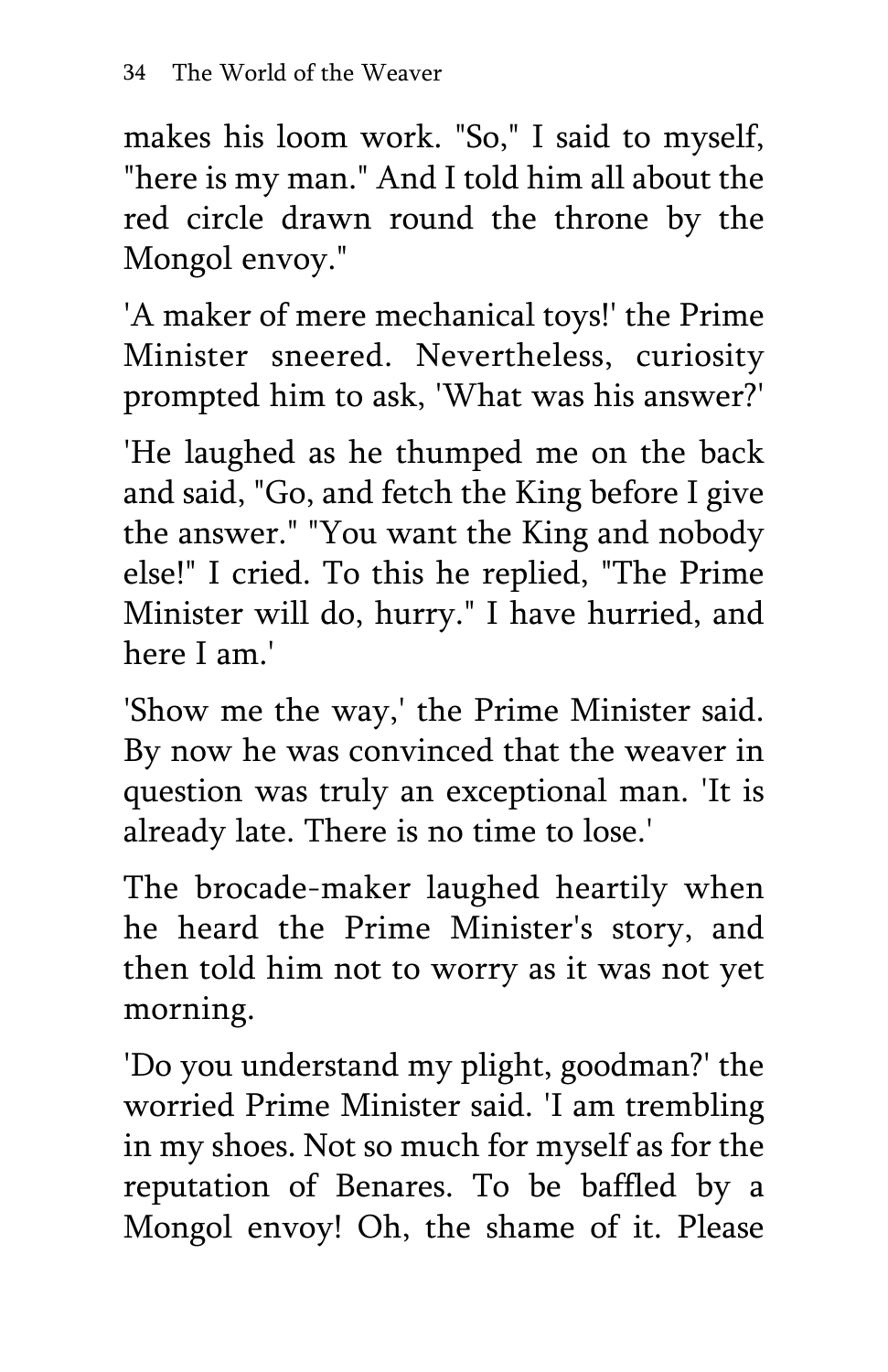give the correct answer, and you will get anything you ask for. Our King Brahma-Datta is a man of his word'.

'Don't worry, Prime Minister,' the brocademaker repeated. 'Come back tomorrow before sunrise. The answer will be ready by then.'

The next morning when the Prime Minister came to fetch the brocade-maker, he found him arranging a few odd things to put them in a bag: a pair of knucklebones, a toy fiddle, some walnuts, and a small cage containing a pair of tame sparrows.

'What are these for?' asked the surprised Prime Minister.

'For the Mongol envoy,' the brocade-maker replied. 'These will certainly undo him.'

A blare of trumpets announced the entry of the Mongol ambassador extraordinary into the throne room of King Bramha-Datta. He came in and bowed as before. This time he took a seat facing the King as his companion and interpreter beckoned for an answer to the enigma of the red circle round the throne.

'On behalf of our gracious sovereign,' the Prime Minister announced, 'our trusted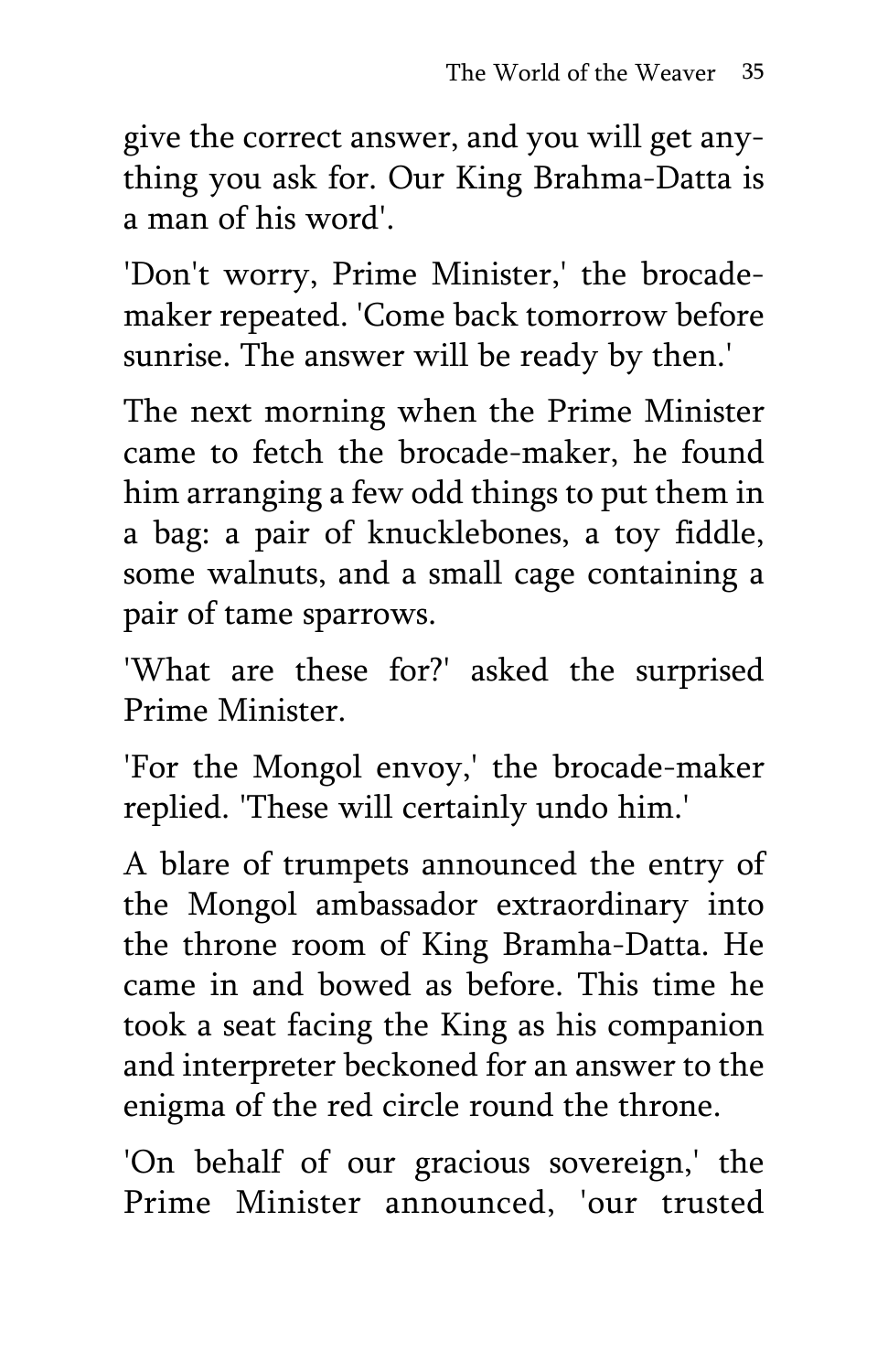friend, the master brocade-maker of Benares, will give the answer.'

At this the weaver got up and placed his knucklebones on the floor beside the envoy. The Prime Minister and the courtiers held their breath, wondering if that was the correct answer to the problem posed by the mysterious circle of red chalk. Meanwhile, the Mongol ambassador gave a contemptuous glance at the knucklebones and rose to draw a much smaller circle round the throne in black chalk - or was it a piece of charcoal? - and then returned to his seat.

Every pair of eyes now scrutinized the brocade-maker: what was he going to do? He took out his toy fiddle from his bag and started a gay dance turn. To this the Mongol envoy replied by taking out of his pocket a handful of seed grains and scattering them on the floor. The weaver immediately produced his pair of tame sparrows and set them down, and these ate up the grains in less time than it takes to tell.

Now the envoy laid on the floor a piece of  $chain-mail - one of his epaulettes, and the$ weaver responded by piercing it with a pair of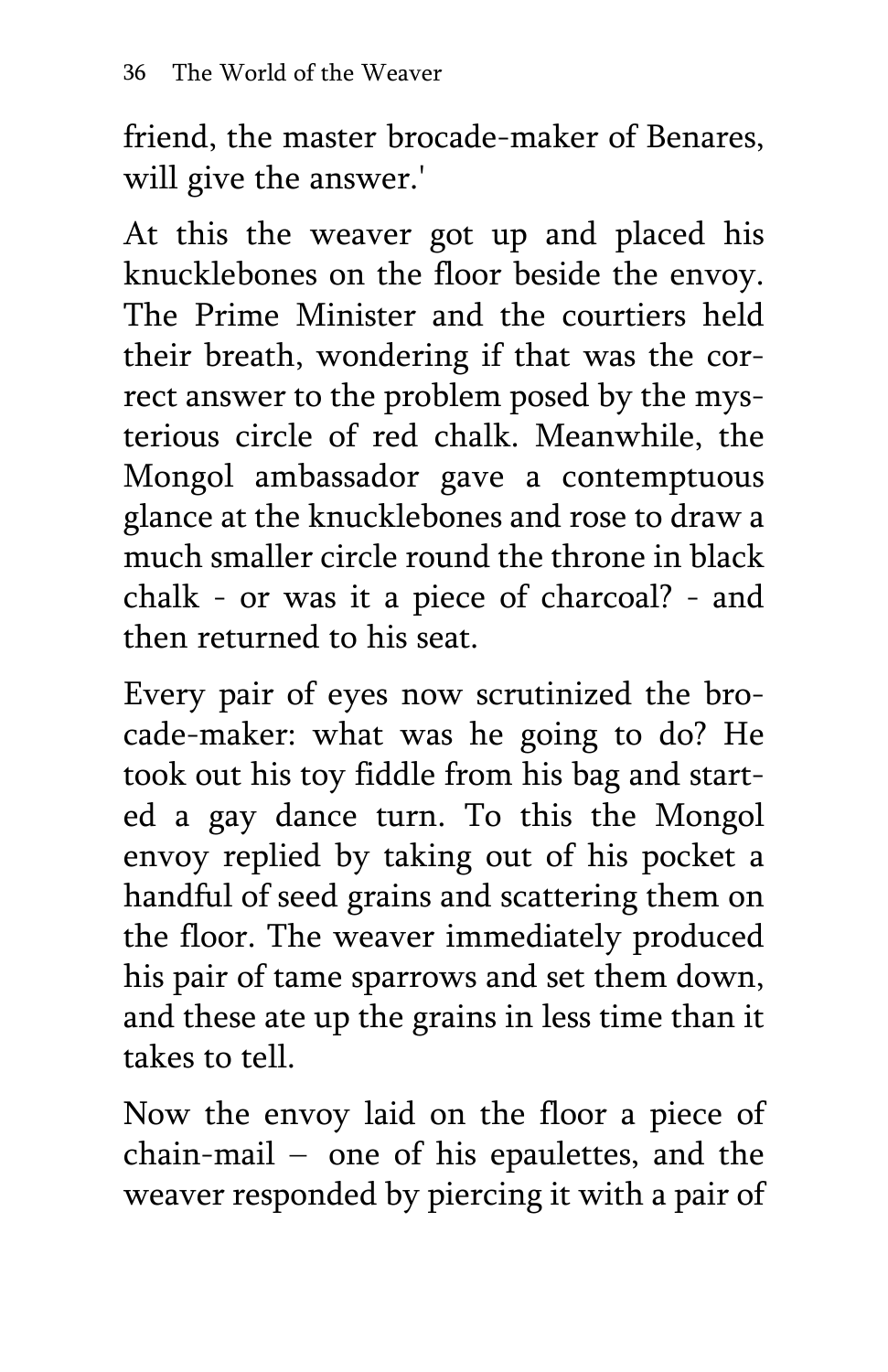needles, the finest ones he used for making his brocades. Both the envoy and his companioninterpreter picked up these needles and examined them carefully: they then shook their heads and bowed to each other. Our weaver now came forward with one of his walnuts and gave it to the envoy, who cracked it between his thumb and forefinger as easily as one would crush a fried peanut shell.

A sigh rose from the Prime Minister and the courtiers gasped, for the nut was found to be hollow and filled with dew. They stared hard at the weaver: was he, after all, going to let down the King of Benares by offering a plenipotentiary a bad walnut? But the brocade-maker simply beamed. He twirled his thumbs when he saw the envoy and his companion-interpreter turn ashen and hold their breath as the drop of dew rolled out and proved to be a brocaded silk shawl, full ten yards long and ten yards broad.

The Mongol ambassador then rose gravely from his seat for the last time to bid farewell. He bowed, joining his hands in the Indian fashion, and our weaver slipped two walnuts into his cupped hands. The companion-interpreter also saluted in the same way to take his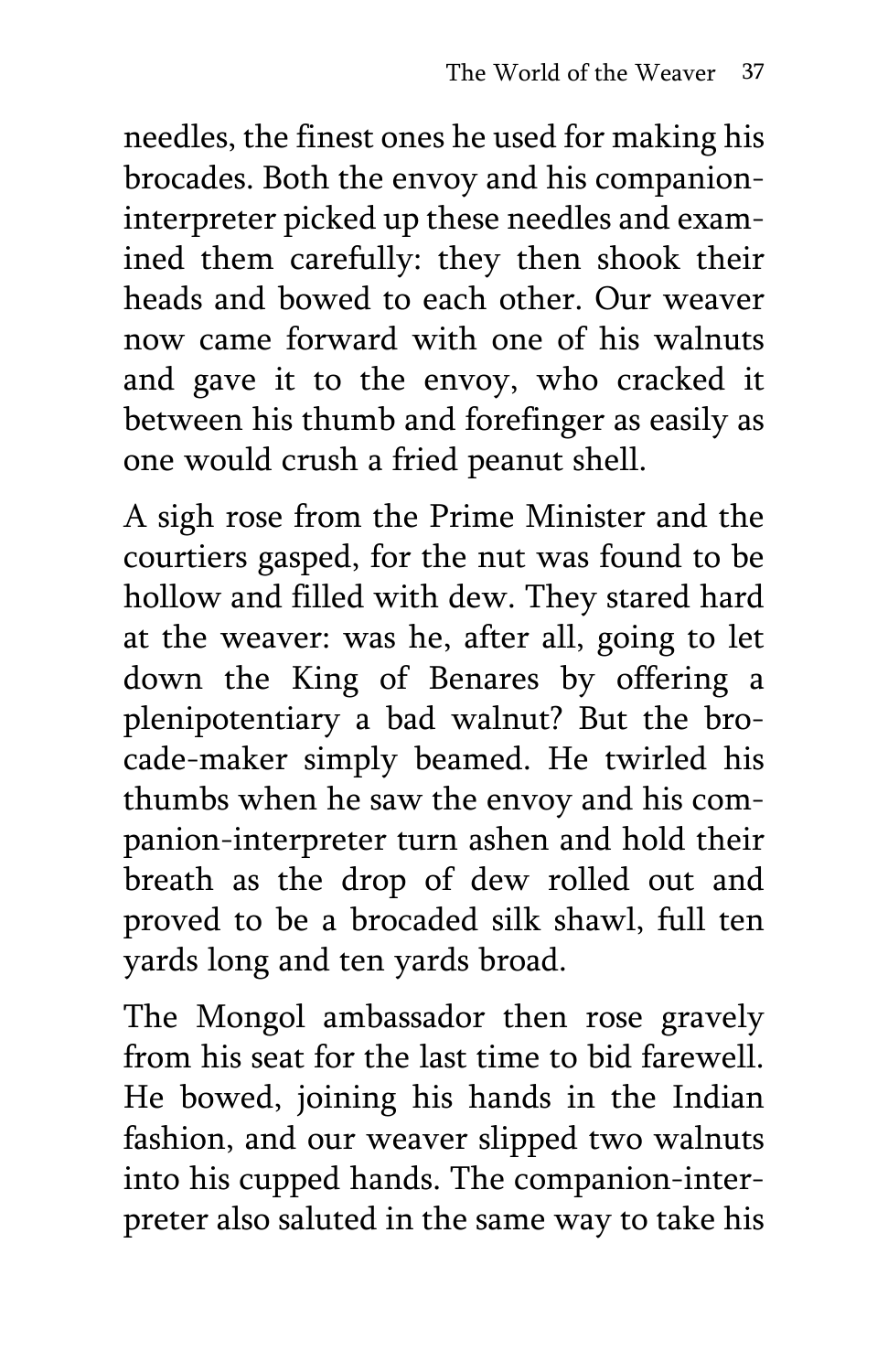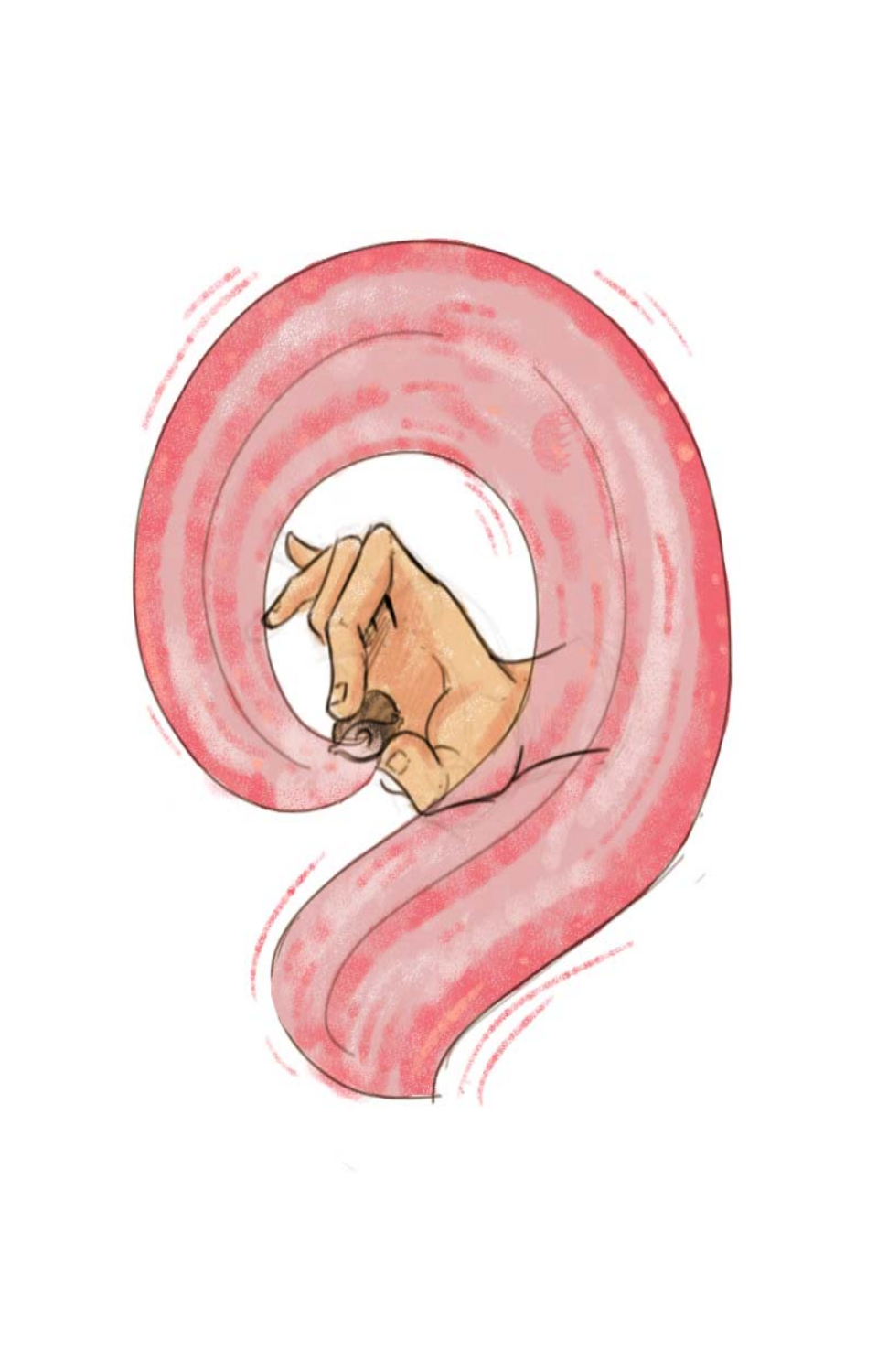departure; and he too was given a walnut by the weaver.

They then left the court without uttering a word.

When the fanfare for their departure had ended, King Bramha-Datta summoned the weaver to his side and said, "You have guessed the riddles of the Mongols and answered them correctly. Now ask me what you will, and it will be yours. But pray tell me what all this means. No one in the court has understood a thing."

"Sire," answered the brocade-maker, "the meaning is quite simple. The red circle round your throne was the threat, 'What will you do if the Mongol forces surround your kingdom?' The answer was: 'Knucklebones! What are you compared with us? - Mere children. Toys like knucklebones are the fit things for upstarts'"

"And the meaning of the smaller black circle?"

"It implied, 'If the Mongols use the scorched earth policy and came closer to you, what will be your answer?' The response was, 'Fiddlesticks!' At this the envoy produced his seed grains to indicate the armies the Mongols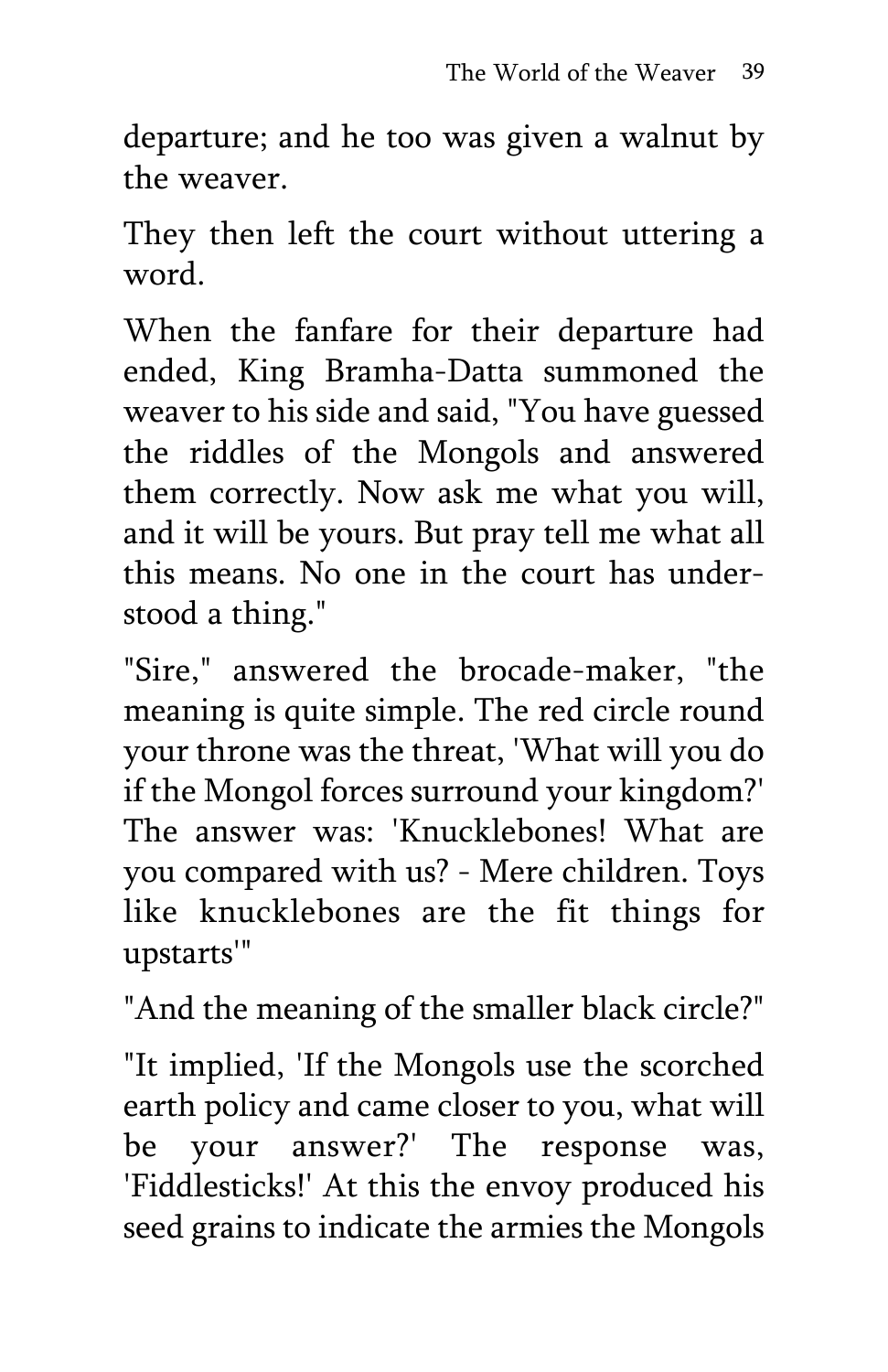can bring into the field. And I replied, 'A couple of our tamest, the least equipped armies could annihilate a host of theirs.'

'Even when protected by chain-mail?' 'Yes, even then. And if you don't believe me, Sir envoy, please examine the quality of the steel of my needles.' And that, Sire, settled the issue."

"Then," asked the King, "what about the walnuts?"

"Simply to emphasize the message of the needles: 'A nation of craftsmen clever enough to make ten square yards of brocade look like a dewdrop can also manufacture weapons capable of piercing through any chain-mail.' The other three walnuts were also filled with pieces of Benares silk, and these were gifts for the Mongol ruler. Seeing is believing," the brocade-maker went on, "and I am sure the Mongol ruler would not believe a word of his envoy's story without some convincing tangible proof. So I gave away a few yards of brocade which any man can easily buy in the bazaars of Benares."

"Now," said the King, "tell me your price. You have saved my honour and brought credit to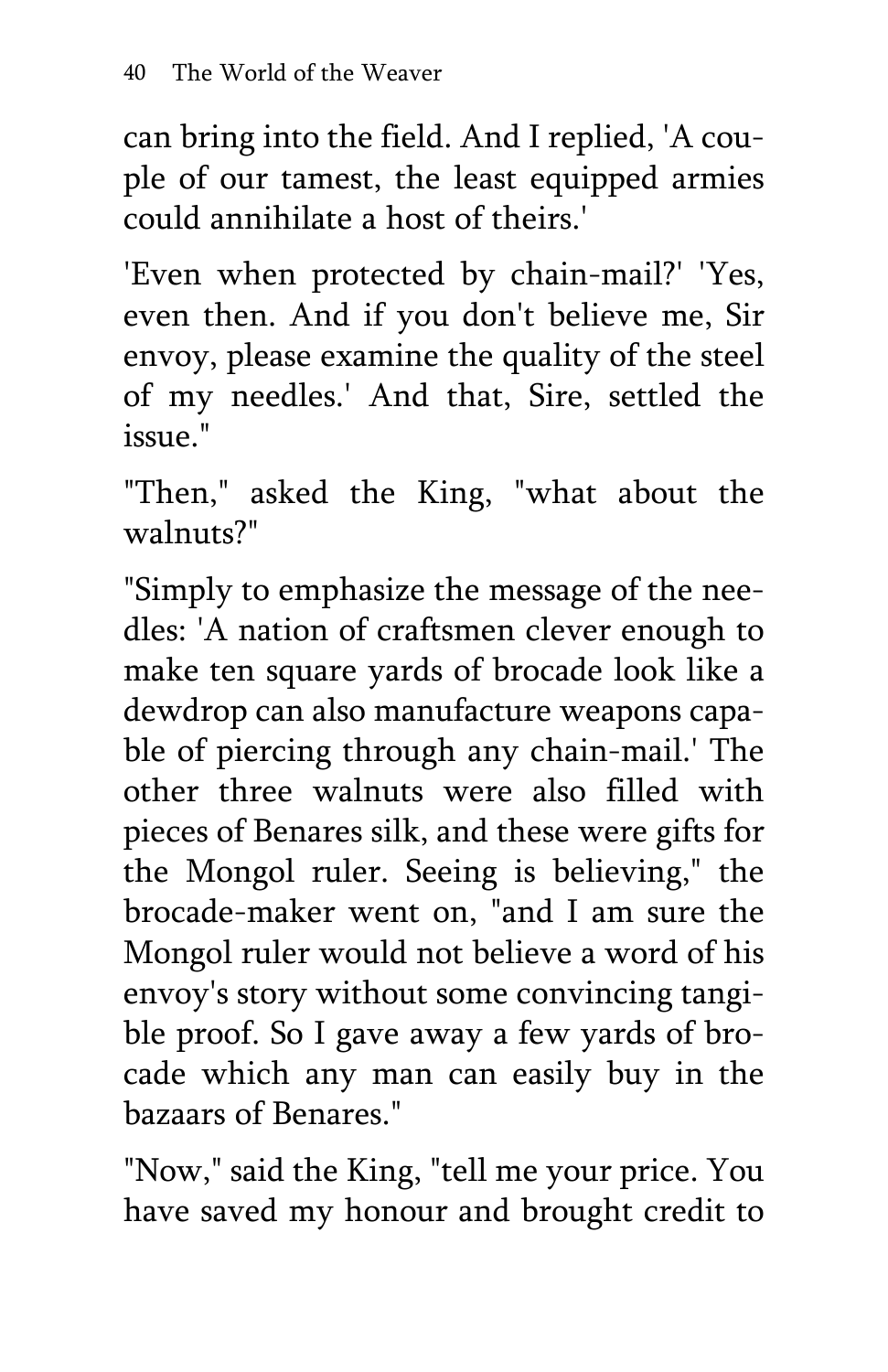Benares. What would you like to have for your services?"

The brocade-maker did not ask for gold nor for gems, but simply that he and his brother craftsmen should be privileged to have the same rights as the Brahmins and bulls in Benares.

And since that day the best brocade-makers of India have made Benares their home, and the greatest poet of Benares, Kabir, chose the profession of a weaver to earn his daily bread. 'While,' said he, 'the wisdom of the learned comes from the opportunity of his leisure, the wisdom of the craftsman comes from the perfect mastery of his craft.'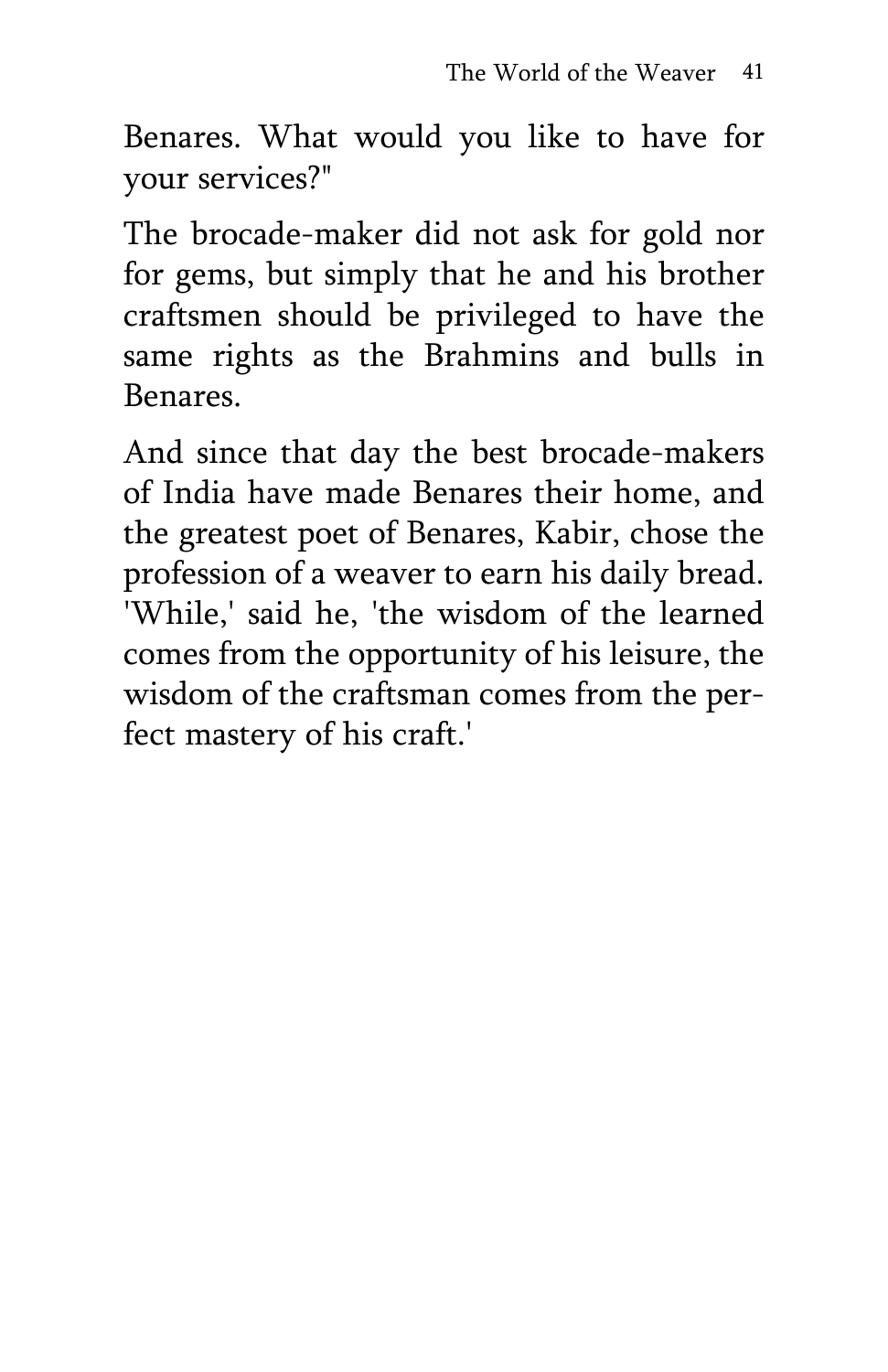## **How a Weaver Dined with a Moneylender**

Once upon a time there lived a moneylender who was both rich and haughty. There were few people with whom he would have anything to do. And as for the weavers, he refused to consider them human beings, saying that plying their looms every day had made them unfit company.

One day the weavers got together and began talking about the moneylender. "I saw him yesterday riding in a carriage" said one.

"And I saw him counting his money" said another.

Just then another weaver, a young apprentice came up, and hearing them, laughed.

"Phoo, that's nothing" said he "anyone can see him going about his daily activities. If I so wish, I will dine with him!"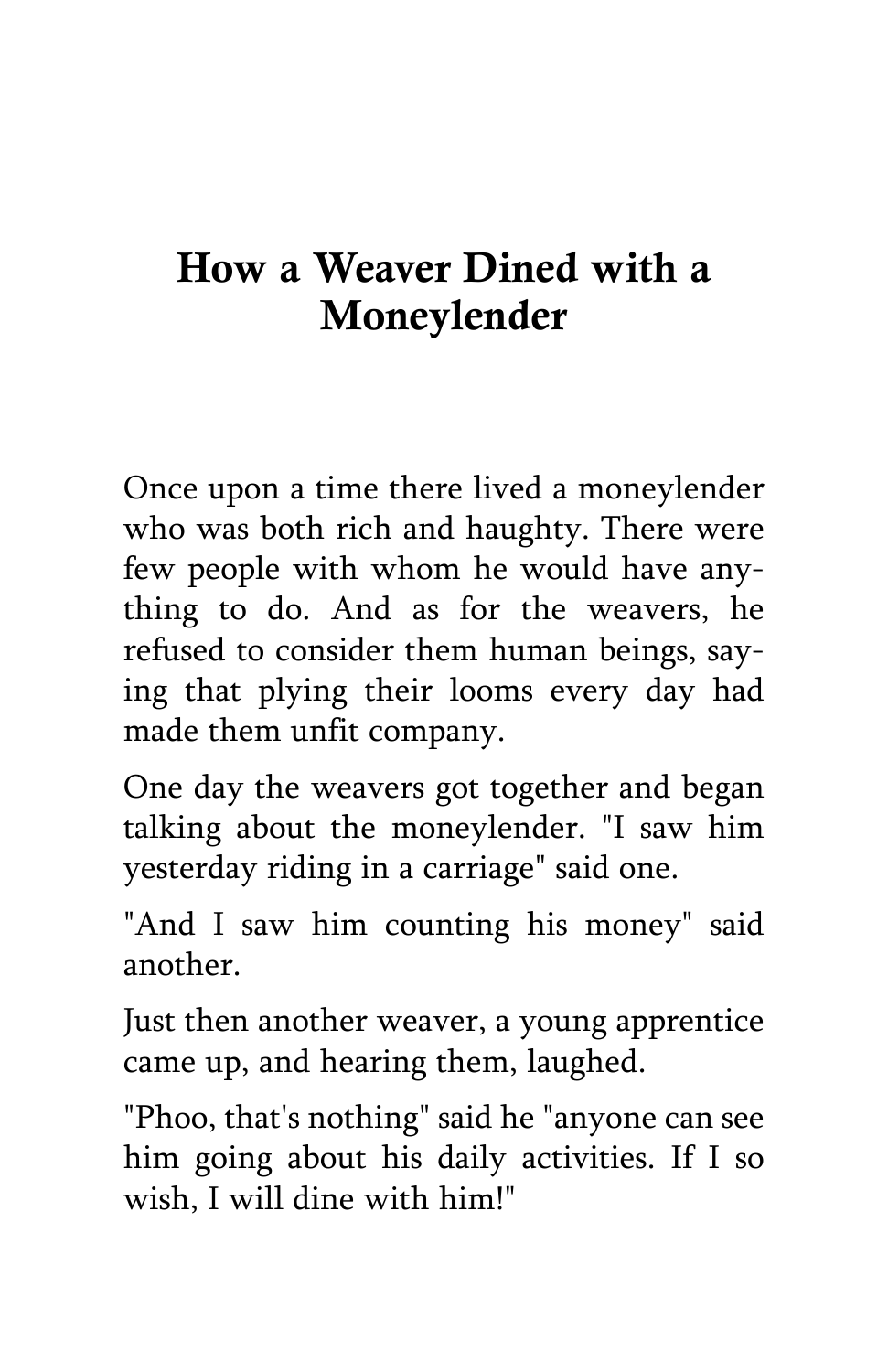"You - dine with him?" laughed the first two weavers. "Why, the moment you enter his house he'll have you driven out! He won't even let you enter his gate"

And the two weavers went on in this vein:

"You're a liar and a braggart" cried they.

"I am not!"

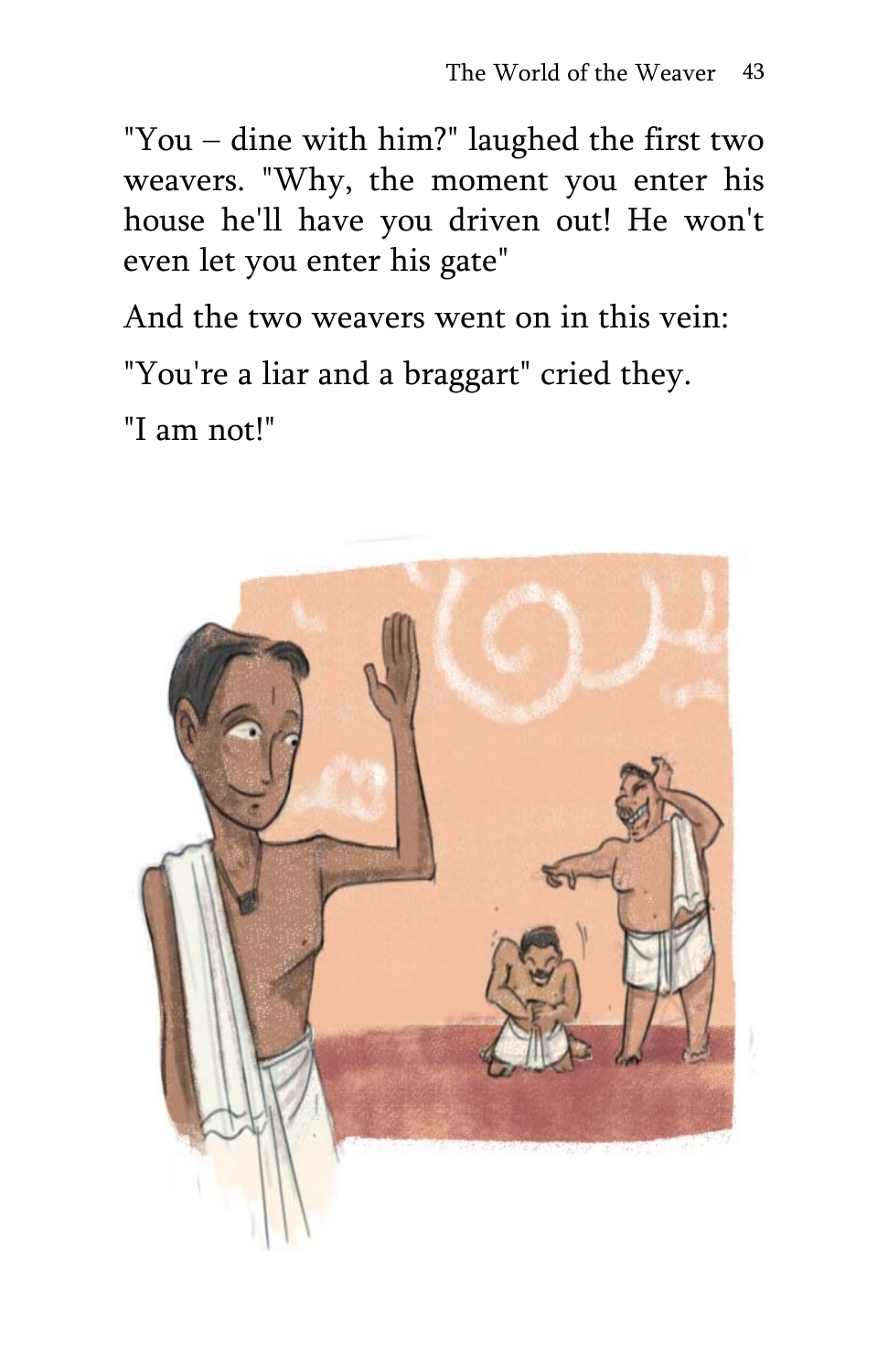"All right, if you dine with the moneylender you'll get a fine dhoti from each of us, but if you don't, you'll do everything we tell you to do".

"Very well," the apprentice replied.

The weaver apprentice came into the moneylender's courtyard, and when the moneyender's servant saw him they rushed out of the house and made to drive him out.

"Wait!" said the weaver, "I have good news for your master."

"What is it?"

"That I will tell to no-one but himself"

So the moneylender's servant went and told him what the weaver had said.

The moneylender felt curious, for the weaver had not come to ask for a loan, but to bring news. Perhaps, said he to himself, it was something that might prove useful.

"Show in the weaver!" said he to his servant.

The servant let the weaver into the house, and the moneylender came out to him and asked:

"What news do you bring?"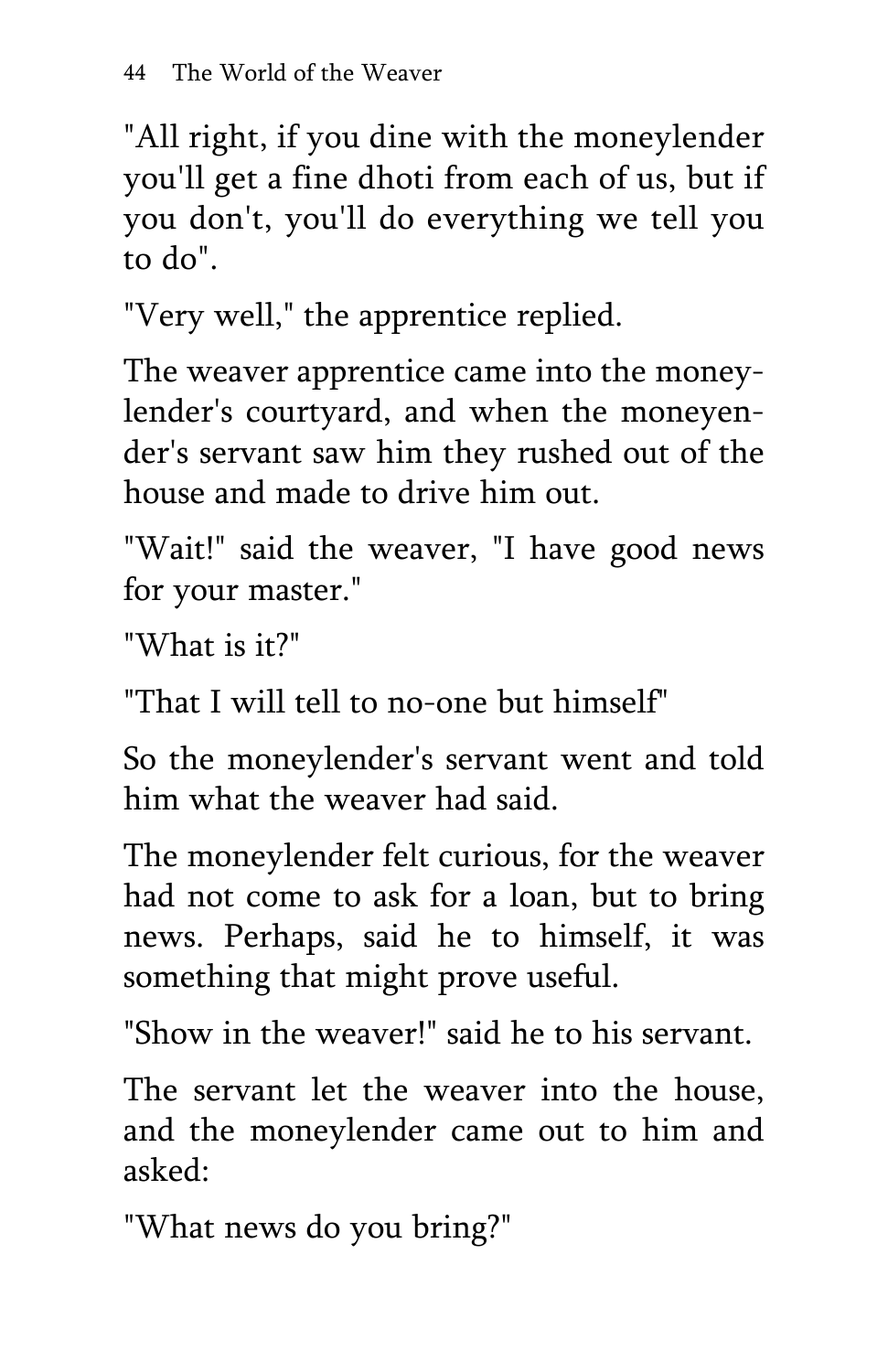The weaver glanced at the servant.

"I should like to talk to you in private, sir" said he.

By now the moneylender's curiosity was thoroughly aroused  $-$  for what could the weaver have to tell  $\lim$ ?  $-$  and he ordered his servant to leave the room.

Said the weaver in an undertone as soon as they were alone:

"Tell me, honoured sir, what would be the cost of a piece of gold as big as my fist?"

"What do you want to know that for?" asked the moneylender.

"I have my reasons"

The moneylender's eyes gleamed and his hands began to shake.

"It's not for nothing that the weaver asks me such a question," said he to himself. "He must have found a treasure."

And he began to try and worm out an answer from the weaver.

"Tell me, my good man, why do you want to know such a thing?" he asked cajolingly.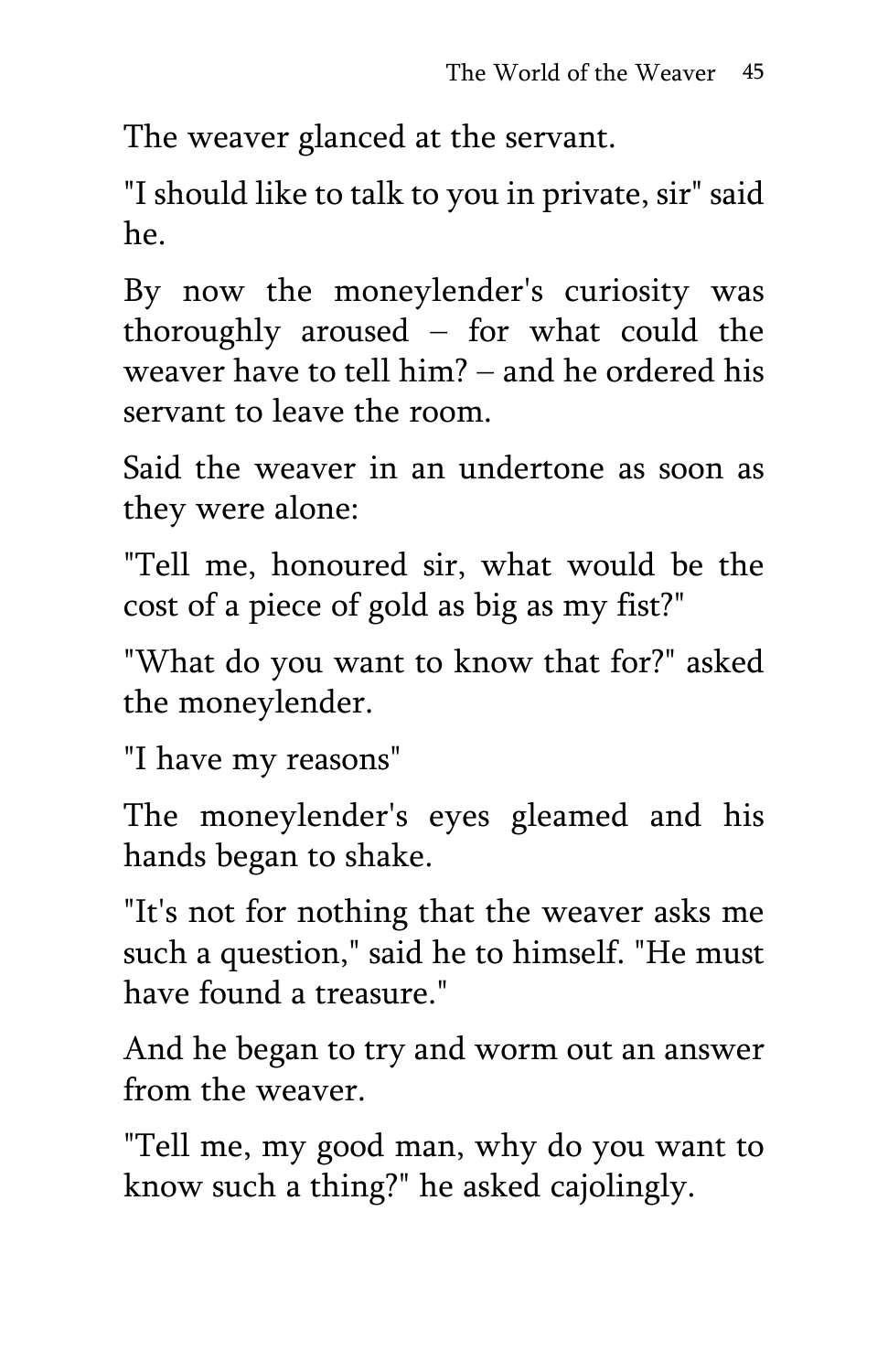"Well, if you don't wish to tell me, you needn't."

"And now I must be going, for my dinner is waiting for me," said the weaver.

The moneylender forgot to be haughty. He was fairly trembling with greed.

"I'll outwit this weaver," thought he, "and get the gold away from him." And he said: "Look here, my good man, why should you hurry home? You can have dinner with me if you are hungry. Come servant, make haste and set out the meal!"

The servant at once set out the food and the moneylender began to regale the weaver and offer him this and that.

"Eat your fill, my good man, don't stand on ceremony!" said he.

And the weaver did not refuse and ate heartily, while the moneylender himself kept heaping his thali.

Said the moneylender when the weaver had eaten till he could eat no more:

"And now go quickly and bring me your piece of gold! I'll know much better than you how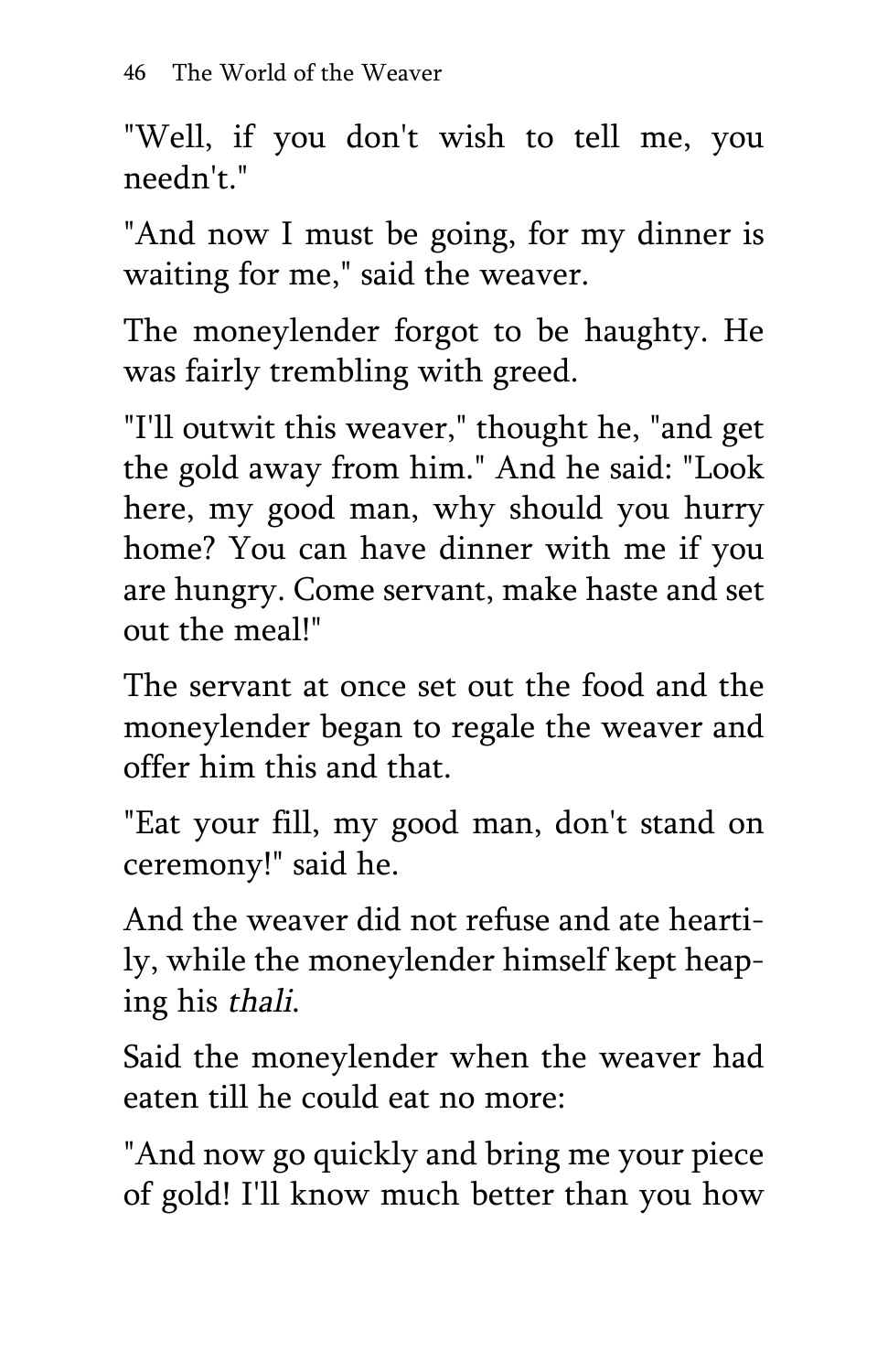to dispose of it, and you'll get a thousand rupees from me."

"No, sir, I won't bring you the gold" said the weaver.

"Why ever not?"

"Because I haven't got it"

"What?! Then why did you want to know the cost of it?"

"Just out of curiosity!"

The moneylender fell into a great passion. He went purple in the face and stamped his feet." Get out of here, you fool!" cried he.

Said the weaver in reply:

"It's not I who's the fool, sir! I had my bit of fun at your expense, and I won my wager of two fine dhotis into the bargain. It takes brains to do that!"

And he went his way whistling a happy tune.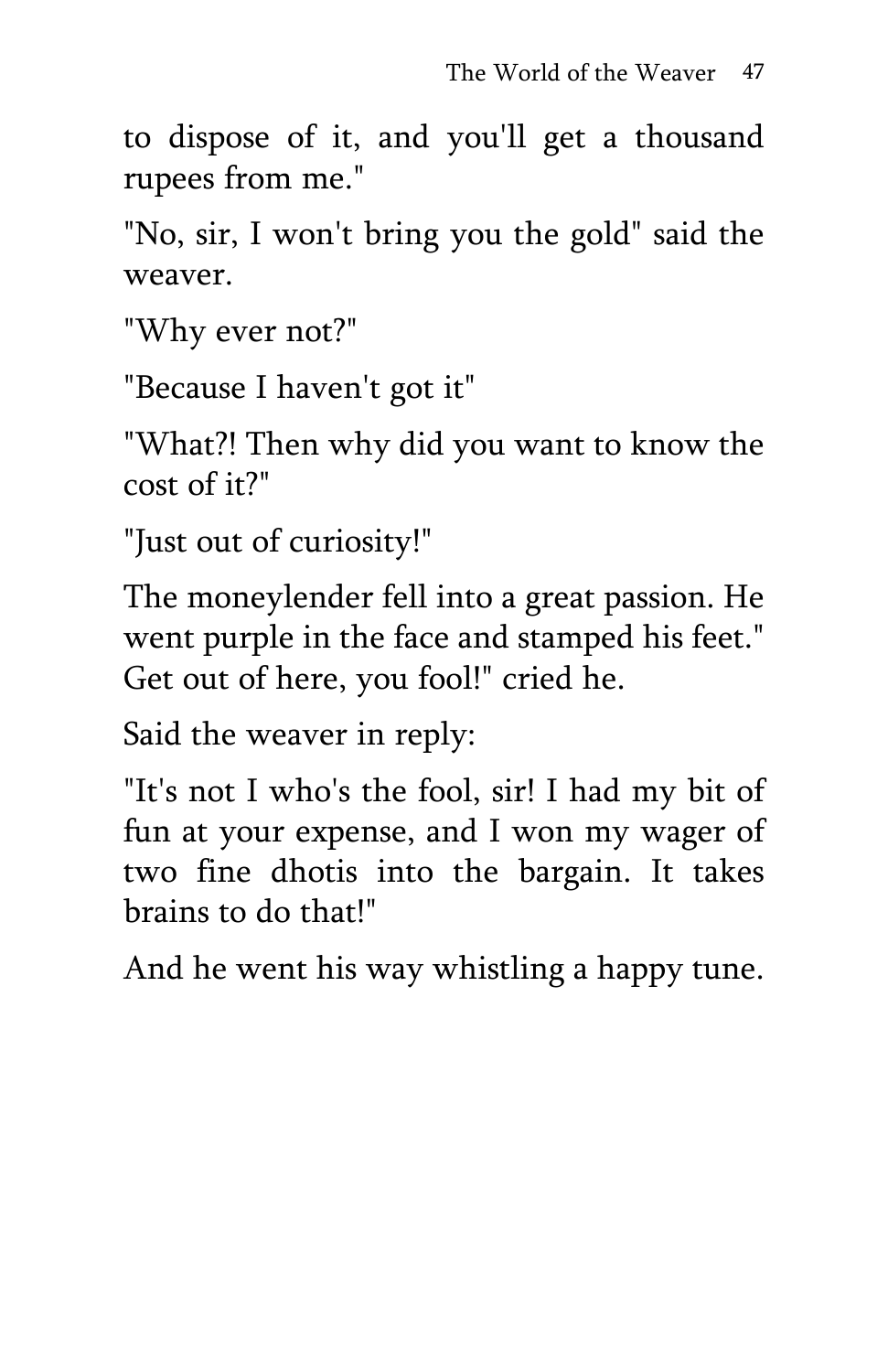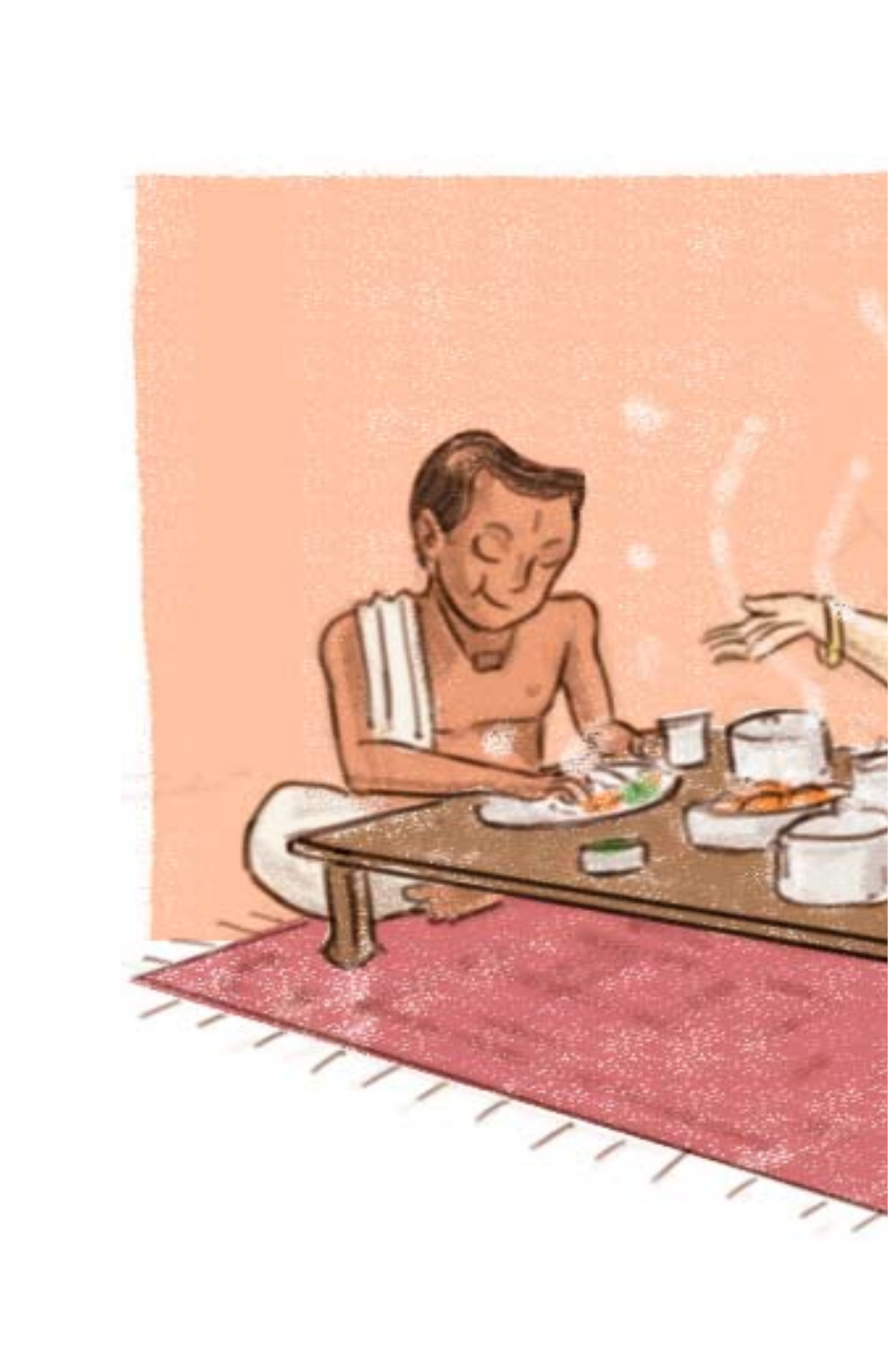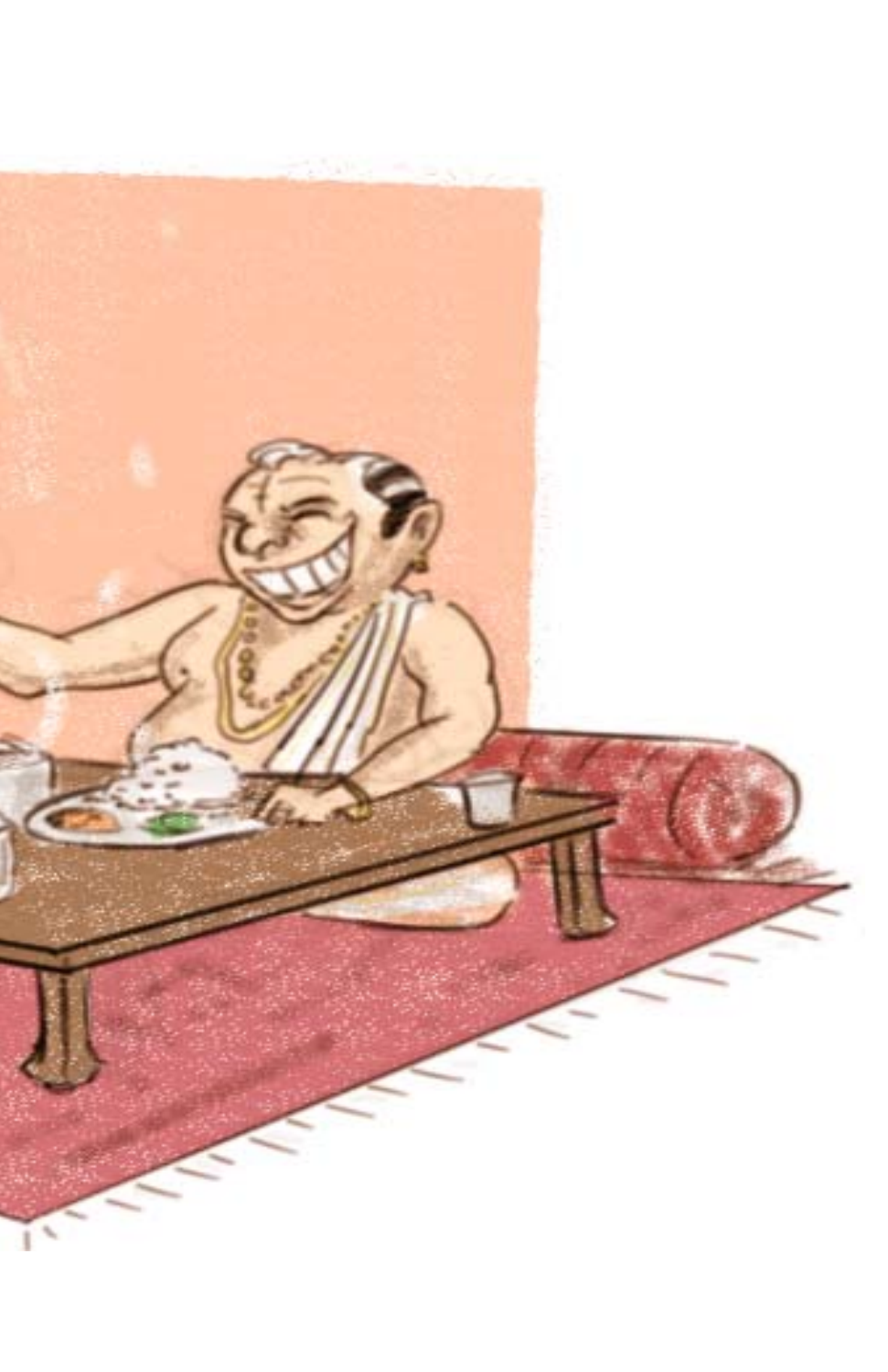# **The Silly King**

Long long ago in years gone by the weavers of the kingdom of Balash had made the best cloth in the world, different kinds of it, in vast quantities, enough of it to clothe everyone in the country, with enough left over to send to many other countries. People all over the world wanted the cloth made in Balash, because it was soft and long-lasting and dyed in beautiful colours. Ships full of that cloth sailed east and west and south, and caravans carried it across land too, taking that cloth to other countries. The other countries paid for that cloth in gold and silver, making Balash one of the richest countries in the world.

Everybody in the kingdom of Balash wore the cloth that was made in the country. The king and queen of Balash wore that cloth with rich gold and silver embroidery and the poor peo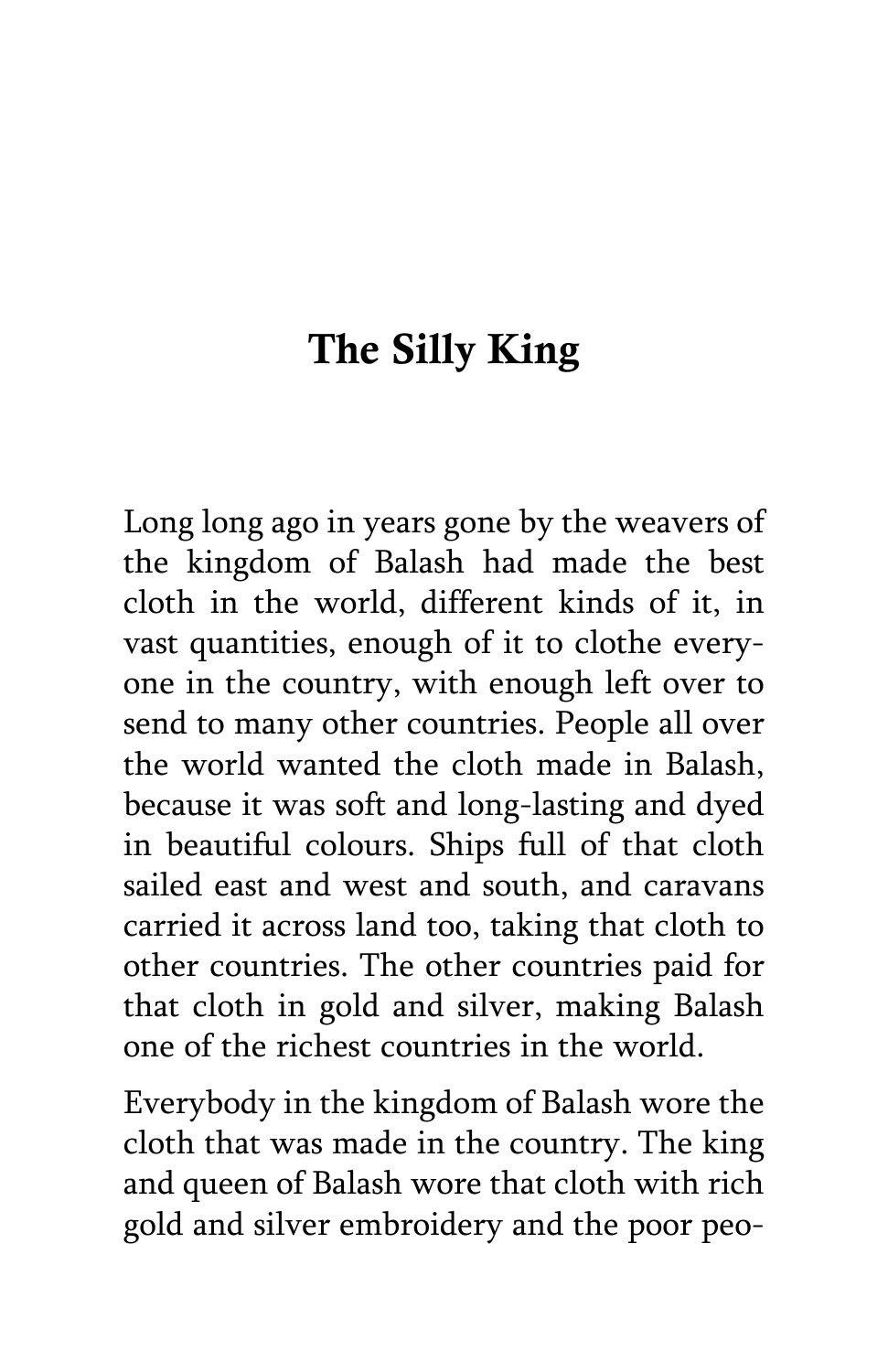ple of Balash wore the same cloth without the gold and silver. All the people of Balash, the milkmaids and shepherds, the merchants and governors, the village people and townspeople, all wore different kinds of the same cloth specially made for them. The people who did not have to move about a lot, like the readers and writers of books, wore loose clothes stitched by tailors from layers of that cloth. The people who had to ride horses or plant trees or sail ships wore the sturdy version of the cloth that was made especially for them. Fine muslin was made for princes and princesses. For people who worked outdoors, like gardeners and sailors, who needed to cover their heads from the sun, yarn was soaked and pounded in a mix of oil and water, to weave into heatproof headcloths and turbans. Each town and village in Balash had its different patterns and weaves, so from looking at a person's clothes anyone could tell where they came from.

The reason why so much cloth, and so many different kinds of it could be made, was that the plant from which it was made grew freely all over the kingdom. From different kinds of this plant different kinds of yarn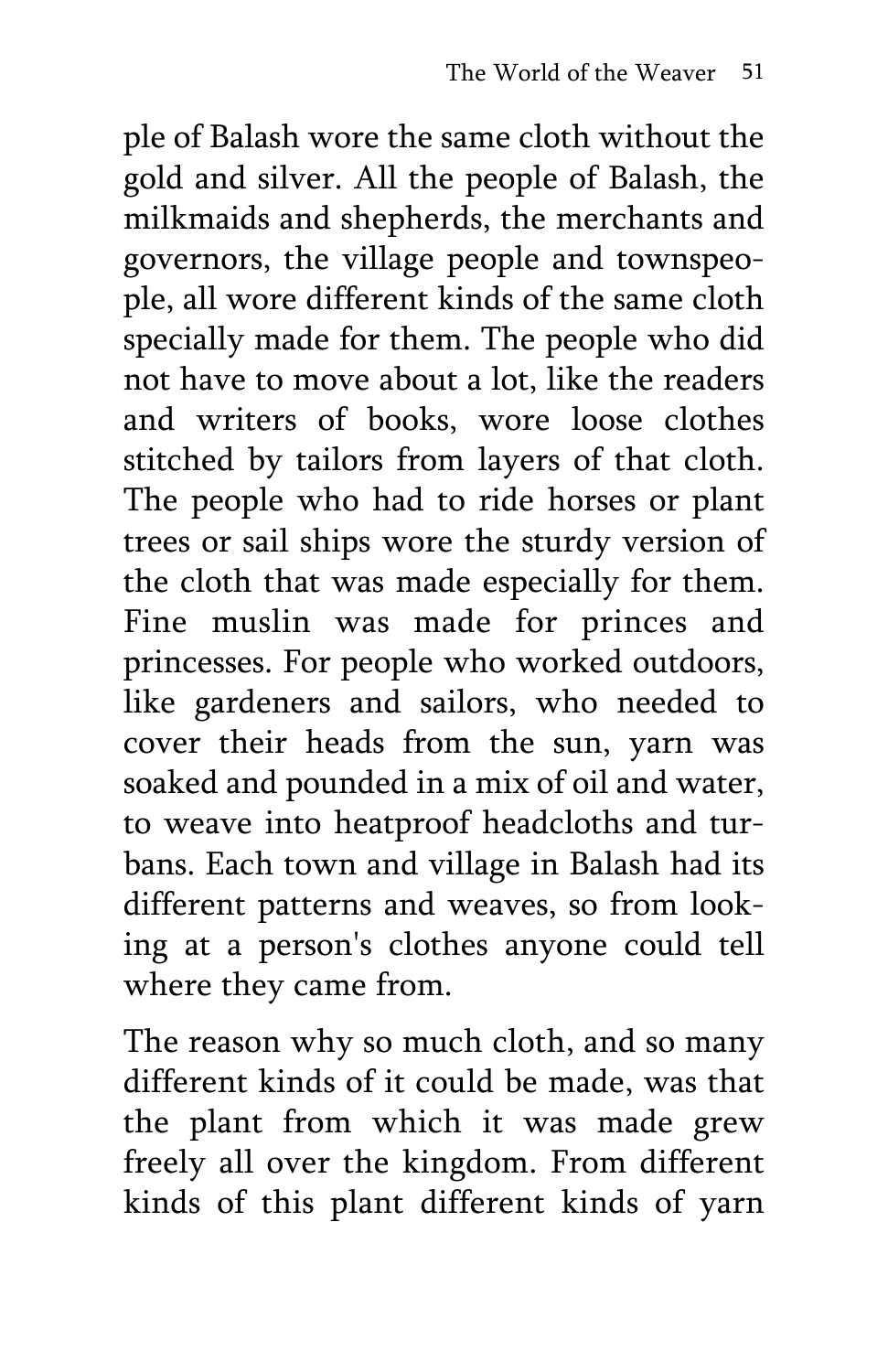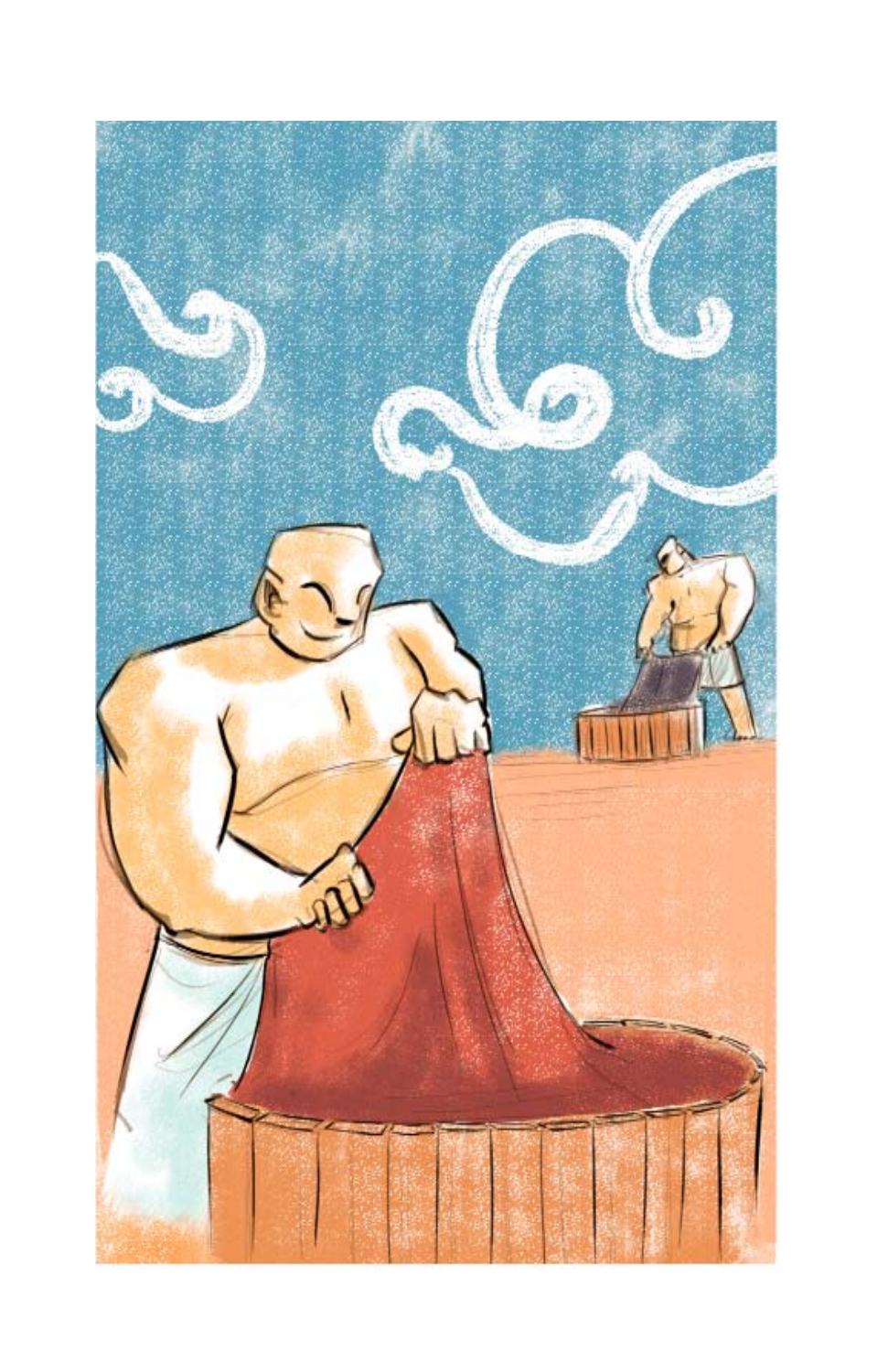could be made for weaving into cloth  $$ thicker, thinner, softer, stronger, even some in different colours. Yarn makers and cloth weavers used to meet the farmers who grew this plant, and tell them the kind of yarn they wanted, and the farmers would grow it for them.

As you can imagine, there were thousands and thousands of people in the country of Balash who grew the plant and spun the yarn and made the cloth. Besides the farmers and weavers and yarn spinners there were bobbin winders who wound yarn onto the little bobbins that fitted into the shuttles, warpers who arranged the yarn into lengths, starchers who made the yarn stiff enough to weave, as well as people who made the looms and other tools like bobbins, shuttles, warping wheels and starching brushes. There were dyers who dyed the yarn and the cloth printers who printed beautiful designs on the cloth, those who sold the cloth in the village bazaars and others who took it far away to sell. All these people lived good lives, thanks to the famous cloth of Balash.

One day some clever swindlers called Pando and Mando came to Balash and sought an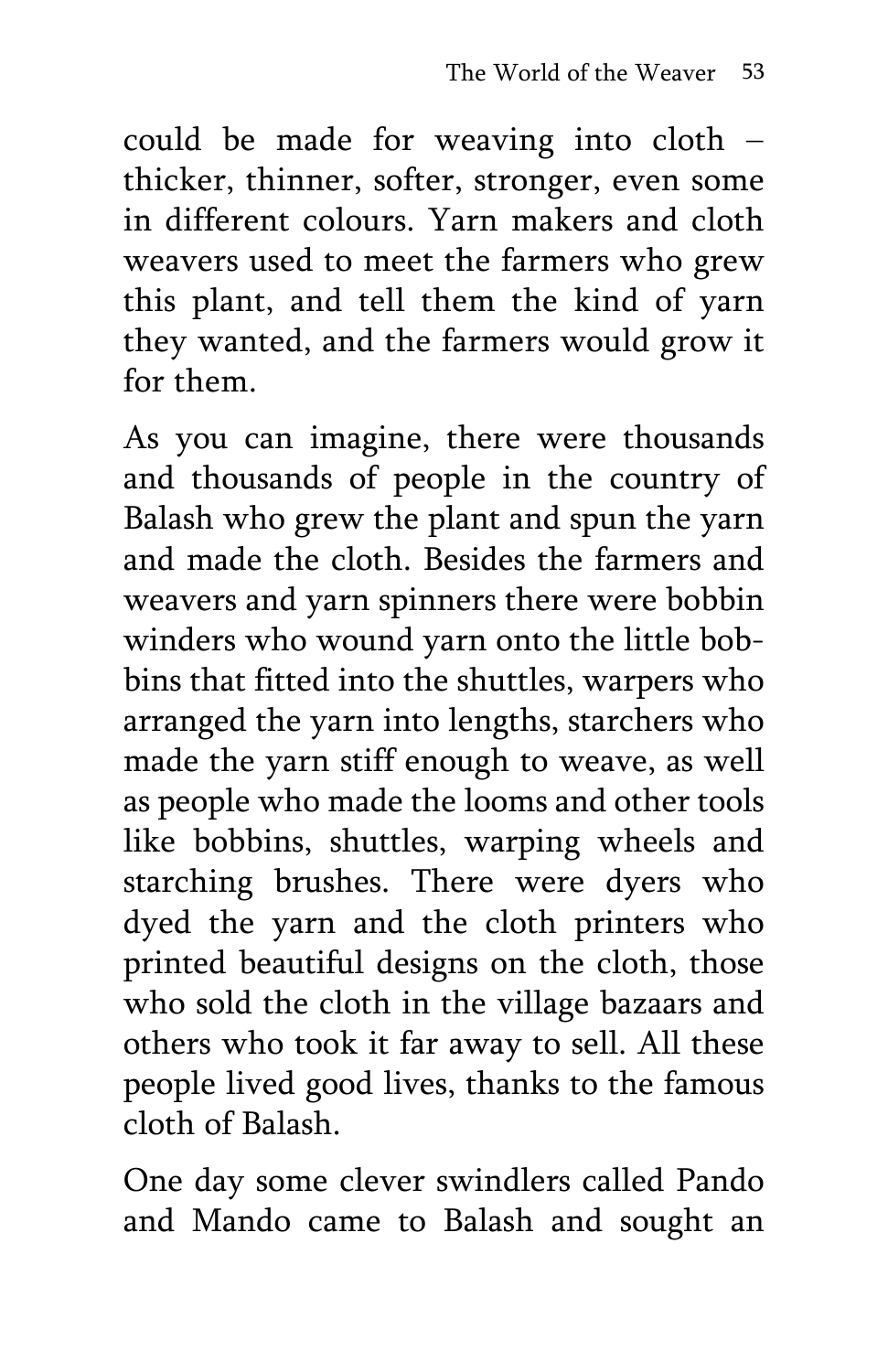audience with the King. Your Majesty, they said, "Yours is the only country in the world that spins yarn and weaves cloth by hand. Don't you know that the world is changing and now things made by machine are the fashion?. We make machines that do all the work of yarn spinning and cloth weaving," they said. "We can sell you our machines," they said. "Since cloth made by our machines wears out much faster, you make more money by selling more cloth," they said. "This is how it is in modern times. In this new way of making cloth," they said, "it is the people who own the machines who make lots of money, not the people who weave the cloth. The simple wooden looms of your country are old fashioned; they make different kinds of cloth  $-$  too many different kinds of cloth  $-$  in small quantities in peoples' own houses. So many different kinds of cloth are not needed. Our machines can make large quantities of one kind of cloth in factories. If you buy or machines and put them in factories you can become even richer than you are."

The king of Balash was a rather silly man, and he was quite pleased with what Pando and Mando suggested. The queen was much clev-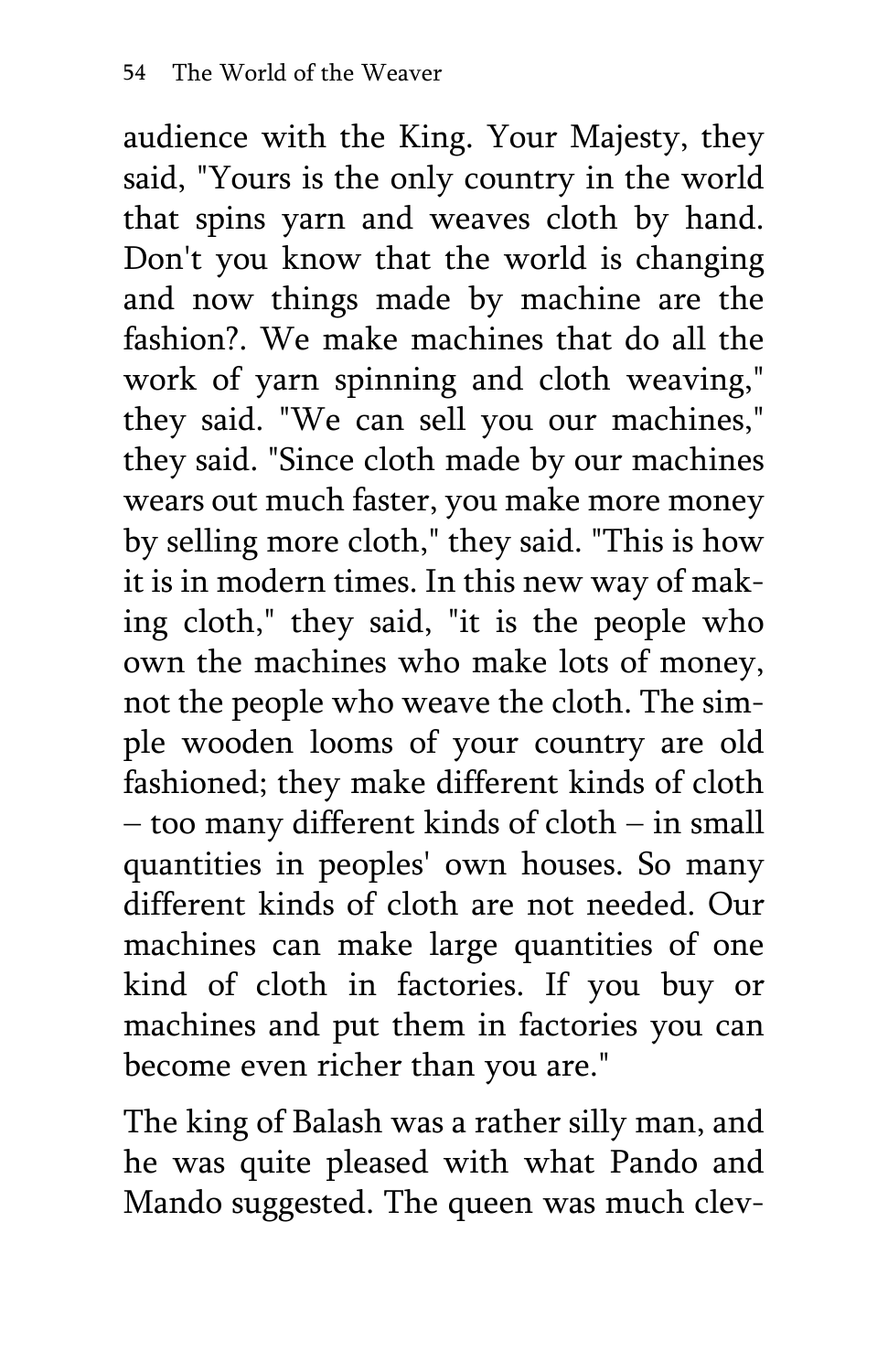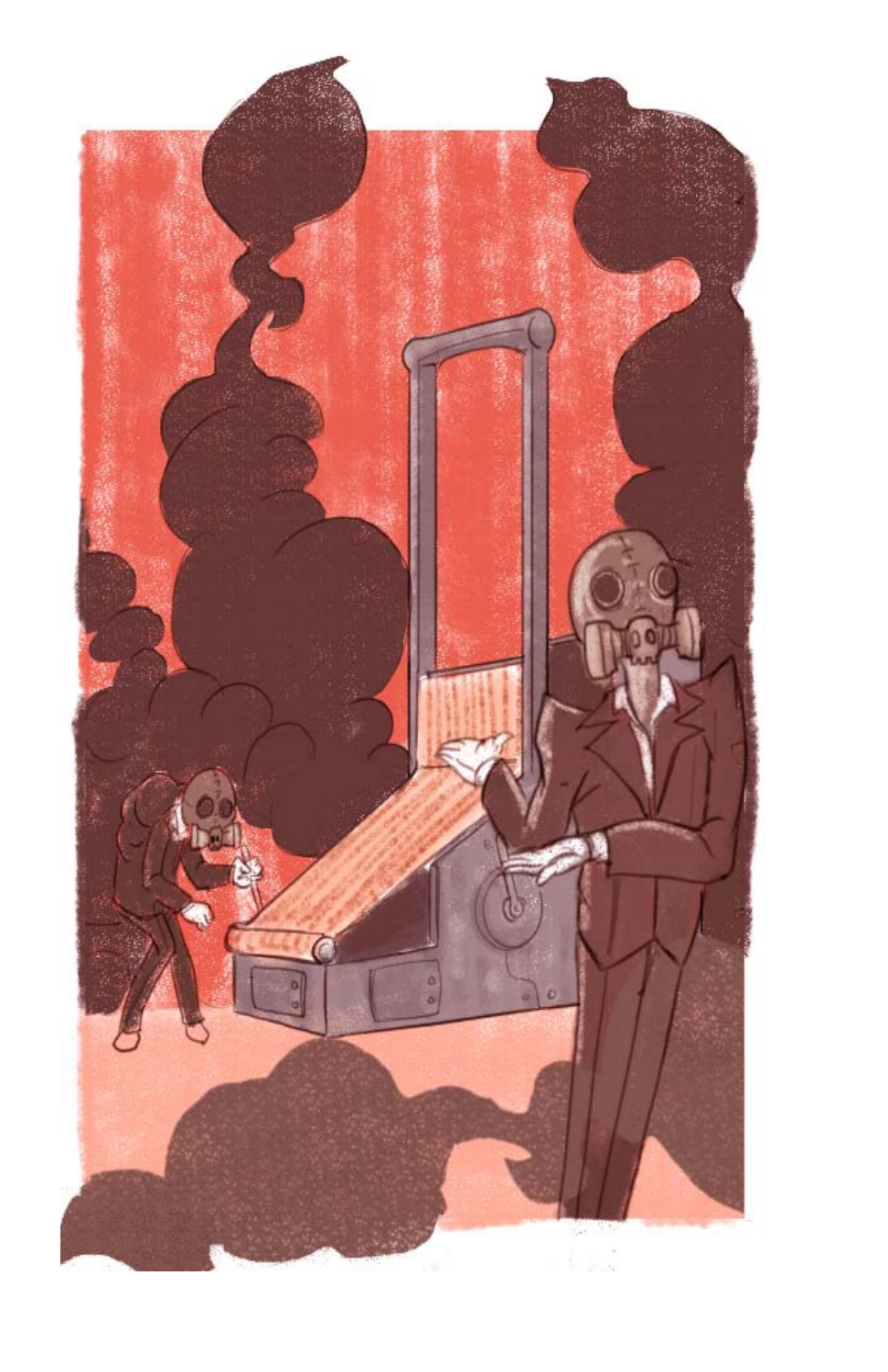erer than the king. "Don't listen to these rascals," she said, "People all over the world buy the cloth made by hand in our country because it is soft and lasts for long. If we make it by machine, will it be as good? Will people of other countries buy it? And what will happen to the cloth makers of our country?" But the king would not listen. "Bring me your machinery" he said to Pando and Mando, and he built huge factories and paid them sacks full of gold and set up the huge machines that ran day and night and used up all the electric power in the kingdom, making thousands of metres of cloth of the same kind every day. He made laws that everyone in the country had to buy the cloth made in the factories and no-one was allowed to weave by hand. The king's police broke up all the weavers' looms and chopped into bits all their shuttles and bobbins and spinning wheels and burnt all the hand-made cloth in the kingdom in a big bonfire.

What happened to the weavers and thread makers in the kingdom of Balash when this happened? All those who had earlier been healthy and happy, became poor and had hardly enough to eat. Some found other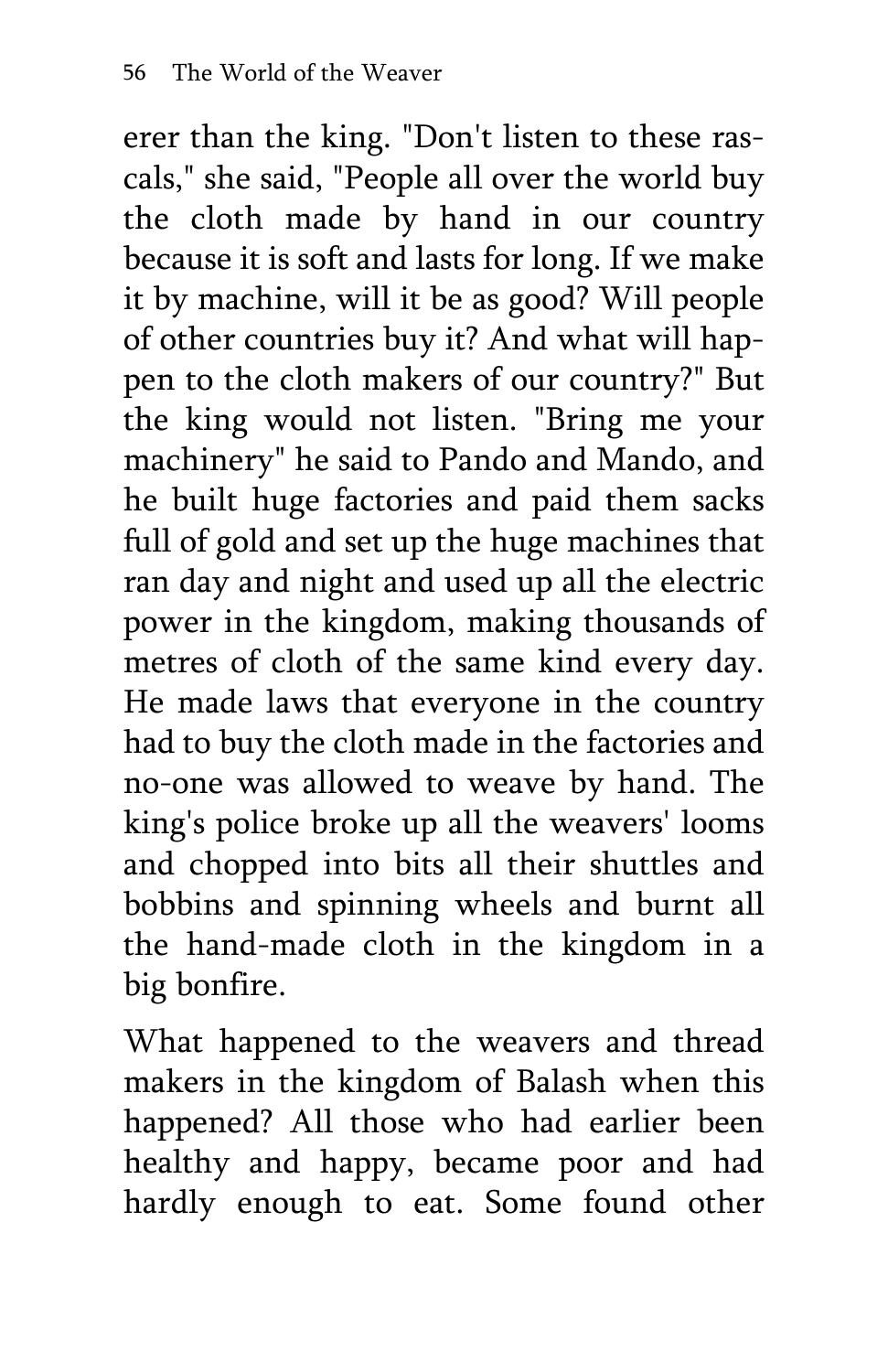work, but most did not. They had to sell all their brass vessels and even their wooden beds to buy food. They could not afford to repair the holes in roof of their little house, so when the wind blew and when it rained, they were cold and wet.

This is what a traveller who visited Balash at this time wrote in a letter to a friend:

"When I came to this country as a young man fifty years ago I saw that almost all the people of the country were busily occupied in making the cloth for which this country was famous. The towns and villages where they lived were clean, with neat tree-lined streets. The houses of these spinners and weavers each had small gardens, and passerby were offered clean water and even fresh buttermilk to drink. Their children looked healthy and happy and went to school. Now I'm visiting again as an old man, and I cannot recognise the happy healthy people I saw on my earlier visit. Since the king has brought spinning machines to the country, the arts of spinning and weaving by hand in this kingdom", the traveller wrote "which for ages have produced cloth that was in demand all over the world, have now been forgotten. People look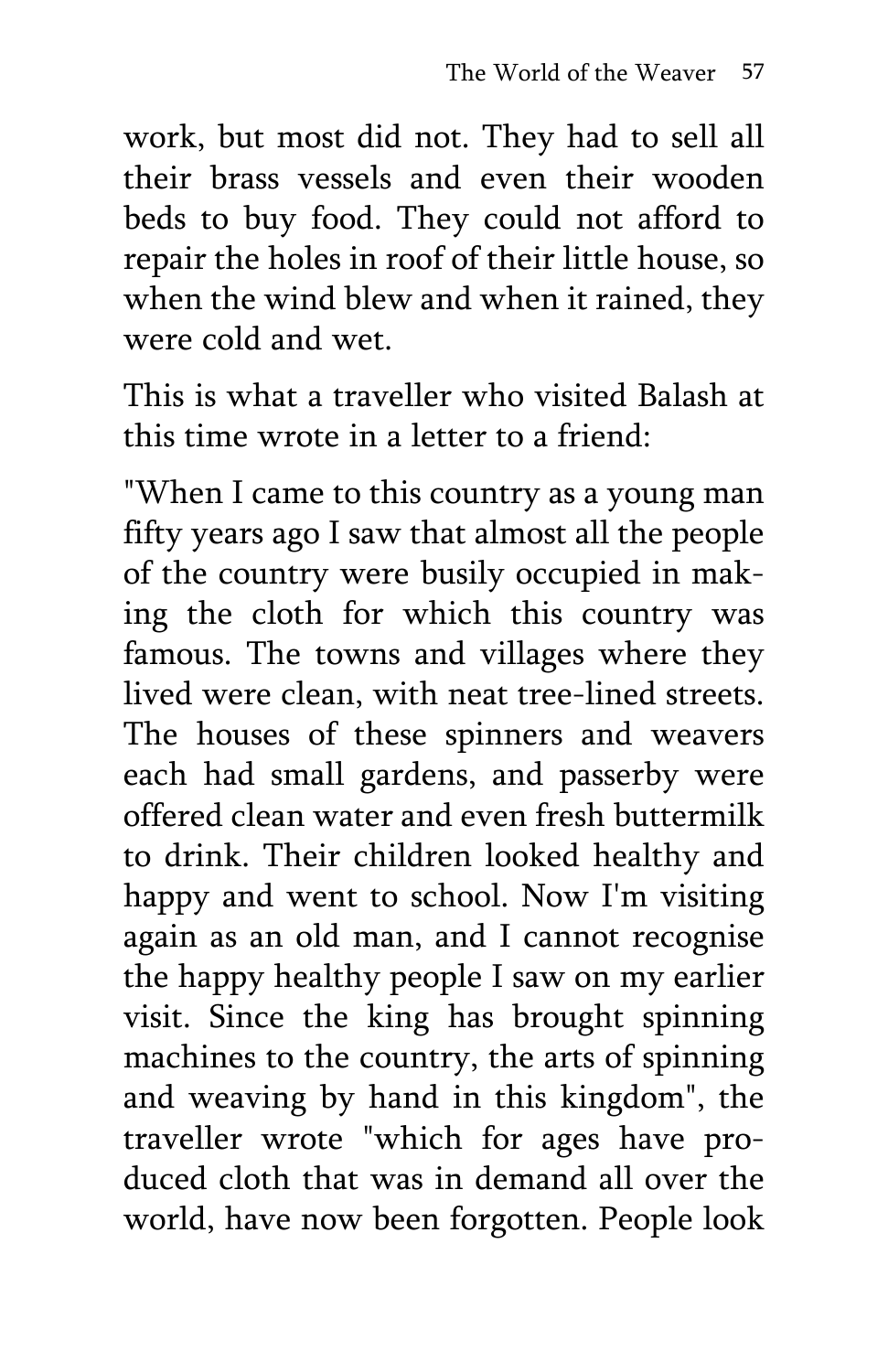poor and thin, and are sitting about doing nothing, since they have no work. The children look sad. On my earlier visit there were no beggars but now there are many. It looks like those earlier happy days are long gone."

The silly king was not bothered by these changes. He allowed the swindlers to settle down in Balash and gave them a big house to live in, where they spent their time thinking up new ways in which to get more gold and silver from the king. Finally they came up with a plan. "But we mustn't let the queen know of it" they said to each other, "because she will immediately see through our tricks."So one day, Pando and Mando sent a messenger to the king, asking him to meet them alone, in secret, without telling anyone, not even the queen.

"We have to go away soon" they told the king, "and since you have been so good to us we will make you a special robe of magic cloth" they said. "The great thing about this cloth," they said, "is that only intelligent people can see it. The magic makes it invisible to people with no brains. What's more, when you wear it, you can see who is intelligent and who is not. When you wear it you can call your min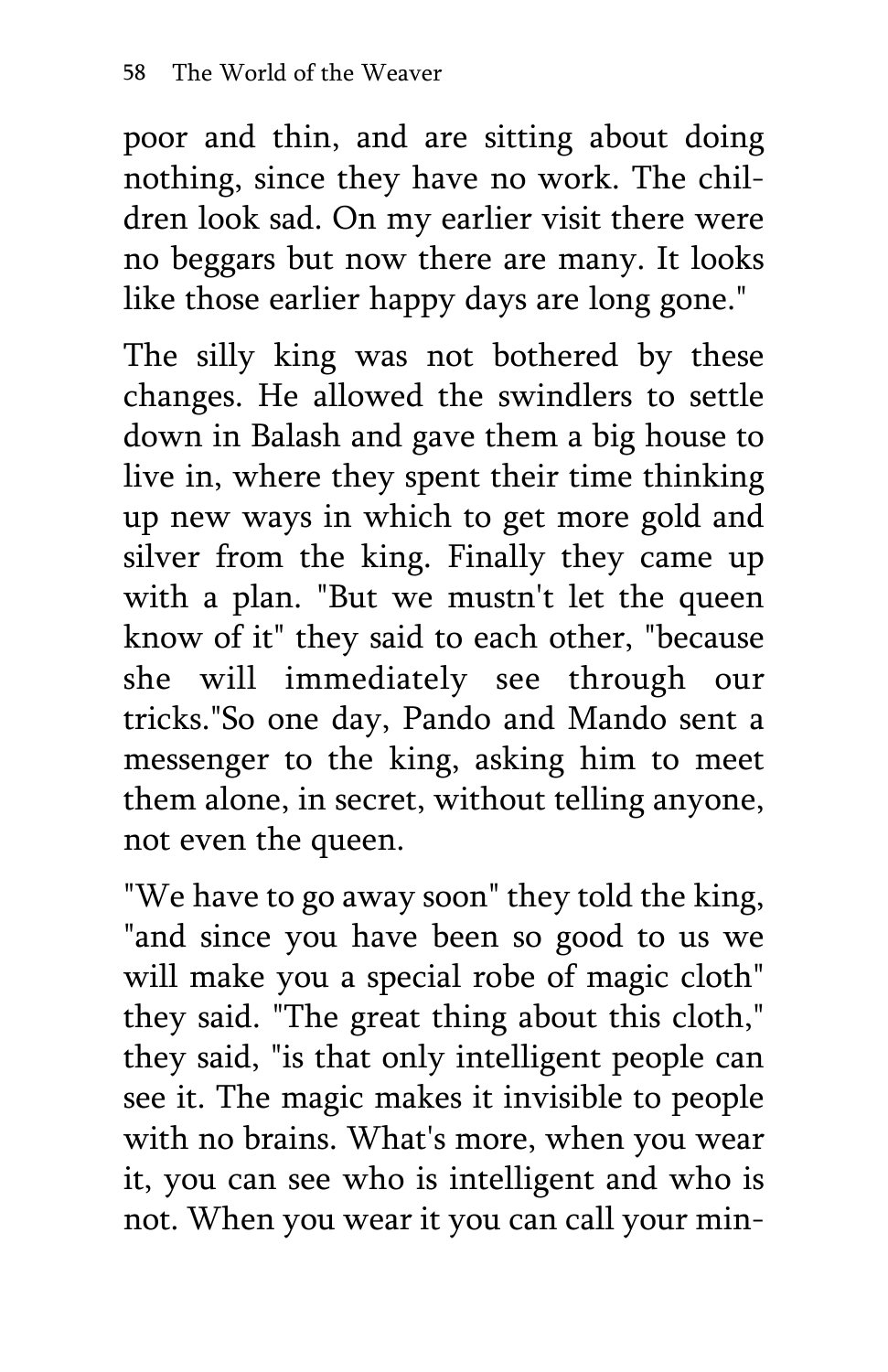isters and find out which are the intelligent ones, because only they will see your robe." "But we'll need a cartload of gold to pay for the magic thread from which we'll weave the magic cloth," said Pando and Mando.

The silly king got very excited and ordered his chief minister to bring a cartload of gold to the wicked swindlers' house. They cleared the biggest room in their house and set up a huge contraption, which made banging and whirring and hissing noises all day and all night. Every day they told the king how exhausted they were and how difficult it was to make the magic cloth, and every day they needed some more money.

A month later Pando and Mando called the king again. "The robe is ready, Your Majesty" they said, "Please come and allow us to dress you in it. And please ask all your ministers to be ready."

Meanwhile they packed up all their belongings and the huge quantities of gold and silver they had collected and loaded up their little aeroplane, ready to run away.

When the king came they held up their empty hands "See how beautiful it is!" they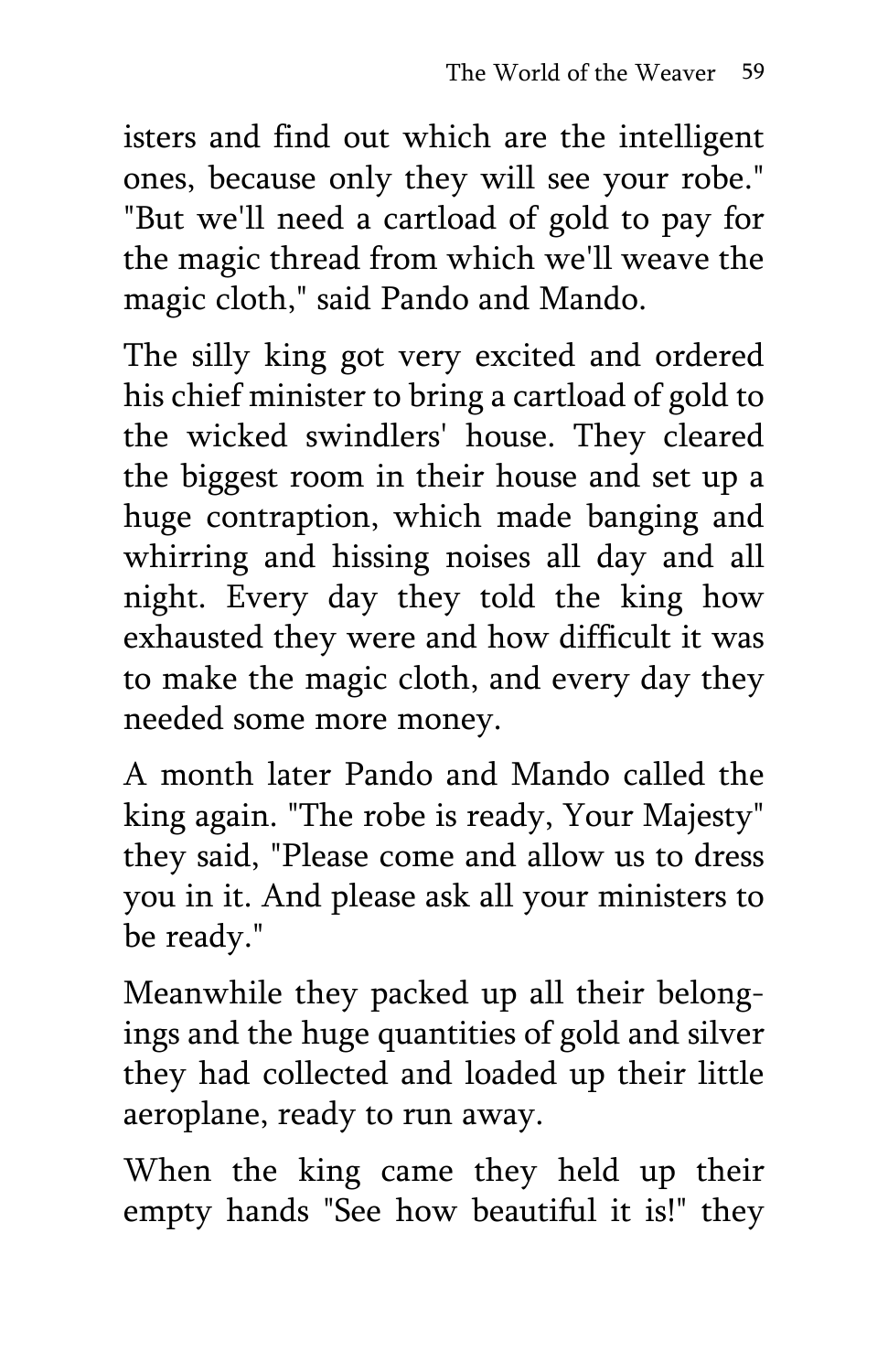said. "Please take your clothes off and put this magic robe on." And they helped him to undress, and pretended to be putting on the robe they had in their hands.

The king looked in the mirror and was shocked to find that he could not see the robe. "Am I not intelligent?" he wondered. But then the swindlers said "It will take time for the magic to begin working, please wait." Of course they wanted time to make a getaway! Leaving him sitting in their house the Pando and Mando quickly got into their plane and headed off.

It began to get dark. After waiting for some hours the king turned on the light, but he could still see no robe. He called out to Pando and Mando, but of course there was no reply. Finally in desperation he called the queen, and told her the whole story. The queen of course understood how the king had been made a fool of. She called the police and told them to stop the swindlers from leaving. But it was already too late, they had flown away.

"You are not fit to rule this country," the queen told the king. "The treasury is empty, and people are starving. From now on, I will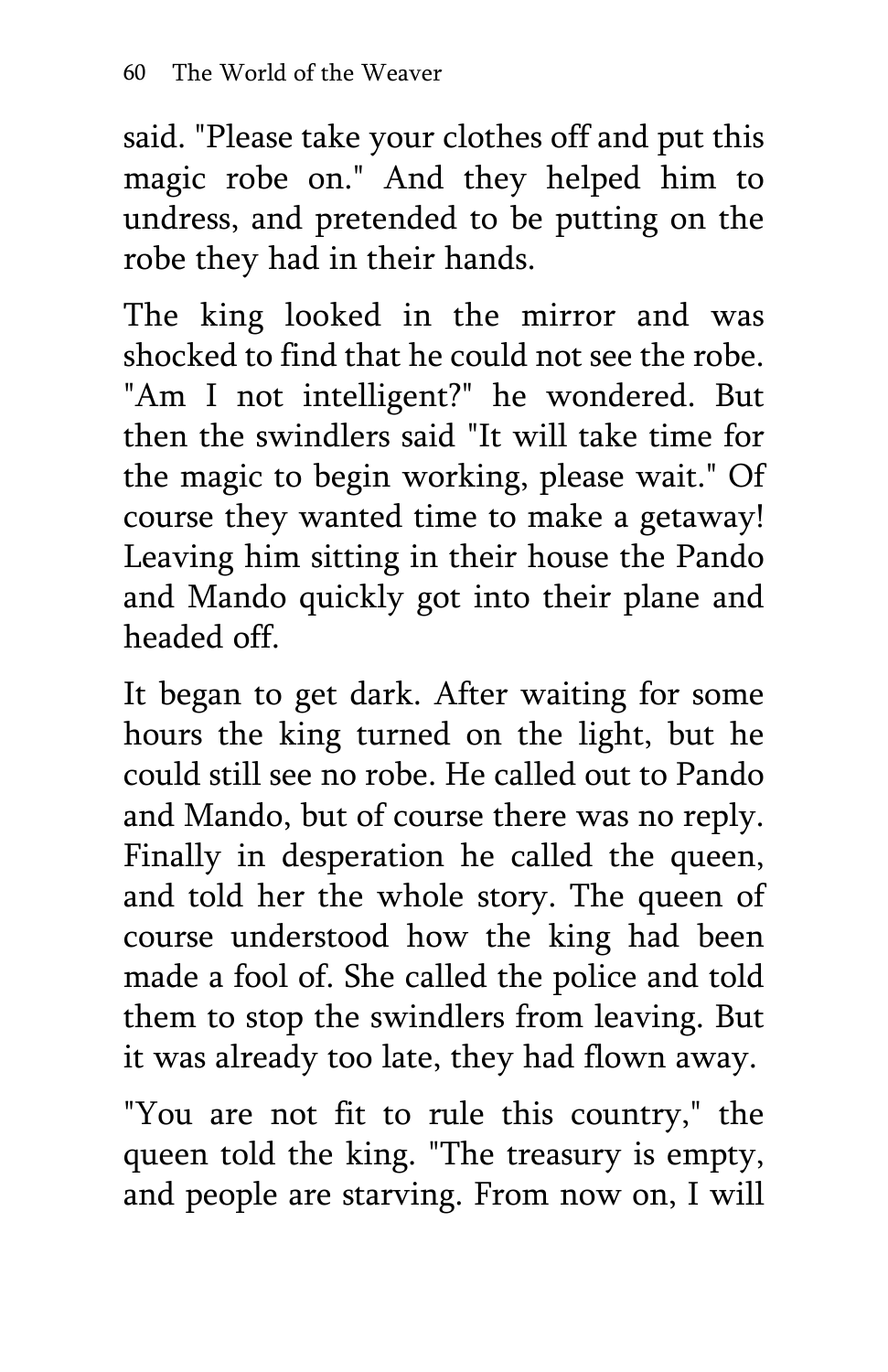take charge." She called a meeting of all the ministers and told them her plan. Together the queen and the ministers decided that from now on no more cloth would be made by machine, only by hand. They sent for the weavers and told them to start spinning and weaving again as soon as possible. In a short time new looms and spindles were made, and farmers began to grow the plant the spinners needed.

In a few years time the country of Balash became rich and happy again.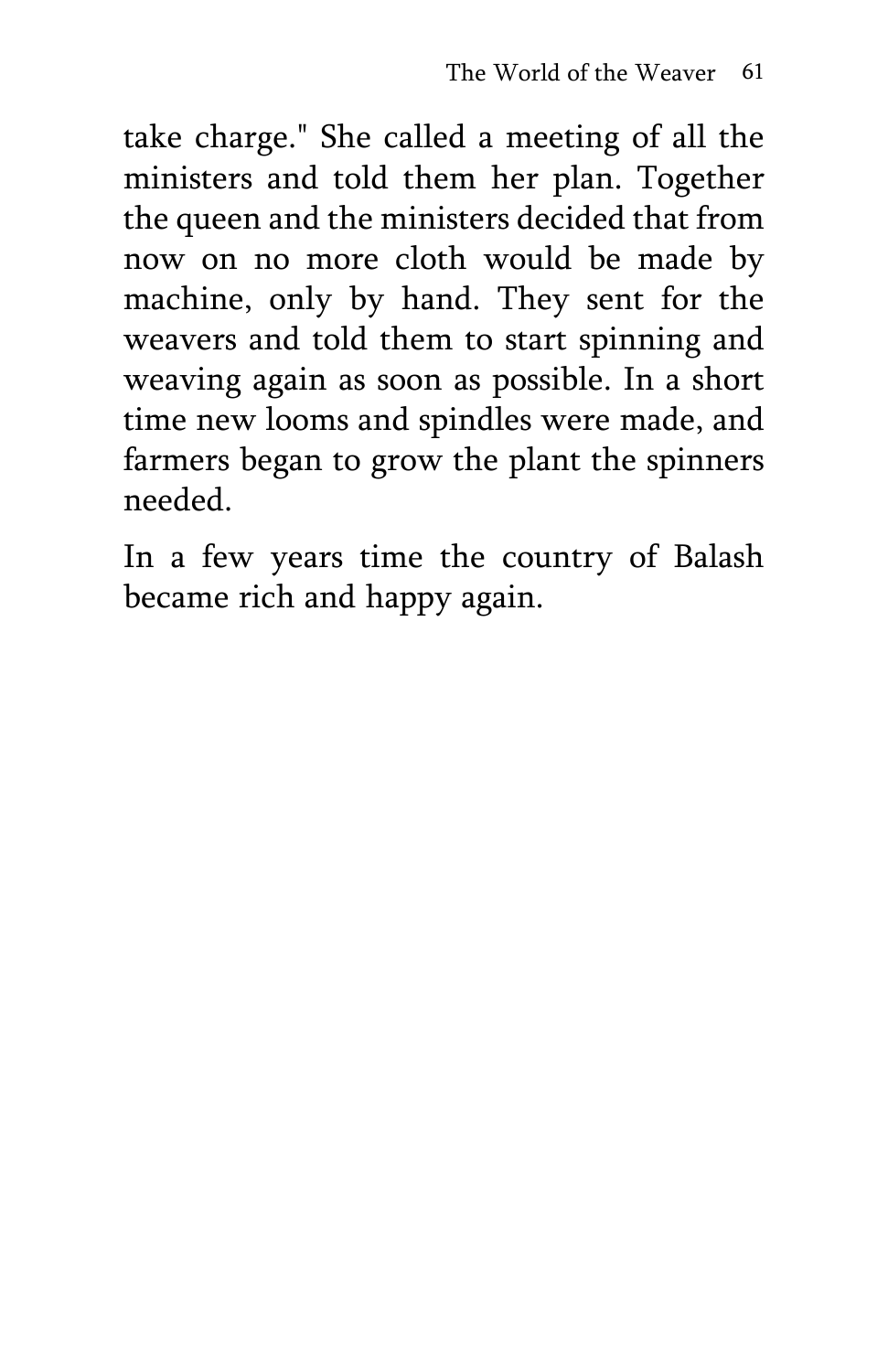